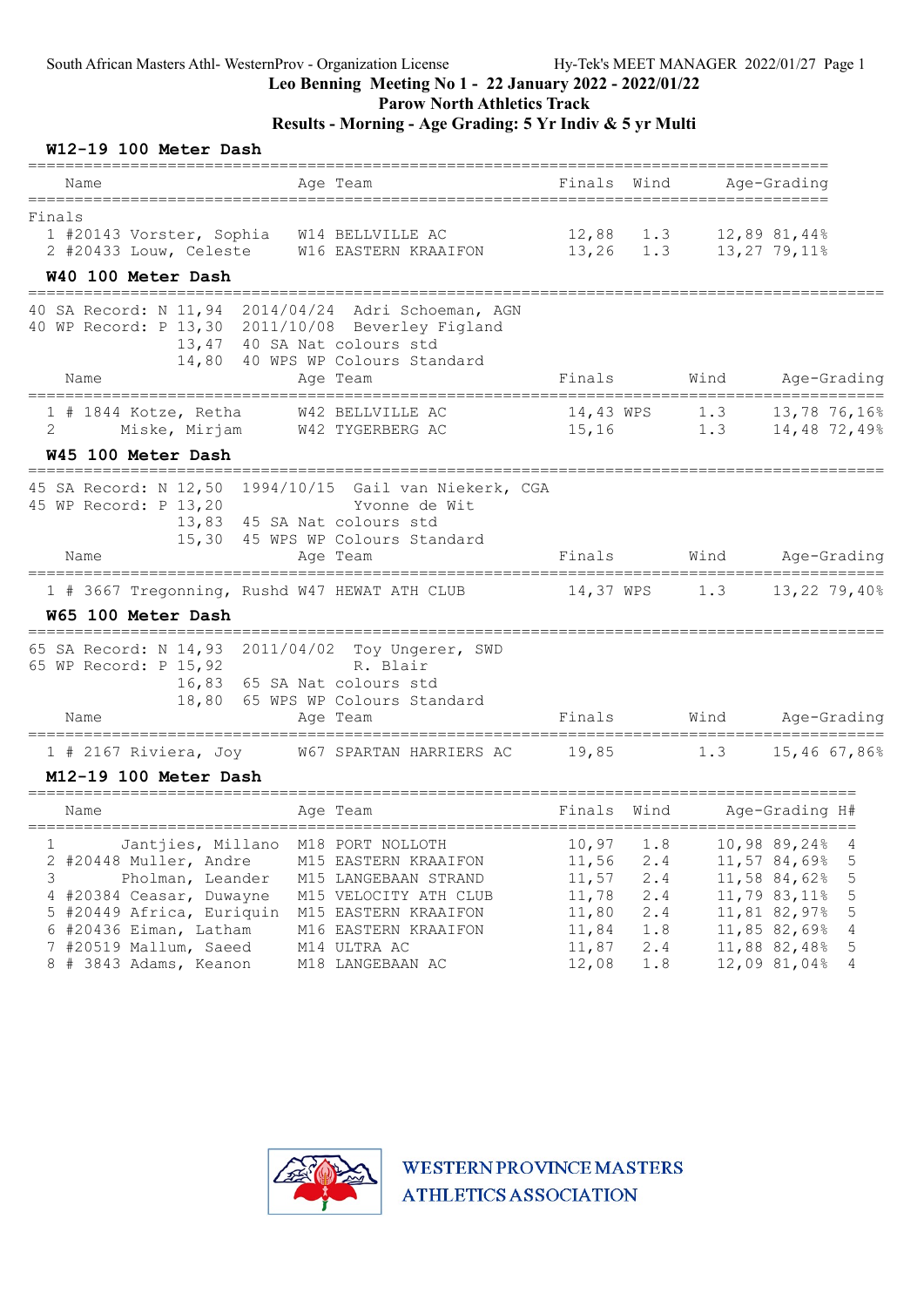#### Leo Benning Meeting No 1 - 22 January 2022 - 2022/01/22 Parow North Athletics Track

### Results - Morning - Age Grading: 5 Yr Indiv & 5 yr Multi

### M20-29 100 Meter Dash

| Name<br>Age Team                                                                                                                                                                                                                                                                                                                                                                                         | Finals<br>Wind                                                                                                           |            | Age-Grading H#                                                                                                                         |
|----------------------------------------------------------------------------------------------------------------------------------------------------------------------------------------------------------------------------------------------------------------------------------------------------------------------------------------------------------------------------------------------------------|--------------------------------------------------------------------------------------------------------------------------|------------|----------------------------------------------------------------------------------------------------------------------------------------|
| Van der Merwe, Kee M26 ITHEKO AC<br>1<br>2 # 1273 Raydon, Benjamine M29 LANGEBAAN AC<br>3 # 3809 Keza, Stephane M21 EASTERN KRAAIFON<br>Langenhoven, Hilto M21 WPSAPD<br>4<br># 3545 September, Keanin M20 EASTERN KRAAIFON<br>5<br>6 # 3539 Ontongh, Mikyle<br>M21 EASTERN KRAAIFON<br>-- # 3546 Links, John-Dean M20 EASTERN KRAAIFON<br>Van Wyk, Imraan<br>M20 CAPE PEN UNIVERS<br>M30 100 Meter Dash | 10,73<br>1.9<br>1.9<br>11,35<br>11,73<br>1.9<br>11,99<br>1.8<br>12,28<br>1.9<br>12,33<br>1.9<br>1.8<br>DQ.<br>1.8<br>DO. |            | 10,74 91,24%<br>3<br>11,36 86,26%<br>3<br>11,74 83,46%<br>3<br>12,00 81,65%<br>2<br>$12,29$ 79,72%<br>3<br>12,34 79,40%<br>3<br>4<br>4 |
| ======================<br>30 SA Record: N 10,50<br>Eric Essman, CGA<br>30 WP Record: P 11,09 2016/01/16 Jonathan Dreyer<br>12,00 30 WPS WP Colours Standard<br>Name<br>Age Team                                                                                                                                                                                                                          |                                                                                                                          |            | Finals Wind Age-Grading I                                                                                                              |
| Steenkamp, Theodor M32 BELLVILLE AC<br>ı<br>M40 100 Meter Dash                                                                                                                                                                                                                                                                                                                                           | 13,37                                                                                                                    | 1.9        | 13,38 73,22%                                                                                                                           |
| _______________________<br>40 SA Record: N 10,70<br>Stan Wald, CGA<br>2018/04/27 Ricardo Mentoor<br>40 WP Record: P 11,13<br>11,70<br>40 SA Nat colours std<br>12,60 40 WPS WP Colours Standard<br>Name<br>Age Team                                                                                                                                                                                      | Finals                                                                                                                   | Wind       | Age-Grading 1                                                                                                                          |
| Dreyer, Jonathan M40 ITHEKO AC<br>1<br>M45 100 Meter Dash                                                                                                                                                                                                                                                                                                                                                | 11,13 SA 1.8                                                                                                             |            | 10,67 91,82%                                                                                                                           |
| 45 SA Record: N 11,10<br>Stan Wald, CGA<br>45 WP Record: P 11, 51 2012/03/31 Johan Uys<br>12,05<br>45 SA Nat colours std<br>13,00<br>45 WPS WP Colours Standard<br>Name<br>Age Team<br>______________                                                                                                                                                                                                    | Finals                                                                                                                   | Wind       | Age-Grading 1                                                                                                                          |
| 1 # 7205 Jewaskiewitz, Deo M49 GNMA<br>2<br>Aubrey, John<br>M46 BELLVILLE AC<br>M50 100 Meter Dash                                                                                                                                                                                                                                                                                                       | 12,04 SA<br>12,42 WPS                                                                                                    | 1.8<br>1.8 | $11, 19$ 87,54%<br>11,54 84,86%                                                                                                        |
| 50 SA Record: N 11,70<br>Stan Wald, CGA<br>50 WP Record: P 12,16<br>Basil Carnie<br>12,17<br>50 SA Nat colours std<br>13,40<br>50 WPS WP Colours Standard<br>Name<br>Age Team                                                                                                                                                                                                                            | Finals                                                                                                                   | Wind       | Age-Grading                                                                                                                            |
| =====<br>1237 Solomons, Anthony M51 DCS DRAKENSTEIN<br>M53 NEDBANK WP<br>$2 +$<br>753 Isaacs, Duncan                                                                                                                                                                                                                                                                                                     | 12,82 WPS<br>15,23                                                                                                       | 0.5<br>0.5 | 11,54 84,87%<br>13,71 71,44%                                                                                                           |

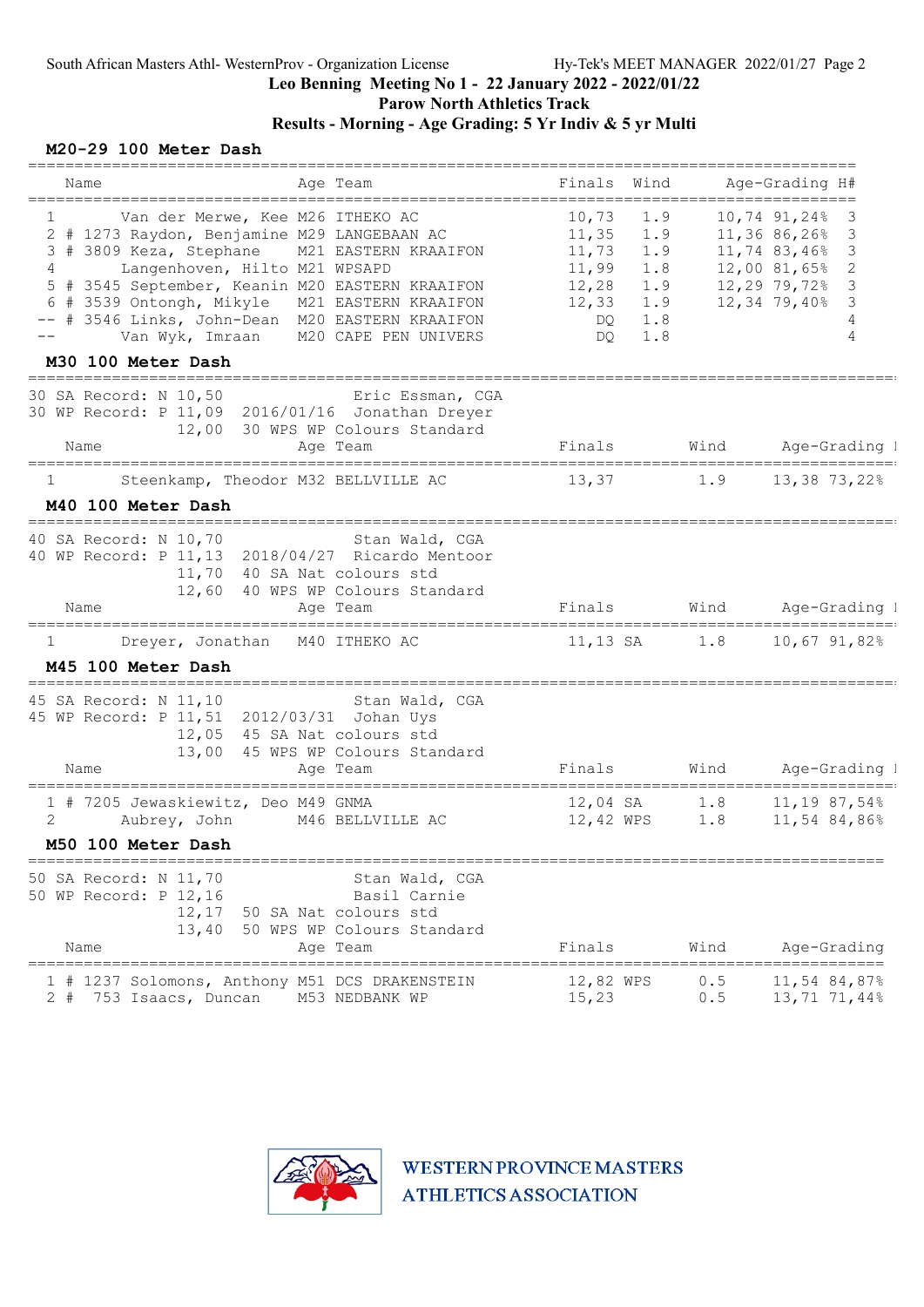Parow North Athletics Track

# Results - Morning - Age Grading: 5 Yr Indiv & 5 yr Multi

| M55 100 Meter Dash                                                                     |                                                                                                  |                        |            |                              |
|----------------------------------------------------------------------------------------|--------------------------------------------------------------------------------------------------|------------------------|------------|------------------------------|
| 55 SA Record: N 11,80<br>55 WP Record: P 12,06 2011/04/09 Joseph Warries<br>Name       | T. George<br>12,52 55 SA Nat colours std<br>14,00 55 WPS WP Colours Standard<br>Age Team         | Finals                 |            | Wind Age-Grading             |
| 1 # 1945 Toll, Michael                                                                 | M57 ITHEKO AC                                                                                    | 13,48 WPS              | 0.5        | 11,74 83,46%                 |
| M60 100 Meter Dash                                                                     |                                                                                                  |                        |            |                              |
| 60 SA Record: N 12,91<br>60 WP Record: P 13,15 2017/05/18 Joseph Warries<br>Name       | Monty Hacker, CGA<br>12,92 60 SA Nat colours std<br>14,50 60 WPS WP Colours Standard<br>Age Team | Finals                 | Wind       | Age-Grading                  |
| 1 # 1847 Myburgh, Johan                                                                | M60 BELLVILLE AC                                                                                 | 12,81PSA               | 0.5        | 10,78 90,87%                 |
| M65 100 Meter Dash                                                                     |                                                                                                  |                        |            |                              |
| 65 SA Record: N 13,10<br>65 WP Record: P 13,44 2021/04/10 Joseph Warries<br>15,40      | A. van Zyl, KZN<br>13,73 65 SA Nat colours std<br>65 WPS WP Colours Standard                     |                        |            |                              |
| Name                                                                                   | Age Team                                                                                         | Finals                 | Wind       | Age-Grading                  |
| 1 # 617 Deetlefs, Pietie M69 CERES AC<br>2 # 1231 Jefthas, Christo M66 DCS DRAKENSTEIN |                                                                                                  | 14,51 WPS<br>14,52 WPS | 0.5<br>0.5 | 11,77 83,18%<br>11,78 83,13% |
| W12-19 200 Meter Dash                                                                  |                                                                                                  |                        |            |                              |
| Name                                                                                   | Age Team                                                                                         | Wind<br>Finals         |            | Age-Grading                  |
| Isaacs, Madison<br>1<br>W40 200 Meter Dash                                             | W13 BELLVILLE AC                                                                                 | 31,00<br>NWI           |            | 31,01 68,84%                 |
| 40 SA Record: N 24,46 2014/04/26 Adri Schoeman, AGN<br>40 WP Record: P 26,50<br>Name   | Koba Bellingan<br>27,72 40 SA Nat colours std<br>31,00 40 WPS WP Colours Standard<br>Age Team    | Finals                 | Wind       | Age-Grading                  |
| $1$ # 1844 Kotze, Retha<br>$\overline{2}$<br>Miske, Mirjam                             | W42 BELLVILLE AC<br>W42 TYGERBERG AC                                                             | 29,99 WPS<br>31,71     | NWI<br>NWI | 28,02 76,16%<br>29,63 72,03% |

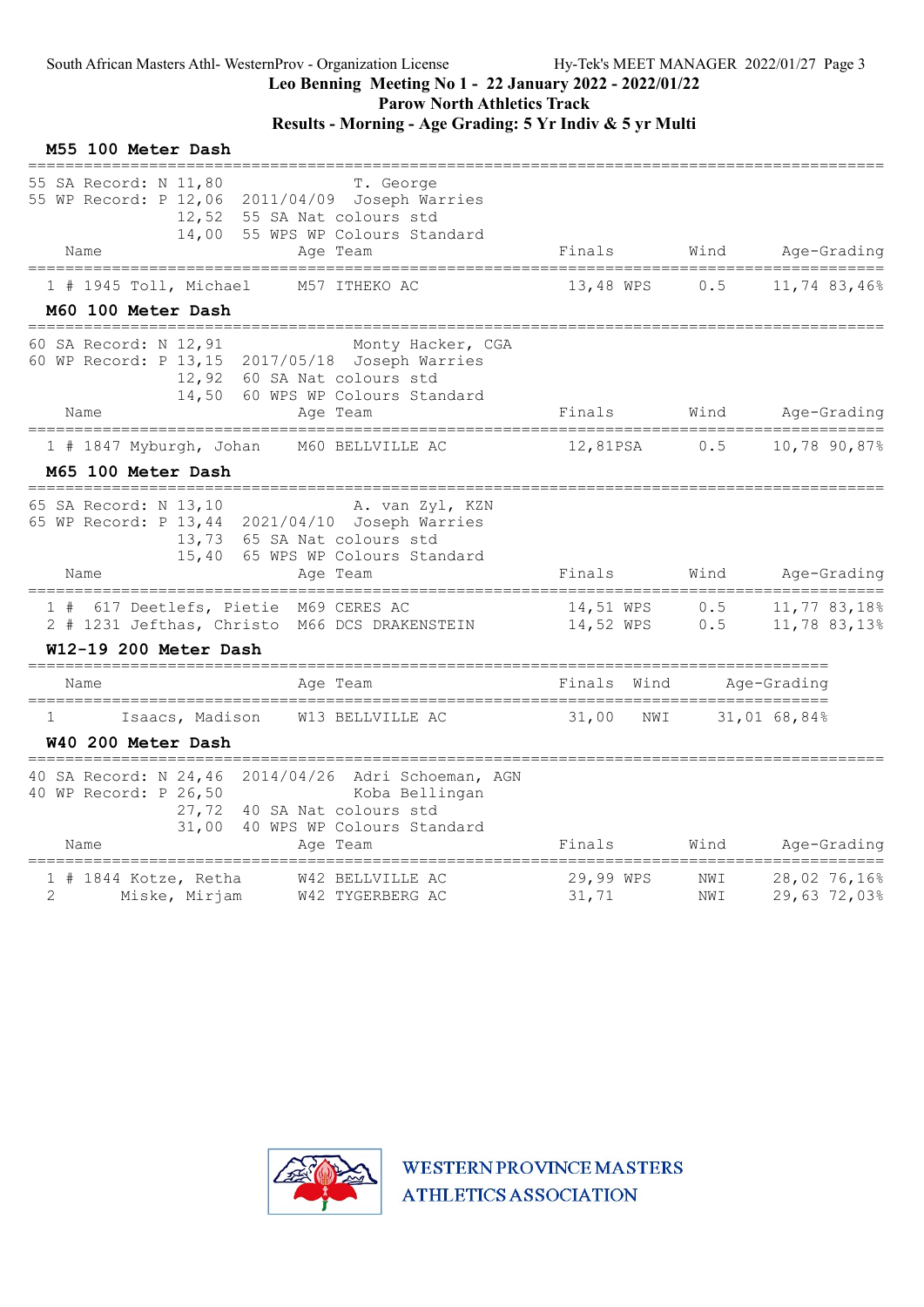Parow North Athletics Track

Results - Morning - Age Grading: 5 Yr Indiv & 5 yr Multi

#### W45 200 Meter Dash

| 45 SA Record: N 25,41<br>2021/03/06 Shona Hutchinson, KZN<br>45 WP Record: P 27,30<br>Anne McKenzie<br>28,84<br>45 SA Nat colours std |           |      |      |                                    |
|---------------------------------------------------------------------------------------------------------------------------------------|-----------|------|------|------------------------------------|
| 32,00 45 WPS WP Colours Standard                                                                                                      |           |      |      |                                    |
| Name<br>Age Team                                                                                                                      | Finals    |      | Wind | Age-Grading                        |
| 1 # 3667 Tregonning, Rushd W47 HEWAT ATH CLUB                                                                                         | 30,25 WPS |      | NWI  | 27,18 78,55%                       |
| Matiwane, Busiswe W46 NEDBANK WP<br>2                                                                                                 | 37,63     |      | NWI  | 33,80 63,14%                       |
| W65 200 Meter Dash<br>---------------------                                                                                           |           |      |      |                                    |
| 65 SA Record: N 30,92 2012/03/31 Toy Ungerer, SWD                                                                                     |           |      |      |                                    |
| 65 WP Record: P 34,00<br>Isabel Hofmeyr                                                                                               |           |      |      |                                    |
| 36,91<br>65 SA Nat colours std<br>41,30                                                                                               |           |      |      |                                    |
| 65 WPS WP Colours Standard<br>Name<br>Age Team                                                                                        | Finals    |      | Wind | Age-Grading                        |
|                                                                                                                                       |           |      |      |                                    |
| W67 SPARTAN HARRIERS AC<br>$1$ # 2167 Riviera, Joy                                                                                    | 42,89     |      | NWI  | 32,3565,96%                        |
| M12-19 200 Meter Dash<br>=============================                                                                                |           |      |      |                                    |
| Age Team<br>Name                                                                                                                      | Finals    | Wind |      | Age-Grading H#                     |
| Jantjies, Millano M18 PORT NOLLOTH<br>$\mathbf{1}$                                                                                    | 22,47     | 1.5  |      | 22,48 85,98%<br>3                  |
| 2<br>Pholman, Leander<br>M15 LANGEBAAN STRAND                                                                                         | 23,53     | 1.5  |      | 23,54 82,11%<br>3                  |
| 4 #20436 Eiman, Latham<br>M16 EASTERN KRAAIFON                                                                                        | 23,92     | 1.5  |      | 23,93 80,77%<br>3                  |
| 5 #20448 Muller, Andre<br>M15 EASTERN KRAAIFON                                                                                        | 24,12     | 1.5  |      | 3<br>24,13 80,10%                  |
| 6 #20449 Africa, Euriquin M15 EASTERN KRAAIFON                                                                                        | 24,63     | 1.5  |      | 3<br>24,64 78,44%                  |
| M20-29 200 Meter Dash                                                                                                                 |           |      |      |                                    |
| Age Team<br>Name<br>----------                                                                                                        | Finals    | Wind |      | Age-Grading H#<br>============     |
| Van der Merwe, Kee M26 ITHEKO AC<br>1                                                                                                 | 21,60     | 1.1  |      | 21,61 89,44%<br>2                  |
| 2 # 1273 Raydon, Benjamine M29 LANGEBAAN AC                                                                                           | 23,24     | 1.1  |      | $23, 25, 83, 13$ <sup>8</sup><br>2 |
| M20 CAPE PEN UNIVERS<br>3<br>Van Wyk, Imraan                                                                                          | 23,46     | 1.5  |      | 23,4782,35%<br>3                   |
| 3 # 3809 Keza, Stephane<br>M21 EASTERN KRAAIFON                                                                                       | 23,67     | 1.5  |      | 23,68 81,62%<br>3                  |
| 4 # 3545 September, Keanin M20 EASTERN KRAAIFON                                                                                       | 24,87     | 1.5  |      | 24,88 77,68%<br>3                  |
| # 3539 Ontongh, Mikyle<br>M21 EASTERN KRAAIFON<br>5                                                                                   | 25, 25    | 1.1  |      | $25, 26, 76, 51\%$<br>2            |
| 6<br>Parenzee, Aiden T3 M21 WPSAPD                                                                                                    | 29,64     | 1.1  |      | 2<br>29,65 65,18%                  |
| M30 200 Meter Dash                                                                                                                    |           |      |      |                                    |
| 30 SA Record: N 21,20<br>E. Essman, CGA                                                                                               |           |      |      |                                    |
| 30 WP Record: P 21,78 2021/05/29 Roscoe Engel                                                                                         |           |      |      |                                    |
| 24,50<br>30 WPS WP Colours Standard<br>Name<br>Age Team                                                                               | Finals    |      | Wind | Age-Grading I                      |
|                                                                                                                                       |           |      |      |                                    |
| $\mathbf{1}$<br>Steenkamp, Theodor M32 BELLVILLE AC                                                                                   | 27,79     |      | 1.1  | 27,80 69,52%                       |

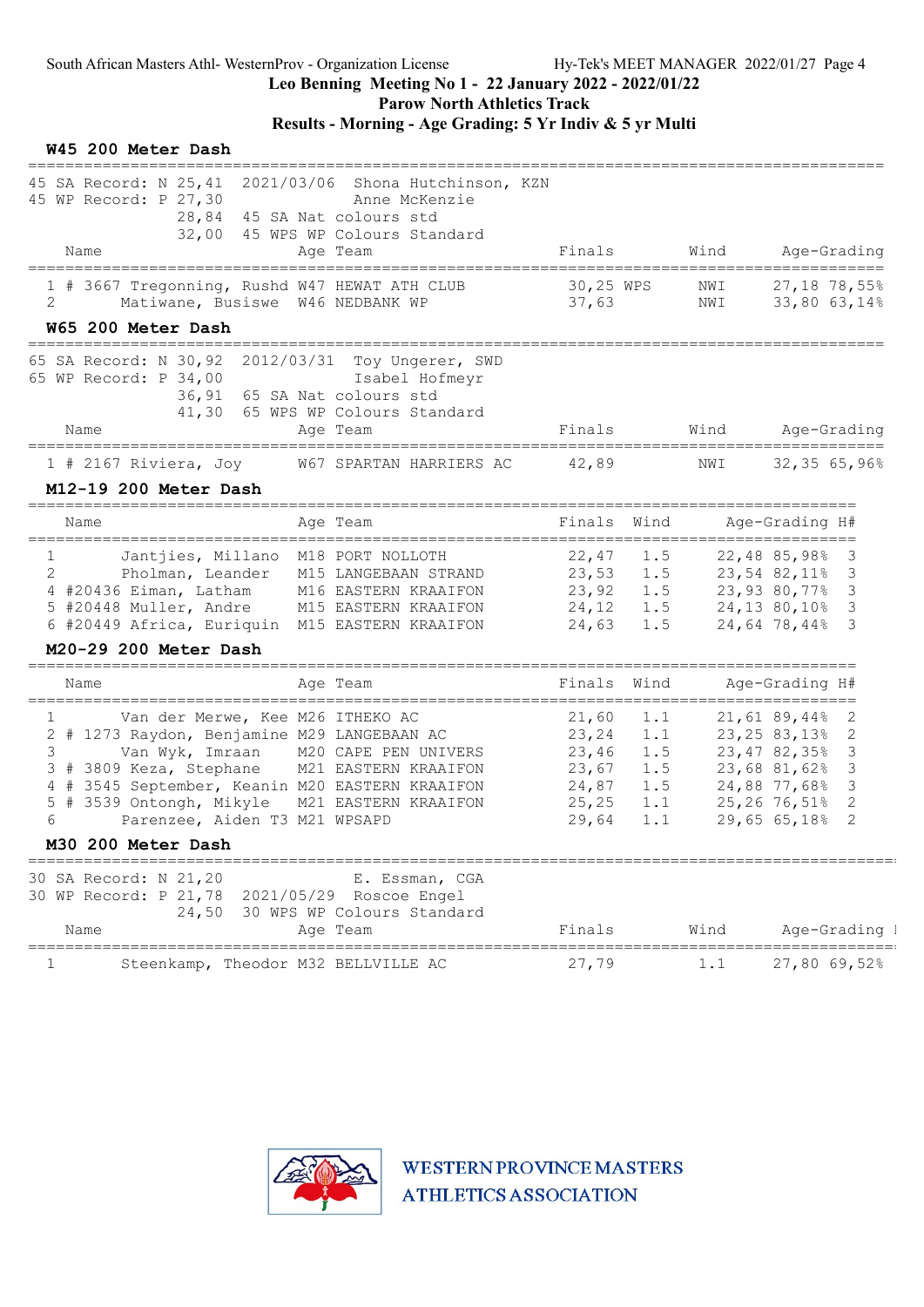Parow North Athletics Track

# Results - Morning - Age Grading: 5 Yr Indiv & 5 yr Multi

#### M45 200 Meter Dash

| 45 SA Record: N 22,90<br>Stan Wald, CGA<br>45 WP Record: P 23,89 2017/05/18 Marius Basson<br>24,22<br>45 SA Nat colours std<br>26,50 45 WPS WP Colours Standard                                                               |                                     |                   |                                                |
|-------------------------------------------------------------------------------------------------------------------------------------------------------------------------------------------------------------------------------|-------------------------------------|-------------------|------------------------------------------------|
| Name<br>Age Team                                                                                                                                                                                                              | Finals                              | Wind              | Age-Grading I                                  |
| 1 # 7205 Jewaskiewitz, Deo M49 GNMA<br>2<br>Aubrey, John<br>M46 BELLVILLE AC<br>3 # 4471 Basson, Marius M49 CAPE MULTI-SPORT<br>M50 200 Meter Dash                                                                            | 25,10 WPS<br>25,79 WPS<br>26,05 WPS | 0.8<br>1.1<br>0.8 | 23, 18 83, 35%<br>23,82 81,12%<br>24,06 80,31% |
| 50 SA Record: N 23,29<br>Stan Wald, CGA<br>50 WP Record: P 24,79<br>Basil Carnie<br>50 SA Nat colours std<br>25,00<br>27,50<br>50 WPS WP Colours Standard                                                                     |                                     |                   |                                                |
| Name<br>Age Team                                                                                                                                                                                                              | Finals                              |                   | Wind Age-Grading<br>==================         |
| 1 # 1237 Solomons, Anthony M51 DCS DRAKENSTEIN<br>M55 200 Meter Dash                                                                                                                                                          | 26,90 WPS                           | 0.8               | 24,04 80,41%                                   |
| ==============================<br>55 SA Record: N 24,71<br>Montey Hacker, CGA<br>55 WP Record: P 24,84 2011/04/09 Joseph Warries<br>25,83<br>55 SA Nat colours std<br>28,90<br>55 WPS WP Colours Standard<br>Name<br>Age Team | Finals                              | Wind              | Age-Grading                                    |
| ===============<br>=======================<br>1 # 3806 Christians, Alwyn M55 SA DEFENCE FORCE AC                                                                                                                              | ==========<br>26,89 WPS             | 0.8               | ====================<br>23, 22 83, 23%         |
| M60 200 Meter Dash                                                                                                                                                                                                            |                                     |                   |                                                |
| 60 SA Record: N 25,80<br>Miloje Grujic, CGA<br>60 WP Record: P 26,03 2021/11/20 Johan Myburgh<br>26,76 60 SA Nat colours std<br>30,00<br>60 WPS WP Colours Standard<br>Name<br>Age Team                                       | Finals                              | Wind              | Age-Grading                                    |
| 1 # 1847 Myburgh, Johan<br>M60 BELLVILLE AC<br>M65 200 Meter Dash                                                                                                                                                             | 26,49 SA                            | 0.8               | 22,08 87,54%                                   |
| 65 SA Record: N 26,99<br>Monty Hacker, CGA<br>65 WP Record: P 27,78 2021/11/20 Joseph Warries<br>28,40 65 SA Nat colours std<br>32,00<br>65 WPS WP Colours Standard<br>Name<br>Aqe Team                                       | Finals                              | Wind              | Age-Grading                                    |
|                                                                                                                                                                                                                               |                                     |                   |                                                |
| 1 # 1231 Jefthas, Christo M66 DCS DRAKENSTEIN                                                                                                                                                                                 | 30,86 WPS                           | 0.8               | 24,71 78,19%                                   |

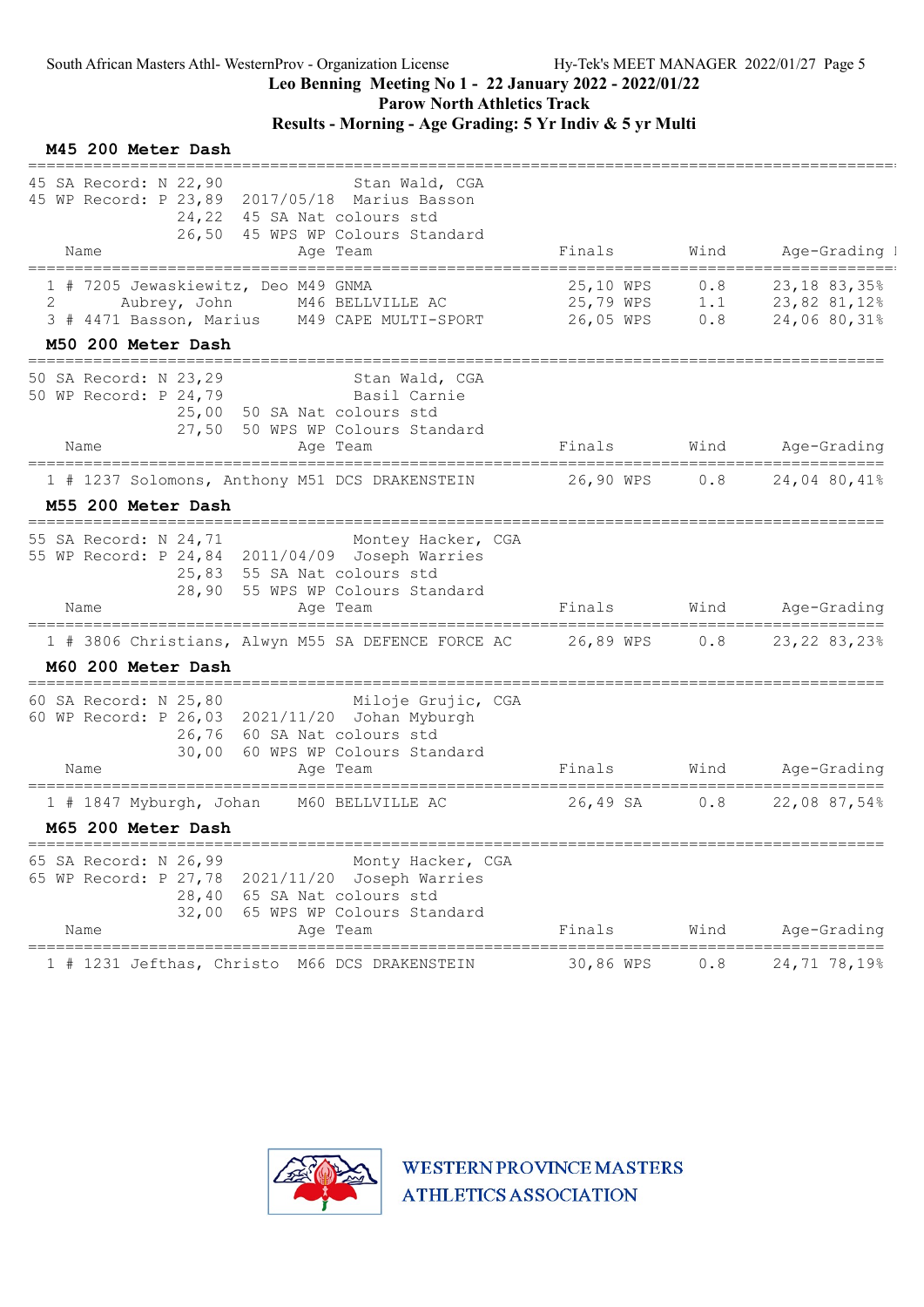# Parow North Athletics Track

| W14-19 400 Meter Dash                                                                     |                                                                                                    |                    |                                                                |
|-------------------------------------------------------------------------------------------|----------------------------------------------------------------------------------------------------|--------------------|----------------------------------------------------------------|
| Name                                                                                      | Age Team                                                                                           | Finals             | Age-Grading                                                    |
| 1 #20517 Crous, Qaadirah W14 ULTRA AC<br>2<br>Abrahams, Zahraa<br>W40 400 Meter Dash      | W17 ITHEKO AC                                                                                      |                    | $1:02,87$ $1:02,88$ 75,71%<br>$1:11,91$ $1:11,92$ 66,19%       |
| 40 SA Record: N 56,30 1967/10/28 Anne McKenzie, CGA<br>40 WP Record: P 56,50              | Anne McKenzie<br>1:04,00 40 SA Nat colours std<br>1:12,00 40 WPS WP Colours Standard               |                    |                                                                |
| Name<br>---------------------                                                             | Age Team<br>===================                                                                    | Finals             | Age-Grading                                                    |
| $1$ # 1844 Kotze, Retha<br>W45 400 Meter Dash                                             | W42 BELLVILLE AC                                                                                   | 1:12,30            | $1:07,90$ 70,11%                                               |
| 45 SA Record: N 58,43 2020/02/15 S Hutchinson, KZN<br>45 WP Record: P 1:00,50<br>Name     | Anne McKenzie<br>$1:06,50$ 45 SA Nat colours std<br>1:15,00 45 WPS WP Colours Standard<br>Age Team | Finals             | Age-Grading                                                    |
| 1 # 3667 Tregonning, Rushd W47 HEWAT ATH CLUB<br>2<br>M14-19 400 Meter Dash               | Matiwane, Busiswe W46 NEDBANK WP                                                                   | 1:15,37<br>1:20,52 | $1:07,71$ 70,31%<br>$1:12,34$ 65,81%                           |
| Name                                                                                      | Age Team                                                                                           | Finals             | Age-Grading H#                                                 |
| $\mathbf{1}$<br>2<br>Paulse, Mikhael<br>3<br>Chepape, Tumelo<br>M20-29 400 Meter Dash     | Jantjies, Millano M18 PORT NOLLOTH<br>M17 BELLVILLE AC<br>M17 CURRO                                | 56,65              | 50,68 50,69 85,20% 3<br>50,76 50,77 85,07% 3<br>56,66 76,22% 3 |
| Name                                                                                      | Age Team                                                                                           | Finals             | Age-Grading H#                                                 |
| 1 # 1855 Solomons, Taariq M28 BELLVILLE AC<br>2 # 1273 Raydon, Benjamine M29 LANGEBAAN AC |                                                                                                    | 50,63              | $50,64$ 85,29% 2<br>$51, 21$ $51, 22, 84, 32, 2$               |
| M40 400 Meter Dash<br>===========================                                         |                                                                                                    |                    |                                                                |
| 40 SA Record: N 49,70<br>40 WP Record: P 50,38 2011/04/09 Shawn Abrahams<br>Name          | Leon Hacker, CGA<br>52,41 40 SA Nat colours std<br>58,00 40 WPS WP Colours Standard<br>Age Team    | Finals             | Age-Grading H#                                                 |
| 1#<br>2 # 1888 Le Grange, Jacobu M41 BELLVILLE AC                                         | 831 Von Durckheim, Ch M43 STELLENBOSCH AC                                                          | 54,45 WPS<br>58,21 | 50,94 84,78% 1<br>54,45 79,30% 2                               |

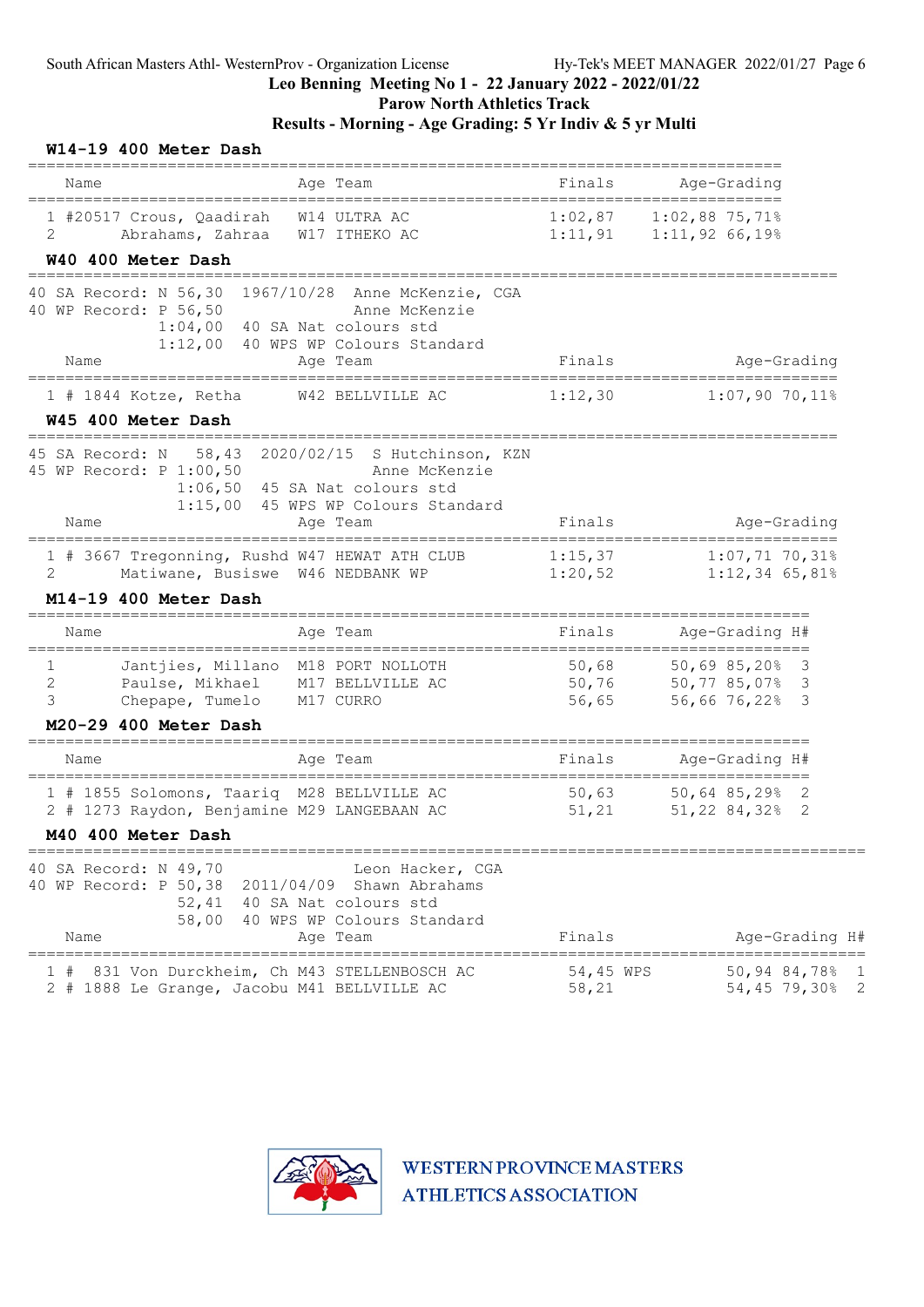Parow North Athletics Track

Results - Morning - Age Grading: 5 Yr Indiv & 5 yr Multi

| M45 400 Meter Dash                                                                                           |                                                                                                                                                           |                      |                                                      |  |
|--------------------------------------------------------------------------------------------------------------|-----------------------------------------------------------------------------------------------------------------------------------------------------------|----------------------|------------------------------------------------------|--|
| 45 SA Record: N 51,07 9/2018<br>Name                                                                         | Spencer Moraope, NWN<br>45 WP Record: P 52,44 2017/05/18 Marius Basson<br>54,44 45 SA Nat colours std<br>1:00,00 45 WPS WP Colours Standard<br>Age Team   | Finals               | Age-Grading                                          |  |
| 1 # 4471 Basson, Marius<br>2<br>M50 400 Meter Dash                                                           | M49 CAPE MULTI-SPORT<br>Swartz, Quintin M47 TITANS                                                                                                        | 59,01 WPS<br>1:01,77 | 53,43 80,82%<br>55,93 77,21%                         |  |
| ======================================<br>50 SA Record: N 52,50<br>50 WP Record: P 55,70 J. Swiegers<br>Name | Miloje Crujic, CGA<br>56,36 50 SA Nat colours std<br>1:02,00 50 WPS WP Colours Standard<br>Age Team                                                       | Finals               | Age-Grading                                          |  |
| 1 # 1650 Russell, Scott<br>M65 400 Meter Dash                                                                | M53 CAPE PEN UNIVERS                                                                                                                                      | 1:02,06              | 54,33 79,49%                                         |  |
| =====================<br>65 SA Record: N<br>59,52<br>Name                                                    | A. van Zyl, KZN<br>65 WP Record: P 1:03,44 2021/04/10 Joseph Warries<br>$1:05,36$ 65 SA Nat colours std<br>1:13,00 65 WPS WP Colours Standard<br>Age Team | Finals               | Age-Grading H#                                       |  |
| Rhoda, Keith<br>1                                                                                            | M65 CARBINEERS ATH CLUB                                                                                                                                   | 1:16,97              | $1:16,98$ 56,10% 2                                   |  |
| M12-19 800 Meter Run                                                                                         |                                                                                                                                                           |                      |                                                      |  |
| Name                                                                                                         | Aqe Team                                                                                                                                                  | Finals               | Age-Grading                                          |  |
| 1<br>2<br>Rhodes, Cole<br>M30 800 Meter Run                                                                  | Maliwa, Nhlahla M16 GUGULETHU AC<br>M18 BELLVILLE AC                                                                                                      |                      | $2:09,69$ $2:09,70$ 77,96%<br>2:20,83 2:20,84 71,80% |  |
| 30 SA Record: N 1:49,60<br>Name                                                                              | Deon Brummer, AGN<br>30 WP Record: P 1:56,92 2017/02/11 Ashwyn Claasens<br>2:12,00 30 WPS WP Colours Standard<br>Age Team                                 | Finals               | Age-Grading H#                                       |  |
| 721 Beukes, Henk<br>1#<br>M35 800 Meter Run                                                                  | M31 NEDBANK WP                                                                                                                                            |                      | $1:59,76$ WPS $1:59,77$ 84,43% 2                     |  |
| =====================================<br>35 SA Record: N 1:49,40<br>35 WP Record: P 1:53,78<br>Name          | Deon Brummer, AGN<br>Johan Landsman<br>2:00,00 35 SA Nat colours std<br>2:14,00 35 WPS WP Colours Standard<br>Age Team                                    | Finals               | Age-Grading                                          |  |
|                                                                                                              | 1 # 3694 Mkhosana, Bulelan M39 KHAYALITSHA AC                                                                                                             | 2:15,47              | $2:14,35$ 75,26%                                     |  |

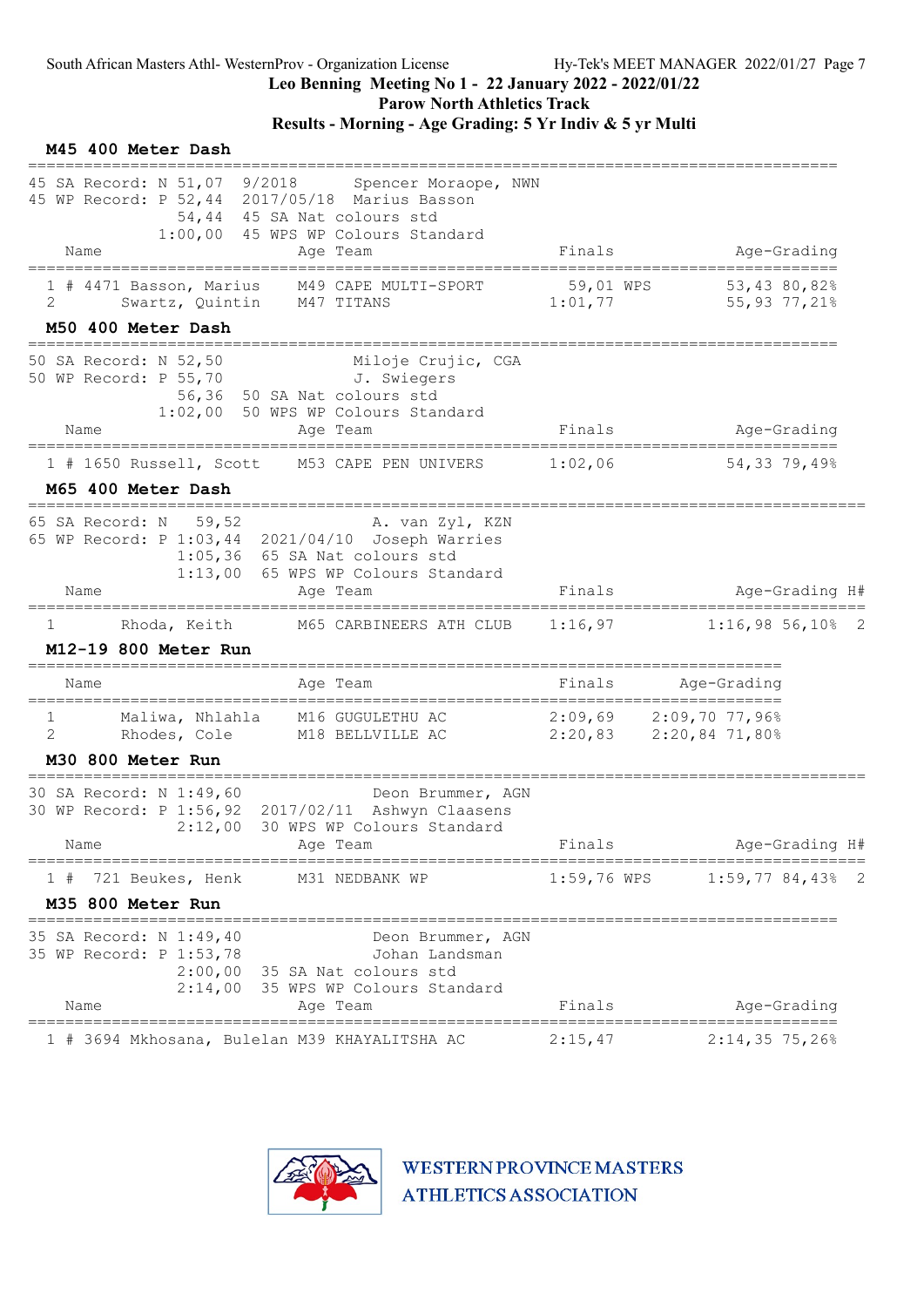Leo Benning Meeting No 1 - 22 January 2022 - 2022/01/22

#### Parow North Athletics Track

### Results - Morning - Age Grading: 5 Yr Indiv & 5 yr Multi

|                                                | $\ldots$ . M35 800 Meter Run<br>M40 800 Meter Run   | 2 # 590 Nkomo, Methuseli M36 VARSITY OLD BOYS AC 2:19,83                                                                                                                                         |                    | $2:18,67$ 72,92%                                                 |  |
|------------------------------------------------|-----------------------------------------------------|--------------------------------------------------------------------------------------------------------------------------------------------------------------------------------------------------|--------------------|------------------------------------------------------------------|--|
| Name                                           | 40 SA Record: N 1:55,80<br>40 WP Record: P 1:56,52  | S. Ditsele<br>T. Brown<br>$2:01,00$ 40 SA Nat colours std<br>2:16,00 40 WPS WP Colours Standard<br>Age Team                                                                                      | Finals             | Age-Grading                                                      |  |
|                                                | ===================                                 | =====================================                                                                                                                                                            |                    | =========================                                        |  |
| 2                                              | 771 Blaauw, Ricardo<br>M45 800 Meter Run            | M40 NEDBANK WP<br>Jakobus, Andre M41 ELSIESRIVIER RUN 2:10,50 WPS 2:04,76 81,04%                                                                                                                 |                    | $2:09,30$ WPS<br>$2:03,62$ 81,79%                                |  |
| Name                                           | 45 WP Record: P 1:59,09                             | 45 SA Record: N 1:58,10 2019/11/09 Spence Moraope, NWN<br>T. Brown<br>2:07,00 45 SA Nat colours std<br>2:22,00 45 WPS WP Colours Standard<br>Age Team                                            | Finals             | Age-Grading                                                      |  |
| $\mathbf{1}$<br>$3 \left( \frac{1}{2} \right)$ | M55 800 Meter Run                                   | Swartz, Quintin M47 TITANS<br>2 # 860 Mapukata, Sihle M45 NEDBANK WP<br>Bezuidenhout, Roge M48 INDIVIDUAL ENTRY 2:40,47 2:27,69 68,47%<br>4 # 2892 Juries, Chubasco M46 ITHEKO AC                | 2:30,58<br>2:41,79 | 2:21,90 WPS 2:10,60 77,43%<br>$2:18,58$ 72,96%<br>2:28,90 67,91% |  |
| Name                                           | ==========================                          | 55 SA Record: N 2:03,70 2001/12/01 Stan Immelman, CGA<br>55 WP Record: P 2:12,72 2019/05/02 Thobias Philander<br>2:18,00 55 SA Nat colours std<br>2:35,00 55 WPS WP Colours Standard<br>Age Team | Finals             | Age-Grading                                                      |  |
|                                                | M65 800 Meter Run                                   | 1 # 2917 Philander, Tobias M57 ITHEKO AC                                                                                                                                                         |                    | 2:28,00 WPS 2:05,66 80,47%                                       |  |
| Name                                           |                                                     | 65 SA Record: N 2:26,15 10/2016 Len Claassen, AGN<br>65 WP Record: P 2:38,65 2021/02/27 Robbie Lindsay<br>2:40,00 65 SA Nat colours std<br>2:58,00 65 WPS WP Colours Standard<br>Age Team        | Finals             | Age-Grading                                                      |  |
| ı                                              | Rhoda, Keith                                        | M65 CARBINEERS ATH CLUB                                                                                                                                                                          | 3:04,93            | $3:04,94,54,67$ <sup>8</sup>                                     |  |
|                                                | M12-19 1500 Meter Run                               |                                                                                                                                                                                                  |                    |                                                                  |  |
| Name                                           |                                                     | Age Team                                                                                                                                                                                         | Finals             | Age-Grading                                                      |  |
|                                                | ================================<br>Maliwa, Nhlahla | =============================<br>M16 GUGULETHU AC                                                                                                                                                | 4:45,26            | $4:45,27$ 72,21%                                                 |  |

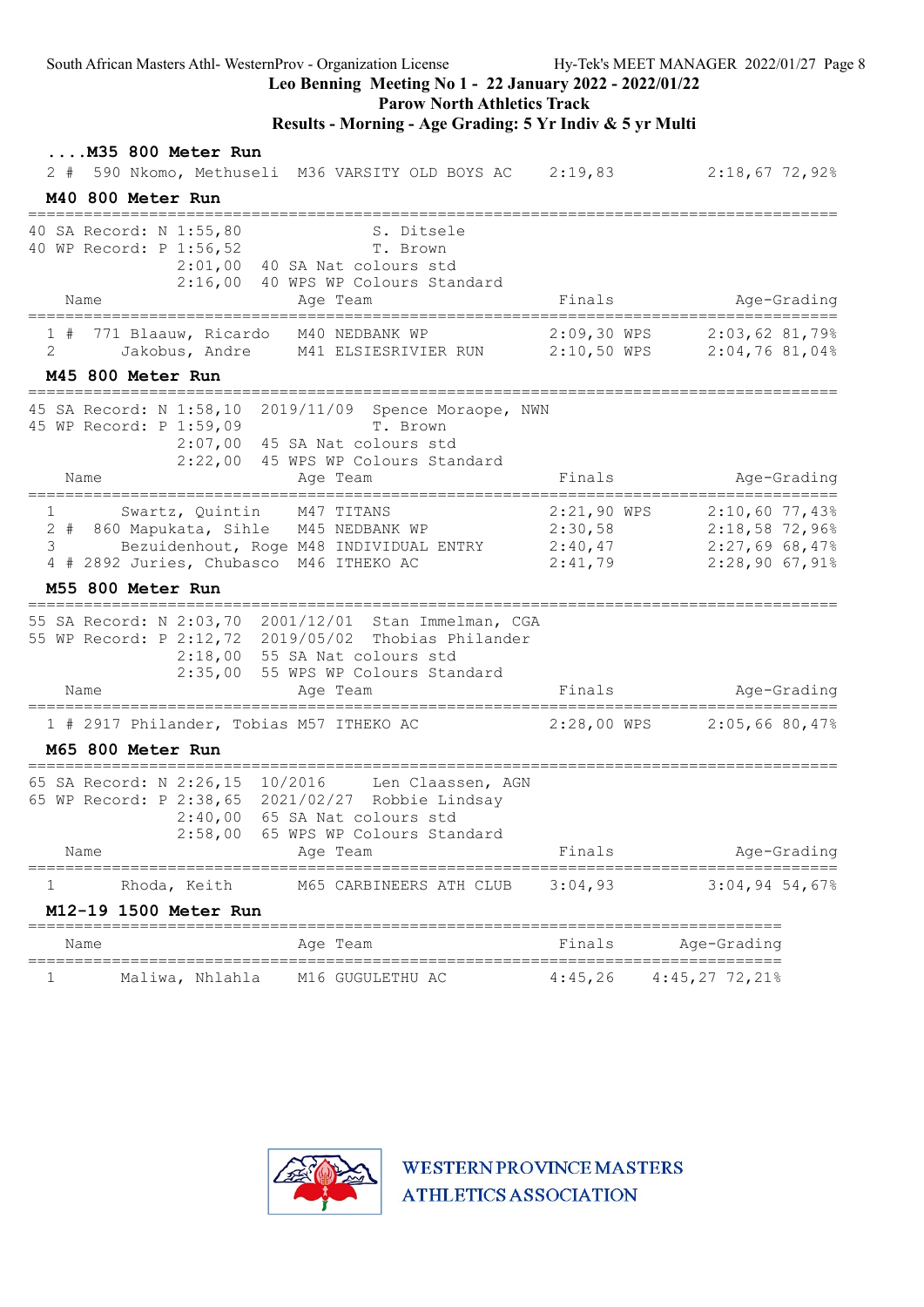### Parow North Athletics Track

| M20-29 1500 Meter Run                                                                       |                                                                                                                                 |                                                    |                                                                          |
|---------------------------------------------------------------------------------------------|---------------------------------------------------------------------------------------------------------------------------------|----------------------------------------------------|--------------------------------------------------------------------------|
| Name                                                                                        | Aqe Team                                                                                                                        | Finals                                             | Age-Grading                                                              |
| ======================<br>1 # 4193 Field, Jamie                                             | M20 ULTRA AC                                                                                                                    | 4:56,54                                            | 4:56,5569,47%                                                            |
| M30 1500 Meter Run                                                                          |                                                                                                                                 |                                                    |                                                                          |
| 30 SA Record: N 3:40,20<br>30 WP Record: P 4:06,27<br>Name                                  | Johan Fourie, AGN<br>P Miller<br>4:34,00<br>30 WPS WP Colours Standard<br>Age Team                                              | Finals                                             | Age-Grading                                                              |
| 1<br>October, Faizel                                                                        | M34 ITHEKO AC                                                                                                                   | 4:51,07                                            | $4:51,08$ 70,77%                                                         |
| M35 1500 Meter Run                                                                          |                                                                                                                                 |                                                    |                                                                          |
| 35 SA Record: N 3:54,04<br>35 WP Record: P 3:54,04<br>Name                                  | Deon Brummer, AGN<br>Johan Landsman<br>$4:00$ ,00<br>35 SA Nat colours std<br>4:41,00<br>35 WPS WP Colours Standard<br>Age Team | Finals                                             | Age-Grading                                                              |
| 1 # 2807 Kammies, Morne<br>3#<br>4<br>Titus, Brandon<br>M40 1500 Meter Run                  | M35 SANLAM AC<br>2 # 3694 Mkhosana, Bulelan M39 KHAYALITSHA AC<br>590 Nkomo, Methuseli M36 VARSITY OLD BOYS AC<br>M35 ITHEKO AC | $4:24,09$ WPS<br>4:32,01 WPS<br>4:46,37<br>5:21,96 | 4:21,80 78,69%<br>$4:29,65$ 76,40%<br>4:43,88 72,57%<br>$5:19,16$ 64,55% |
| 40 SA Record: N 3:58,90<br>40 WP Record: P 3:58,90<br>Name                                  | Terence Brown, KZN<br>Terence Brown<br>4:06,00<br>40 SA Nat colours std<br>4:48,00<br>40 WPS WP Colours Standard<br>Age Team    | Finals                                             | Age-Grading                                                              |
| 771 Blaauw, Ricardo<br>1#                                                                   | M40 NEDBANK WP                                                                                                                  | $4:28,64$ WPS                                      | $4:15,72$ 80,56%                                                         |
| <b>M45 1500 Meter Run</b>                                                                   |                                                                                                                                 |                                                    |                                                                          |
| 45 SA Record: N 4:03,13<br>45 WP Record: P 4:03,13<br>Name                                  | Terence Brown, KZN<br>Terence Brown<br>4:15,00<br>45 SA Nat colours std<br>45 WPS WP Colours Standard<br>4:58,00<br>Age Team    | Finals                                             | Age-Grading                                                              |
| Gibson, Michael<br>$\mathbf 1$<br>$2 +$<br>860 Mapukata, Sihle<br>3 # 2892 Juries, Chubasco | M45 FISHHOEK AC<br>M45 NEDBANK WP<br>M46 ITHEKO AC                                                                              | 4:30,27 WPS<br>5:15,97<br>5:35,22                  | 4:06,6383,53%<br>$4:48,33$ 71,45%<br>$5:05,89$ 67,34%                    |

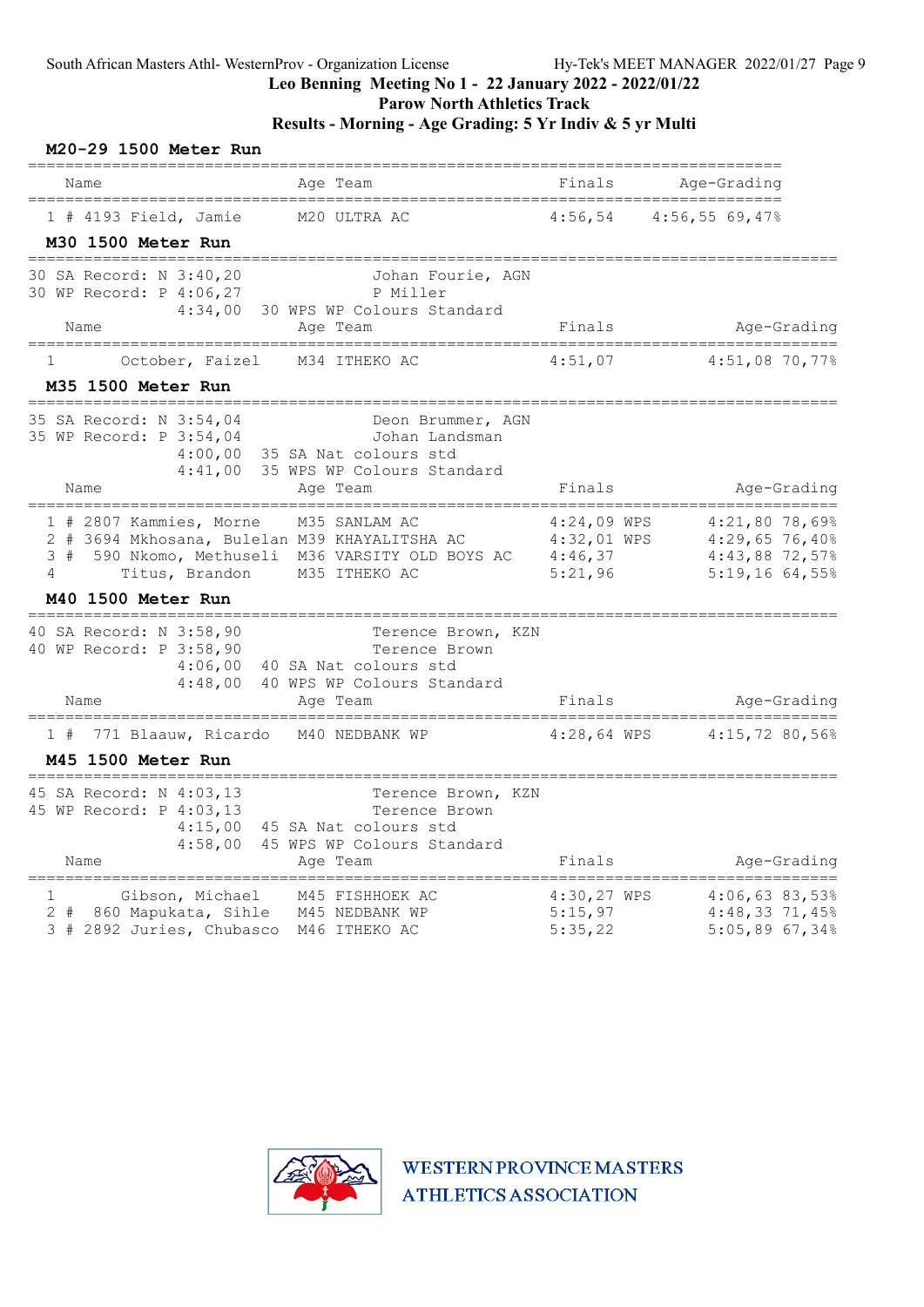# Leo Benning Meeting No 1 - 22 January 2022 - 2022/01/22

Parow North Athletics Track

| M55 1500 Meter Run                                                                                    |                                                                                                                                                                            |                              |                                                       |
|-------------------------------------------------------------------------------------------------------|----------------------------------------------------------------------------------------------------------------------------------------------------------------------------|------------------------------|-------------------------------------------------------|
| 55 SA Record: N 4:32,40<br>55 WP Record: P 4:32,40                                                    | Sybrand Mostert, WPA<br>Stefanus Mostert<br>$4:41,00$ 55 SA Nat colours std<br>5:29,00 55 WPS WP Colours Standard                                                          |                              |                                                       |
| Name                                                                                                  | Age Team                                                                                                                                                                   | Finals                       | Age-Grading                                           |
| 1 # 2917 Philander, Tobias M57 ITHEKO AC                                                              |                                                                                                                                                                            |                              | 5:08,16 WPS 4:16,92 80,18%                            |
| M60 1500 Meter Run                                                                                    |                                                                                                                                                                            |                              |                                                       |
| 60 SA Record: N 4:55,04 2/2015                                                                        | Terence Brown, WPA<br>60 WP Record: P 4:53,20 2015/01/24 Terence Brown<br>4:58,00 60 SA Nat colours std<br>5:49,00 60 WPS WP Colours Standard                              |                              |                                                       |
| Name                                                                                                  | Age Team                                                                                                                                                                   | Finals                       | Age-Grading<br>-----------------------                |
| T                                                                                                     | Cieverts, Henry M63 PINELANDS AC                                                                                                                                           |                              | 5:40,80 WPS 4:30,57 76,14%                            |
| W45 5000 Meter Run<br>___________________________                                                     |                                                                                                                                                                            |                              |                                                       |
| 23:10,00                                                                                              | 45 SA Record: N 18:27,36 1997/07/17 S. du Toit, AGN<br>45 WP Record: P 18:50,50 2012/03/22 Elmarie Coetzee<br>19:45,00 45 SA Nat colours std<br>45 WPS WP Colours Standard |                              |                                                       |
| Name                                                                                                  | Age Team                                                                                                                                                                   | Finals                       | Age-Grading                                           |
| <b>W50 5000 Meter Run</b>                                                                             | 1 # 3313 Pienaar, Lee-Anne W45 DURBANVILLE AC 23:04,89 WPS                                                                                                                 |                              | $21:07,18$ 68,24%                                     |
| 50 SA Record: N 18:55,90 1993/05/07 J. Hann<br>50 WP Record: P 18:55,90<br>Name                       | J. Hann<br>20:39,00 50 SA Nat colours std<br>24:00,00 50 WPS WP Colours Standard<br>Age Team                                                                               | Finals                       | Age-Grading                                           |
| 1<br>2 # 2918 De Philander, Ali W52 ITHEKO AC<br>3 # 2570 Davis, Lynn<br>W55 5000 Meter Run           | Van Rensburg, Tana W51 INDIVIDUAL ENTRY<br>W53 ATLANTIC ATHLETI 23:42,36 WPS                                                                                               | 22:31,52 WPS<br>23:41,77 WPS | 19:39,21 73,33%<br>20:40,50 69,70%<br>20:41,01 69,68% |
| ;=================================<br>55 WP Record: P 19:55,63 2021/05/29 J. Hann<br>25:10,00<br>Name | 55 SA Record: N 19:51,10 2000/04/28 J. Allebone, KZN<br>$21:28,00$ 55 SA Nat colours std<br>55 WPS WP Colours Standard<br>Age Team                                         | Finals                       | Age-Grading                                           |
| Coetzee, Elmarie<br>1                                                                                 | W57 CAPE MULTI-SPORT                                                                                                                                                       | $20:46,40 S$ A               | 17:14,52 83,58%                                       |

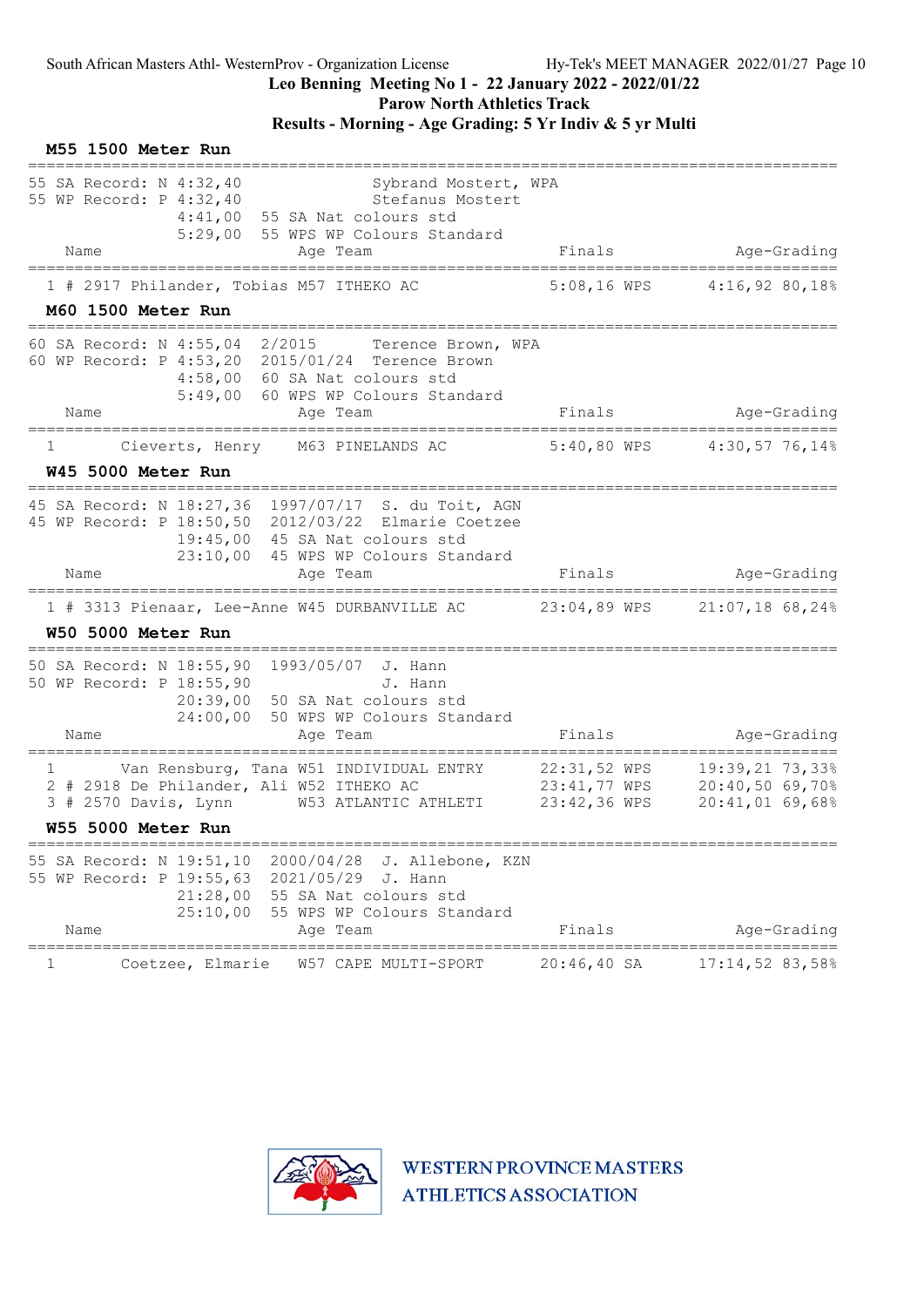Parow North Athletics Track

|              | M30 5000 Meter Run<br>_________________                               |                                                         |                                                                                                                              |                                          |                                                         |
|--------------|-----------------------------------------------------------------------|---------------------------------------------------------|------------------------------------------------------------------------------------------------------------------------------|------------------------------------------|---------------------------------------------------------|
| Name         | 30 SA Record: N 14:16,25<br>30 WP Record: P 15:20,80                  | 17:30,00                                                | 2002/05/04 M. Nobanda<br>W. Visser<br>30 WPS WP Colours Standard<br>Age Team                                                 | Finals                                   | Age-Grading                                             |
|              |                                                                       |                                                         |                                                                                                                              |                                          |                                                         |
| $\mathbf{1}$ | M35 5000 Meter Run                                                    | October, Faizel                                         | M34 ITHEKO AC                                                                                                                | 17:13,03 WPS                             | $17:13,04$ 73,28%                                       |
|              |                                                                       |                                                         |                                                                                                                              |                                          |                                                         |
|              | 35 SA Record: N 14:15,10<br>35 WP Record: P 14:56,42                  | 15:10,00<br>17:45,00                                    | H. Lekgangane<br>J. September<br>35 SA Nat colours std<br>35 WPS WP Colours Standard                                         |                                          |                                                         |
| Name         |                                                                       |                                                         | Age Team                                                                                                                     | Finals                                   | Age-Grading                                             |
|              |                                                                       | 1 # 2807 Kammies, Morne                                 | M35 SANLAM AC<br>2 # 2987 Tola, Sibongile M35 ABSA RUNNING CLUB 17:43,90 WPS                                                 | 16:03,90 WPS                             | 16:03,91 78,54%<br>$17:43,91$ 71,15%                    |
|              | M40 5000 Meter Run                                                    |                                                         |                                                                                                                              |                                          |                                                         |
|              | 40 SA Record: N 15:06,30<br>40 WP Record: P 15:06,30                  | ===============================<br>15:22,00<br>18:00,00 | Brian Mather<br>B Mather<br>40 SA Nat colours std<br>40 WPS WP Colours Standard                                              |                                          |                                                         |
| Name         |                                                                       |                                                         | Age Team                                                                                                                     | Finals                                   | Age-Grading                                             |
|              |                                                                       |                                                         | 1 # 830 Broers, Neil M40 NEDBANK WP 17:16,63 WPS 16:40,46 75,67%<br>2 # 2951 Swartz, Marshall M42 BOXER WP ATH CLUB 24:22,96 |                                          | 23:31,91 53,62%                                         |
|              | M45 5000 Meter Run                                                    |                                                         |                                                                                                                              |                                          |                                                         |
| Name         | 45 SA Record: N 15:19,68<br>45 WP Record: P 15:19,68                  | 16:07,00<br>18:50,00                                    | Steve Hollier, CGA<br>S. Hollier<br>45 SA Nat colours std<br>45 WPS WP Colours Standard<br>Age Team                          | Finals                                   | Age-Grading                                             |
| 1            |                                                                       | Swartz, Quintin                                         | M47 TITANS<br>2 # 860 Mapukata, Sihle M45 NEDBANK WP<br>3 # 2892 Juries, Chubasco M46 ITHEKO AC                              | $17:29,95$ WPS<br>19:03,88<br>19:28,01   | 16:16,67 77,51%<br>$17:44,04$ 71,14%<br>18:06,49 69,67% |
|              | M50 5000 Meter Run                                                    |                                                         |                                                                                                                              |                                          |                                                         |
|              | 50 SA Record: N 16:01,50<br>50 WP Record: P 16:37,76                  | 16:31,00<br>19:25,00                                    | 2003<br>Sean Rice, CGA<br>S. Hollier<br>50 SA Nat colours std<br>50 WPS WP Colours Standard                                  |                                          |                                                         |
| Name         |                                                                       |                                                         | Age Team                                                                                                                     | Finals                                   | Age-Grading                                             |
|              | 728 Clark, Adam<br>2 # 1736 Hill, Theodore<br>3 # 3954 Msibi, Derrick |                                                         | M50 NEDBANK WP<br>M51 EDGEMEAD AC<br>M52 DURBANVILLE AC                                                                      | 18:26,56 WPS<br>18:30,18 WPS<br>20:28,78 | 16:30,71 76,41%<br>16:33,95 76,16%<br>18:20,13 68,81%   |

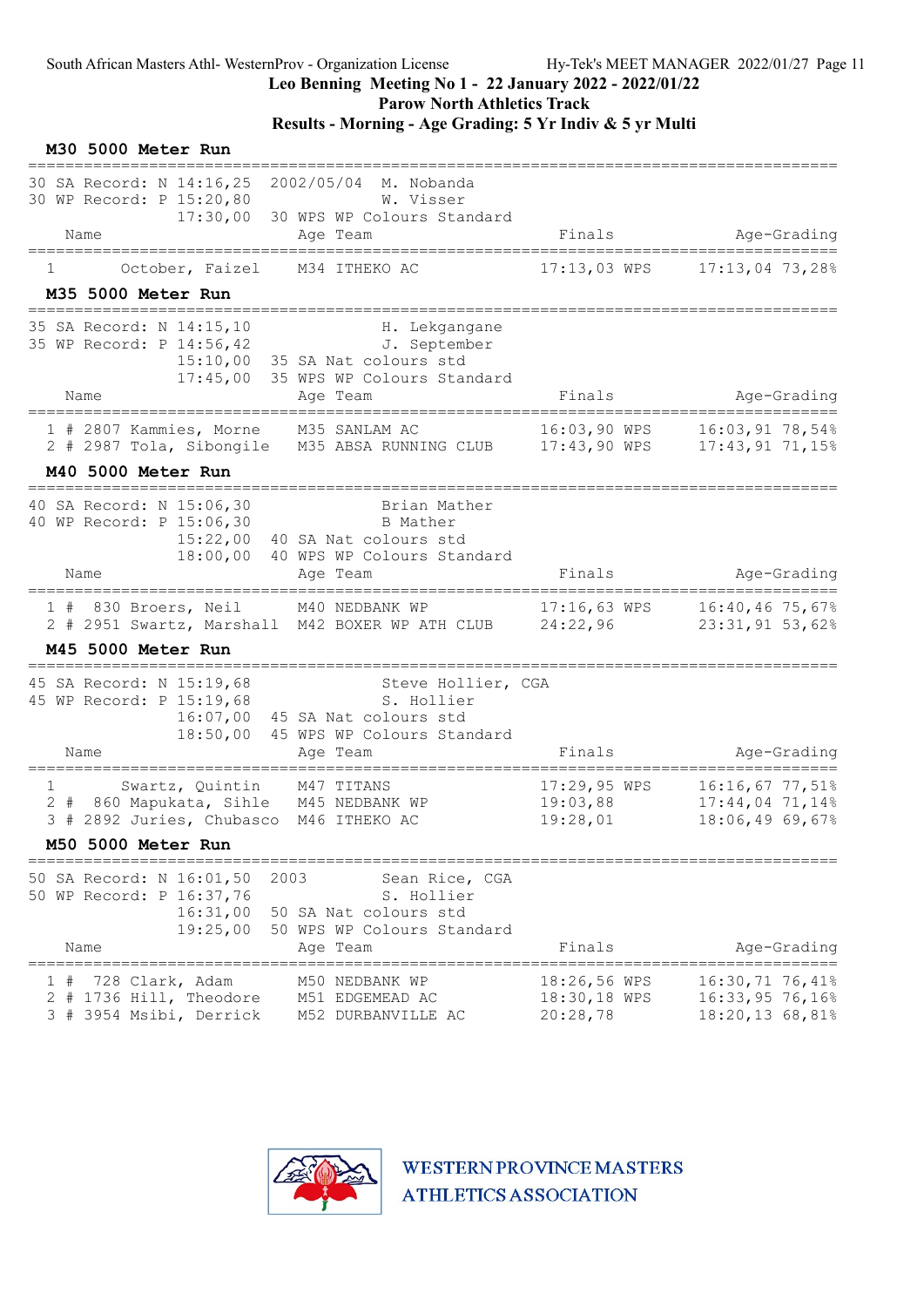#### Leo Benning Meeting No 1 - 22 January 2022 - 2022/01/22

Parow North Athletics Track

### Results - Morning - Age Grading: 5 Yr Indiv & 5 yr Multi

| M55 5000 Meter Run                                                                      |                                                                                                                  |                |            |                              |
|-----------------------------------------------------------------------------------------|------------------------------------------------------------------------------------------------------------------|----------------|------------|------------------------------|
| 55 SA Record: N 16:54,76<br>55 WP Record: P 16:54,60<br>17:33,00<br>20:40,00<br>Name    | Sybrand Mostert, WPA<br>Stefanus Mostert<br>55 SA Nat colours std<br>55 WPS WP Colours Standard<br>Age Team      | Finals         |            | Age-Grading                  |
| $1$ # 2568 Kelly, Percy                                                                 | M57 ATLANTIC ATHLETI                                                                                             | 18:52,26 WPS   |            | 16:14,20 77,70%              |
| M60 5000 Meter Run                                                                      |                                                                                                                  |                |            |                              |
| 60 SA Record: N 17:50,60<br>60 WP Record: P 19:03,08<br>18:21,00<br>21:30,00<br>Name    | GW Loedolff, AGN<br>Stefanus Mostert<br>60 SA Nat colours std<br>60 WPS WP Colours Standard<br>Age Team          | Finals         |            | Age-Grading                  |
| ====================================                                                    | ======================                                                                                           |                |            |                              |
| Cieverts, Henry M63 PINELANDS AC<br>1                                                   |                                                                                                                  |                |            |                              |
| M65 5000 Meter Run                                                                      |                                                                                                                  |                |            |                              |
| 65 SA Record: N 18:25,70<br>65 WP Record: P 19:29,59<br>23:30,00<br>Name                | GW Loedolff, AGN<br>Stefanus Mostert<br>20:03,00 65 SA Nat colours std<br>65 WPS WP Colours Standard<br>Age Team | Finals         |            | Age-Grading                  |
|                                                                                         |                                                                                                                  |                |            |                              |
| M75 5000 Meter Run                                                                      | 1 # 2574 Wagenheim, Mark M65 ATLANTIC ATHLETI 22:25,27 WPS 17:41,69 71,30%                                       |                |            |                              |
| 75 SA Record: N 21:30,10 2010/04/30<br>75 WP Record: P 26:08,90<br>25:02,00<br>29:30,00 | Ken Nurden, AGN<br>2013/03/16 Bub Evans<br>75 SA Nat colours std<br>75 WPS WP Colours Standard                   |                |            |                              |
| Name                                                                                    | Age Team                                                                                                         | Finals         |            | Age-Grading                  |
| 1 # 5259 Donald, Peter M79 WEST COAST AC                                                |                                                                                                                  | 29:31,09       |            | 20:35,87 61,25%              |
| M15-19 110 Short Hurdles                                                                |                                                                                                                  |                |            |                              |
| Name                                                                                    | Age Team                                                                                                         | Finals         | Wind       | Age-Grading                  |
| 1 # 4184 Cassiem, Jawaad<br>2 # 3843 Adams, Keanon                                      | =====================<br>M18 ULTRA AC<br>M18 LANGEBAAN AC                                                        | 16,62<br>16,89 | NWI<br>NWI | 16,63 77,68%<br>16,90 76,44% |
| M20-29 110 Short Hurdles                                                                | __________                                                                                                       |                |            |                              |
| Name                                                                                    | Age Team                                                                                                         | Finals         | Wind       | Age-Grading<br>============= |
| 1 # 3814 Elliot, Darren                                                                 | M22 BELLVILLE AC                                                                                                 | 16,47          | NWI        | 16,48 78,38%                 |

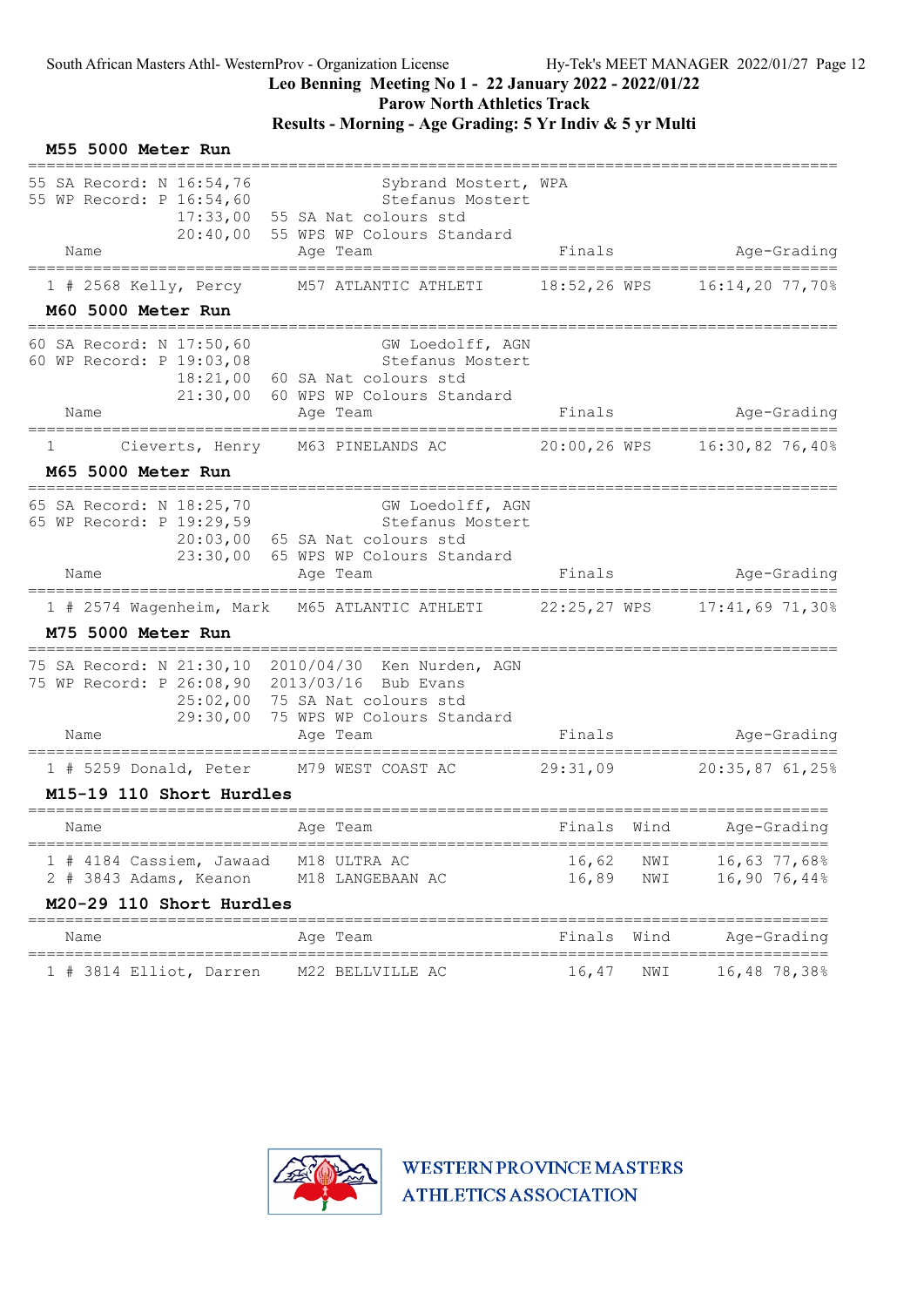Parow North Athletics Track

# Results - Morning - Age Grading: 5 Yr Indiv & 5 yr Multi

| W50 High Jump |  |
|---------------|--|
|---------------|--|

| 50 SA Record: N 1,53m 2017/04/01 Dinah Heymans, FSA<br>50 WP Record: P 1,28m 2013/04/26 Jackie Basson | 1,28m 50 SA Nat colours std<br>1,15m 50 WPS WP Colours Standard                                                                       |                                               |                              |
|-------------------------------------------------------------------------------------------------------|---------------------------------------------------------------------------------------------------------------------------------------|-----------------------------------------------|------------------------------|
| Name<br>----------------------                                                                        | Age Team                                                                                                                              | Finals<br>----------------------------------- | Age-Grading<br>______        |
| 137 Lategan, Jill<br>1#<br>W55 High Jump                                                              | W50 GOODWOOD HARRIERS                                                                                                                 | 1,25mNWPS                                     | 1,53m 73,10%                 |
| 55 WP Record: P 1,31m 2022/01/22 Suretha Deetlefs<br>Name                                             | 55 SA Record: N 1,32m 2021/04/10 Suretha Deetlefs, BOL<br>1,22m 55 SA Nat colours std<br>1,09m 55 WPS WP Colours Standard<br>Age Team |                                               | Finals Age-Grading           |
|                                                                                                       | ==============                                                                                                                        |                                               |                              |
| 1 # 616 Deetlefs, Suretha W58 CERES AC                                                                |                                                                                                                                       |                                               | 1,31mNSA 1,69m 81,37%        |
| M20-29 High Jump                                                                                      |                                                                                                                                       |                                               |                              |
| Name                                                                                                  | Age Team                                                                                                                              | Finals                                        | Aqe-Grading                  |
| 1 # 4193 Field, Jamie M20 ULTRA AC<br>M45 High Jump                                                   |                                                                                                                                       |                                               |                              |
| 45 SA Record: N 1,93m 2013/02/23 Johann Gutsche, CNW<br>45 WP Record: P 1,65m<br>Name                 | C.Carl<br>1,68m 45 SA Nat colours std<br>1,48m 45 WPS WP Colours Standard<br>Aqe Team                                                 | Finals                                        | Age-Grading                  |
| 1                                                                                                     | Maree, Archibald M49 INDIVIDUAL ENTRY 1,50mNWPS                                                                                       |                                               | 1,65m 67,57%                 |
| M70 High Jump                                                                                         |                                                                                                                                       |                                               |                              |
| 70 SA Record: N 1,44m 2003/07/04 Leo Benning, WPA<br>70 WP Record: P 1,44m<br>Name                    | Example Leo Benning<br>1,27m 70 SA Nat colours std<br>1,13m 70 WPS WP Colours Standard<br>Age Team                                    | Finals                                        | Age-Grading                  |
| $1$ # 1843 Hough, Norman                                                                              | ==========<br>M74 BELLVILLE AC                                                                                                        | 1,22mNWPS                                     | ============<br>1,80m 73,94% |
| W14-19 Long Jump                                                                                      |                                                                                                                                       |                                               |                              |
| Name                                                                                                  | Age Team                                                                                                                              | Finals<br>Wind                                | Age-Grading                  |
| 1 #20517 Crous, Qaadirah<br>2<br>Brugman, Lisa                                                        | W14 ULTRA AC<br>W15 STELLENBOSCH AC                                                                                                   | 5,07m<br>1.0<br>4,26m<br>0.9                  | 5,07m 67,42%<br>4,26m 56,65% |

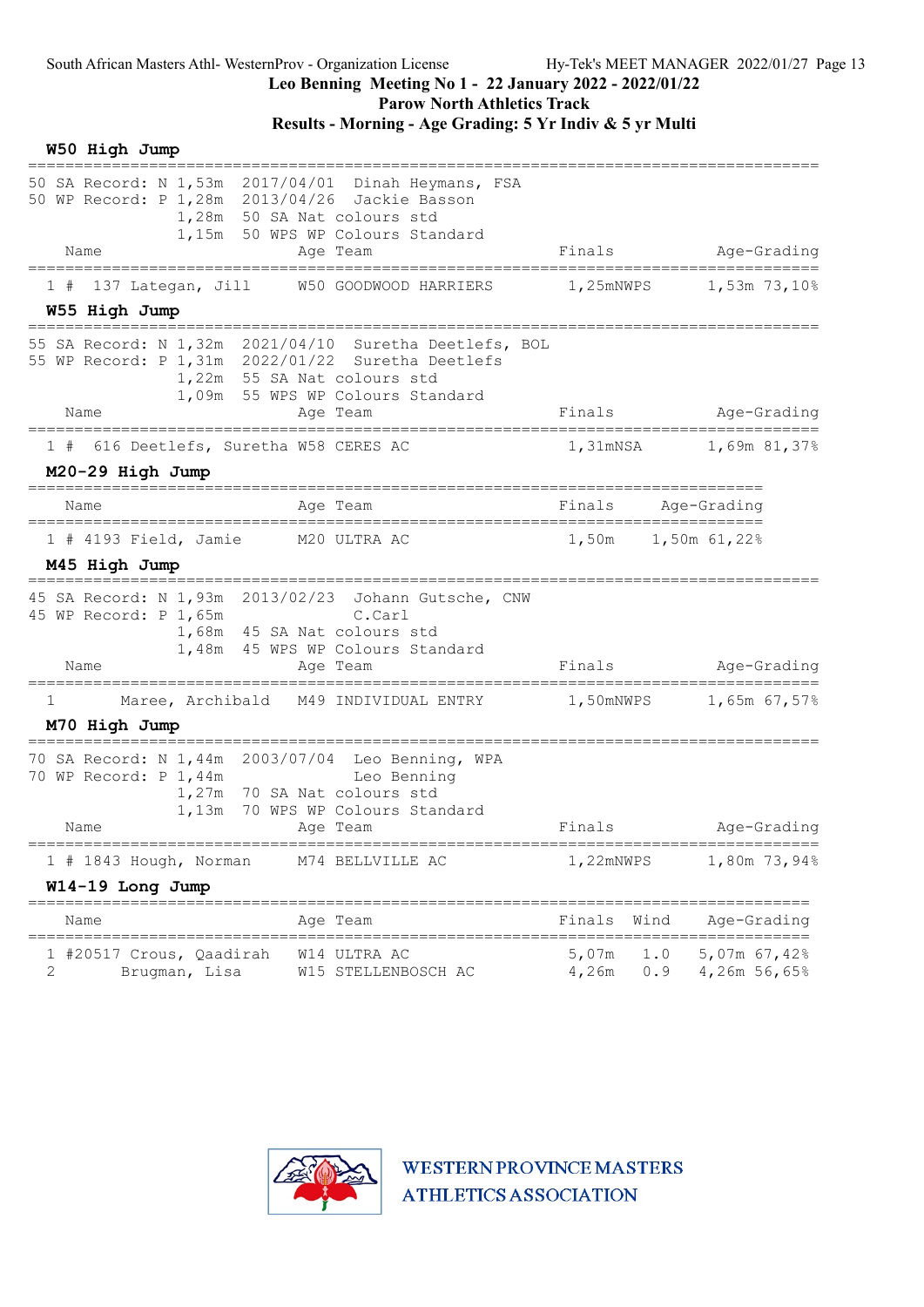Parow North Athletics Track

# Results - Morning - Age Grading: 5 Yr Indiv & 5 yr Multi

W40 Long Jump

| 40 SA Record: N 5,73m 2012/03/31 Charmain Barnard, AGN<br>40 WP Record: P 4,55m<br>N Weideman<br>4,72m 40 SA Nat colours std                                                                                                             |                                                                                                                                                      |
|------------------------------------------------------------------------------------------------------------------------------------------------------------------------------------------------------------------------------------------|------------------------------------------------------------------------------------------------------------------------------------------------------|
| 3,95m 40 WPS WP Colours Standard<br>Name<br>Age Team                                                                                                                                                                                     | Finals<br>Wind<br>Age-Grading                                                                                                                        |
| Genis, Tanya<br>1<br>W42 TYGERBERG AC<br>$\overline{2}$<br>Sutton, Natasha<br>W44 TYGERBERG AC                                                                                                                                           | 3,48m<br>3,86m 51,40%<br>1.6<br>1.3 3,78m $50,378$<br>3,41m                                                                                          |
| M14-29 Long Jump                                                                                                                                                                                                                         |                                                                                                                                                      |
| Name<br>Age Team                                                                                                                                                                                                                         | Finals<br>Wind<br>Age-Grading                                                                                                                        |
| 1 # 4194 Manassa, Mikhail<br>M20 ULTRA AC<br>2 # 3546 Links, John-Dean<br>M20 EASTERN KRAAIFON<br>3 # 4193 Field, Jamie<br>M20 ULTRA AC<br>4 #20513 Jacobs, Furqaan<br>M15 ULTRA AC<br>5 # 3843 Adams, Keanon<br>M18 LANGEBAAN AC        | 6,53m<br>0.7<br>6,53m 72,96%<br>6,39m 0.6<br>$6,39m$ 71,40%<br>6,09m $0.6$ 6,09m 68,04%<br>6,03m   0.4   6,03m   67,37%<br>5,89m  0.9  5,89m  65,81% |
| 6 #20519 Mallum, Saeed<br>M14 ULTRA AC<br>M45 Long Jump                                                                                                                                                                                  | 5,25m 58,66%<br>5,25m<br>0.1                                                                                                                         |
| 45 SA Record: N 6,34m<br>V. Häger, KZN<br>Basil Carnie<br>45 WP Record: P 5,65m<br>5,80m 45 SA Nat colours std<br>4,85m 45 WPS WP Colours Standard<br>Name<br>Age Team                                                                   | Finals<br>Wind<br>Age-Grading                                                                                                                        |
| $\mathbf{1}$<br>Maree, Archibald M49 INDIVIDUAL ENTRY<br>2 # 860 Mapukata, Sihle<br>M45 NEDBANK WP<br>M55 Long Jump                                                                                                                      | 4,23m<br>$0.1$ 4,88m 54,58%<br>2,49m<br>$-0.1$<br>2,87m 32,13%                                                                                       |
| 55 SA Record: N 5,70m<br>S Hough / A Redelinghuys<br>55 WP Record: P 5,61m<br>Ron Cross<br>5,19m 55 SA Nat colours std<br>4,30m 55 WPS WP Colours Standard<br>Name<br>Age Team                                                           | Finals<br>Wind<br>Age-Grading                                                                                                                        |
| 1 # 3806 Christians, Alwyn M55 SA DEFENCE FORCE AC<br>W35 Shot Put                                                                                                                                                                       | 4,89m WPS<br>1.2<br>6,41m 71,70%                                                                                                                     |
| -------------------------------------<br>35 SA Record: N 11,67m 2014/04/25<br>E Naude, FSA<br>35 WP Record: P 12,03m 2018/03/10 Juanita Gerstner<br>10,48m 35 SA Nat colours std<br>8,20m 35 WPS WP Colours Standard<br>Name<br>Age Team | Finals<br>Age-Grading                                                                                                                                |
| W39 VARSITY OLD BOYS AC<br>503 Mallin, Ezette<br>1#                                                                                                                                                                                      | 10,70m SA<br>11,09m 49,02%                                                                                                                           |

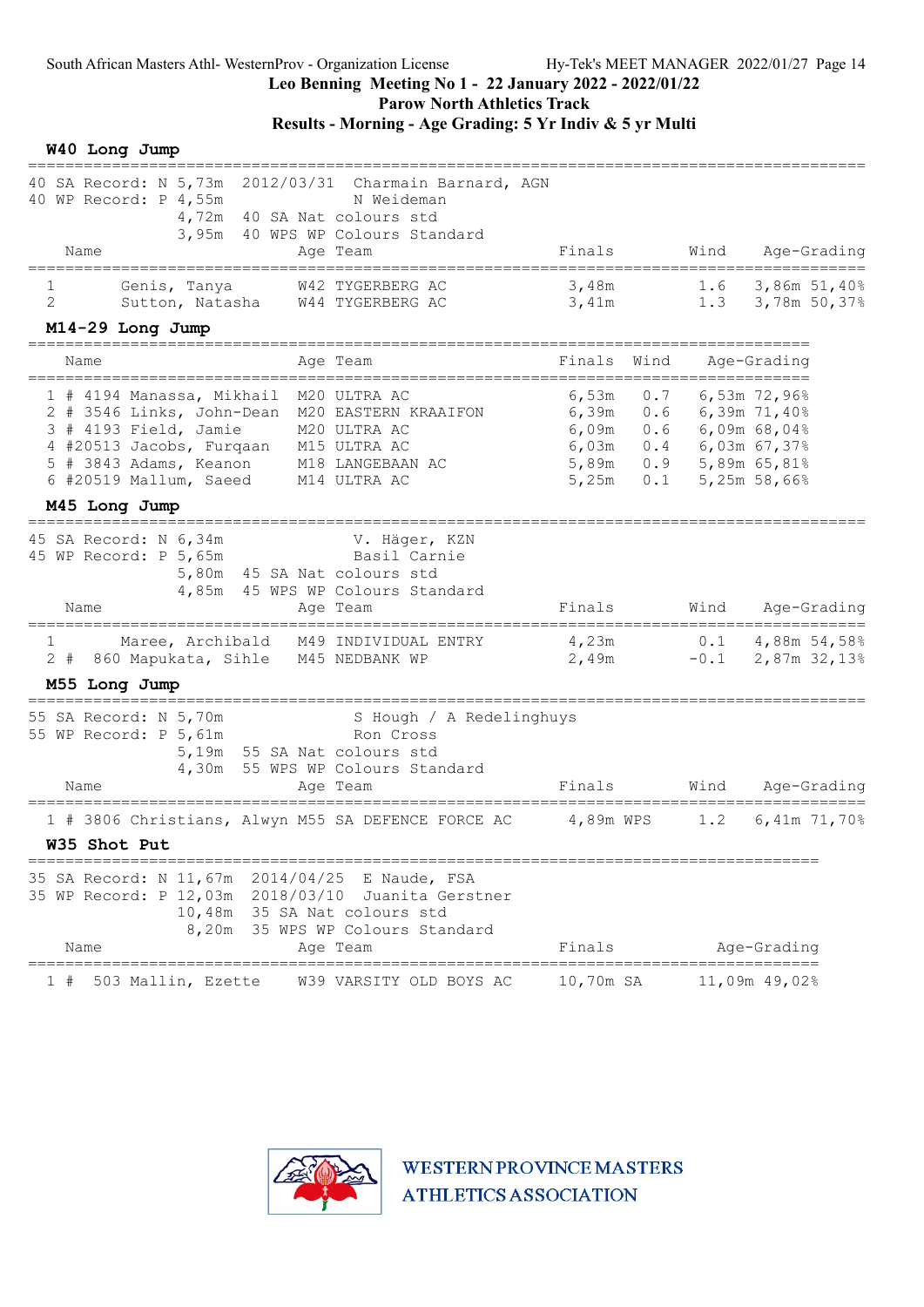# Leo Benning Meeting No 1 - 22 January 2022 - 2022/01/22

Parow North Athletics Track

### Results - Morning - Age Grading: 5 Yr Indiv & 5 yr Multi

W40 Shot Put

| 40 SA Record: N 11,92m<br>M. Uys<br>40 WP Record: P 11,92m<br>10,23m 40 SA Nat colours std<br>8,00m 40 WPS WP Colours Standard                                                                      | M-L Uys, SWD                                                      |
|-----------------------------------------------------------------------------------------------------------------------------------------------------------------------------------------------------|-------------------------------------------------------------------|
| Name<br>Age Team                                                                                                                                                                                    | Finals<br>Age-Grading<br>==============                           |
| 1 # 3805 Slamdien, Kamila W44 INDIVIDUAL ENTRY<br>2 # 3807 Kleynhans, Christ W41 INDIVIDUAL ENTRY 6,67m                                                                                             | 6,96m<br>7,72m 34,13%<br>7,40m 32,71%                             |
| W55 Shot Put                                                                                                                                                                                        |                                                                   |
| 55 SA Record: N 11,13m<br>55 WP Record: P 10,64m<br>9,80m 55 SA Nat colours std<br>7,60m 55 WPS WP Colours Standard                                                                                 | M van As<br>Hester Schoonwinkel                                   |
| Name<br>Age Team                                                                                                                                                                                    | Age-Grading<br>Finals                                             |
| W58 PAARL AC<br>$1$ # 1021 Smit, Jackie                                                                                                                                                             |                                                                   |
| W60 Shot Put                                                                                                                                                                                        |                                                                   |
| ===============================<br>60 SA Record: N 11,74m<br>60 WP Record: P 9,43m 2020/01/11 Farieda Dramat<br>9,00m 60 SA Nat colours std<br>7,00m 60 WPS WP Colours Standard<br>Name<br>Age Team | M van As<br>Finals<br>Age-Grading                                 |
|                                                                                                                                                                                                     | 1 # 1841 Dramat, Farieda W62 BELLVILLE AC 8,74m WPS 13,12m 58,00% |
| W65 Shot Put                                                                                                                                                                                        |                                                                   |
| 65 SA Record: N 10,63m<br>65 WP Record: P 8,55m 2019/01/12 Zelda Erasmus<br>8,10m 65 SA Nat colours std<br>6,30m 65 WPS WP Colours Standard<br>Name<br>Age Team                                     | M van As<br>Age-Grading<br>Finals                                 |
| Griesel, Ronel<br>W68 WHALERS AC<br>T<br>2 # 1840 Stoffberg, Tertia W67 BELLVILLE AC                                                                                                                | 7,83m WPS 12,99m 57,45%<br>6,01m<br>9,97m 44,09%                  |
| W70 Shot Put                                                                                                                                                                                        |                                                                   |
| 70 SA Record: N 8,51m<br>2019/04/13<br>70 WP Record: P 7,27m<br>70 SA Nat colours std<br>7,20m<br>5,60m<br>70 WPS WP Colours Standard<br>Name<br>Age Team                                           | Helena Fourie, AGN<br>Susan Malherbe<br>Finals<br>Age-Grading     |
| 1 # 1870 Du Toit, Aletta<br>W70 BELLVILLE AC<br>2 # 3801 Roos, Leonora<br>W72 BELLVILLE AC                                                                                                          | 5,87m WPS<br>10,89m 48,15%<br>10,70m 47,33%<br>5,77m WPS          |

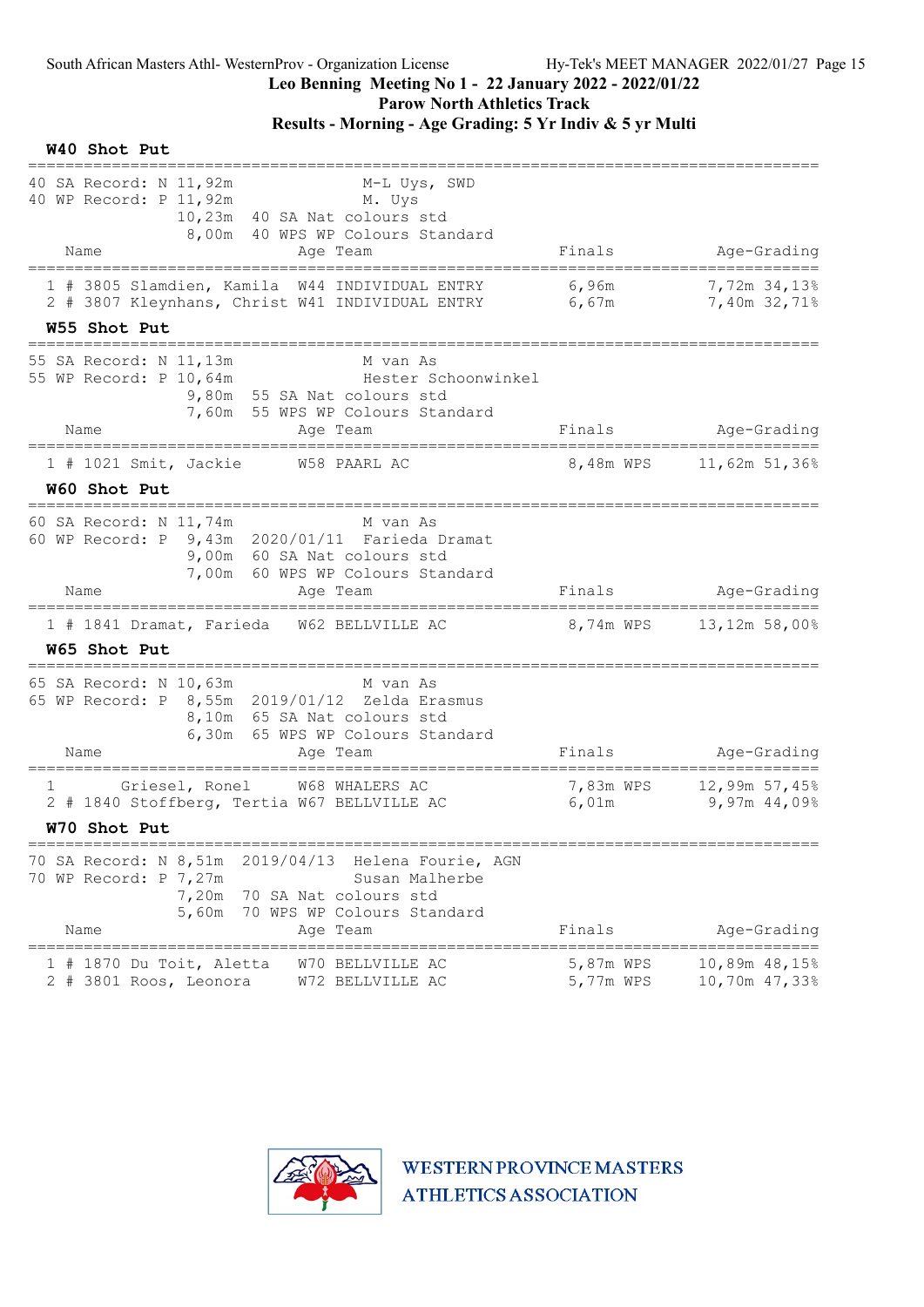### Leo Benning Meeting No 1 - 22 January 2022 - 2022/01/22 Parow North Athletics Track

Results - Morning - Age Grading: 5 Yr Indiv & 5 yr Multi

| W75 Shot Put                                                                                                                                                                                               |           |                                                                                           |
|------------------------------------------------------------------------------------------------------------------------------------------------------------------------------------------------------------|-----------|-------------------------------------------------------------------------------------------|
| 75 SA Record: N 8,07m 2016/05/13 Penny England, AVT<br>75 WP Record: P 5,95m 2021/04/10 Elize Grobbelaar<br>6,50m 75 SA Nat colours std<br>5,10m 75 WPS WP Colours Standard<br>Name<br>Age Team            | Finals    | Age-Grading                                                                               |
| 1 # 1876 Grobbelaar, Elize W76 BELLVILLE AC<br>M20-29 Shot Put                                                                                                                                             | 5,84mPWPS | 10,70m 47,29%                                                                             |
| Name<br>Age Team                                                                                                                                                                                           | Finals    | Age-Grading H#                                                                            |
| Maasdorp, Antheo F M21 WPSAPD<br>1<br>2<br>Theart, Herman F37 M21 WPSAPD<br>3<br>Valintine, Dowayne M21 WPSAPD<br>4<br>Benjamin, Dayaan F M21 WPSAPD<br>M35 Shot Put                                       | 6,13m     | 8,44m 8,44m 36,51% 2<br>7,57m 7,57m 32,74% 2<br>7,40m 7,40m 32,01% 2<br>6,13m 26,51%<br>2 |
| 35 SA Record: N 16,56m<br>J Booysen Jr<br>35 WP Record: P 12,96m 2017/10/28 Daniel Lewies<br>14,00m 35 SA Nat colours std<br>10,90m 35 WPS WP Colours Standard<br>Name<br>Age Team                         | Finals    | Age-Grading H#                                                                            |
| --------------------<br>Michaels, Fabian F M37 STELLENBOSCH UNI AC<br>1<br>M40 Shot Put<br>========================                                                                                        | 9,82m     | 10,18m 44,06% 2                                                                           |
| 40 SA Record: N 18,52m 2018/02/03 Burger Lambrechts, AGN<br>40 WP Record: P 14,01m<br>T. Geldenhuys<br>13,24m<br>40 SA Nat colours std<br>10,40m<br>40 WPS WP Colours Standard<br>Name<br>Age Team         | Finals    | Age-Grading                                                                               |
| ========================<br>=====================================<br>-- # 232 Wiener, Shukri<br>M40 PINELANDS AC                                                                                           | DNF       | =====================                                                                     |
| M45 Shot Put                                                                                                                                                                                               |           |                                                                                           |
| 45 SA Record: N 18,29m 2018/04/27 Burger Lambrechts, AGN<br>45 WP Record: P 12,58m 2015/03/21 Gerhard Potgieter<br>12,14m 45 SA Nat colours std<br>9,50m<br>45 WPS WP Colours Standard<br>Name<br>Age Team | Finals    | Age-Grading                                                                               |
| 1 # 1837 Bester, David<br>M48 BELLVILLE AC                                                                                                                                                                 | 9,80m WPS | 11,78m 50,96%                                                                             |

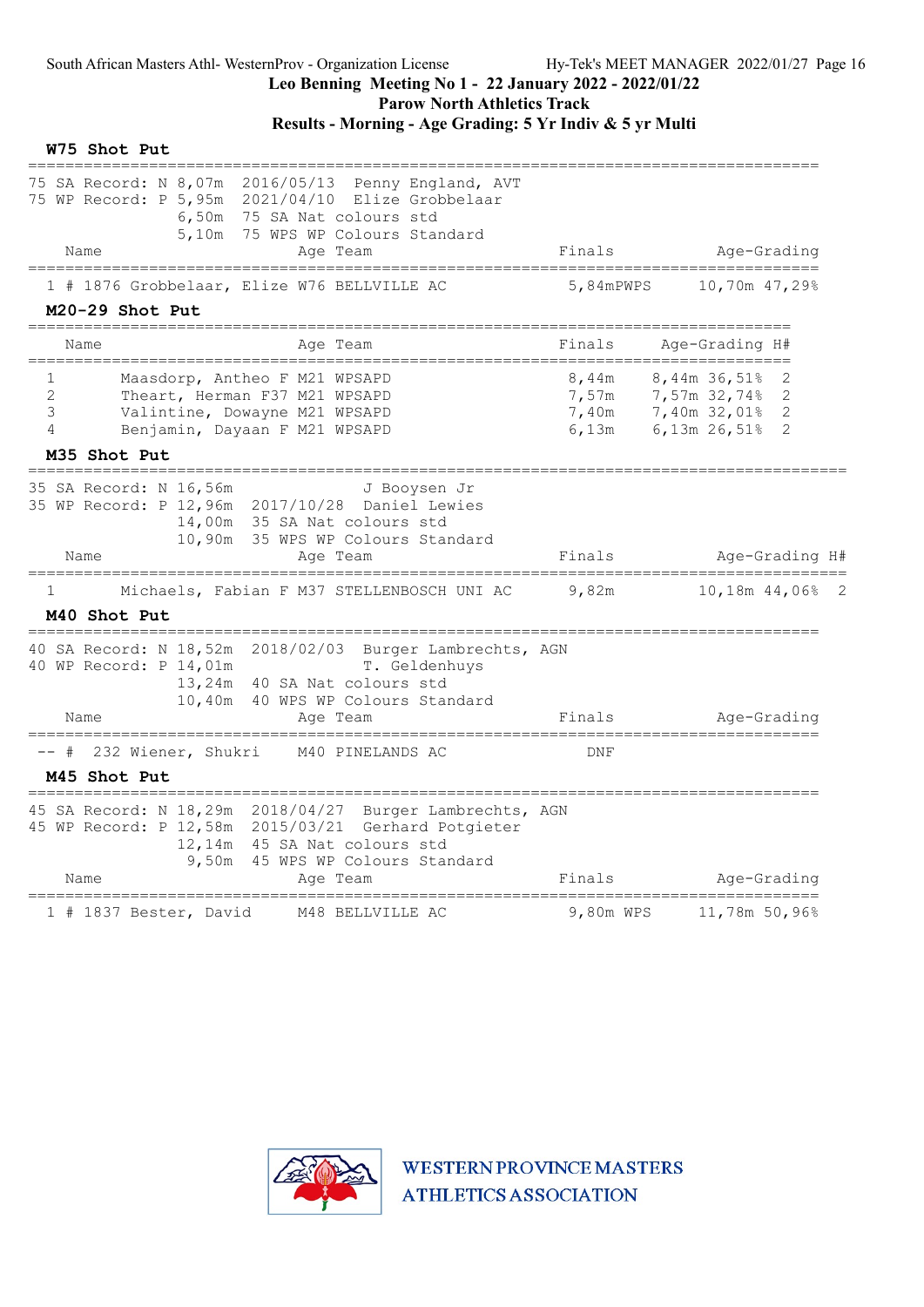Parow North Athletics Track

# Results - Morning - Age Grading: 5 Yr Indiv & 5 yr Multi

| M50 Shot Put                                             |                              |                                                                                                                 |            |                                           |
|----------------------------------------------------------|------------------------------|-----------------------------------------------------------------------------------------------------------------|------------|-------------------------------------------|
| 50 WP Record: P 13,09m 2013/03/16 Charl Barnard          | 13,32m 50 SA Nat colours std | 50 SA Record: N 17,09m 2016/06/11 Burton Haupt, AGN<br>10,40m 50 WPS WP Colours Standard                        |            |                                           |
| Name                                                     |                              | Age Team                                                                                                        | Finals     | Age-Grading                               |
| 753 Isaacs, Duncan<br>1#                                 |                              | M53 NEDBANK WP                                                                                                  | 7,10m      | ====================<br>8,32m 35,99%      |
| M60 Shot Put                                             |                              |                                                                                                                 |            |                                           |
| 60 SA Record: N 14,24m<br>60 WP Record: P 14,24m<br>Name | 12,78m 60 SA Nat colours std | G Schirmer, BOL<br>Gunther Schirmer<br>10,00m 60 WPS WP Colours Standard<br>Age Team                            | Finals     | Age-Grading                               |
|                                                          |                              |                                                                                                                 |            |                                           |
| $1$ # 1022 Smit, Johan                                   |                              | M61 PAARL AC                                                                                                    | 10,12m WPS | 12,63m 54,64%                             |
| M65 Shot Put                                             |                              |                                                                                                                 |            |                                           |
| 65 WP Record: P 12,72m                                   | 11,33m 65 SA Nat colours std | 65 SA Record: N 12,80m 2002/05/02 Andrzej Rzepecki, CGA<br>Gunther Schirmer<br>8,90m 65 WPS WP Colours Standard |            |                                           |
| Name                                                     |                              | Age Team                                                                                                        | Finals     | Age-Grading                               |
| $\mathbf{1}$<br>Wale, Anton<br>M70 Shot Put              |                              | M69 PINELANDS AC                                                                                                | 10,77m WPS | 14,65m 63,39%                             |
| 70 WP Record: P 12,15m                                   | 11,70m 70 SA Nat colours std | 70 SA Record: N 13,78m 2019/03/30 Derek Sterley, AGN<br>Ron Mitchell<br>9,20m 70 WPS WP Colours Standard        |            |                                           |
| Name<br>========================                         |                              | Age Team<br>______________________<br>================                                                          | Finals     | Age-Grading<br>========================== |
| 1 # 1843 Hough, Norman                                   |                              | M74 BELLVILLE AC                                                                                                | 10,57m WPS | 13,53m 58,56%                             |
| W35 Discus Throw                                         |                              |                                                                                                                 |            |                                           |
| 35 SA Record: N 55,01m 2014/04/25 E. Naude, AGN<br>Name  | 33,50m 35 SA Nat colours std | 35 WP Record: P 38,26m 2018/02/17 Juanita Gerstner<br>26,10m 35 WPS WP Colours Standard<br>Aqe Team             | Finals     | Age-Grading                               |
| 1#<br>503 Mallin, Ezette                                 |                              | W39 VARSITY OLD BOYS AC                                                                                         | 28,29m WPS | 29,33m 38,19%                             |

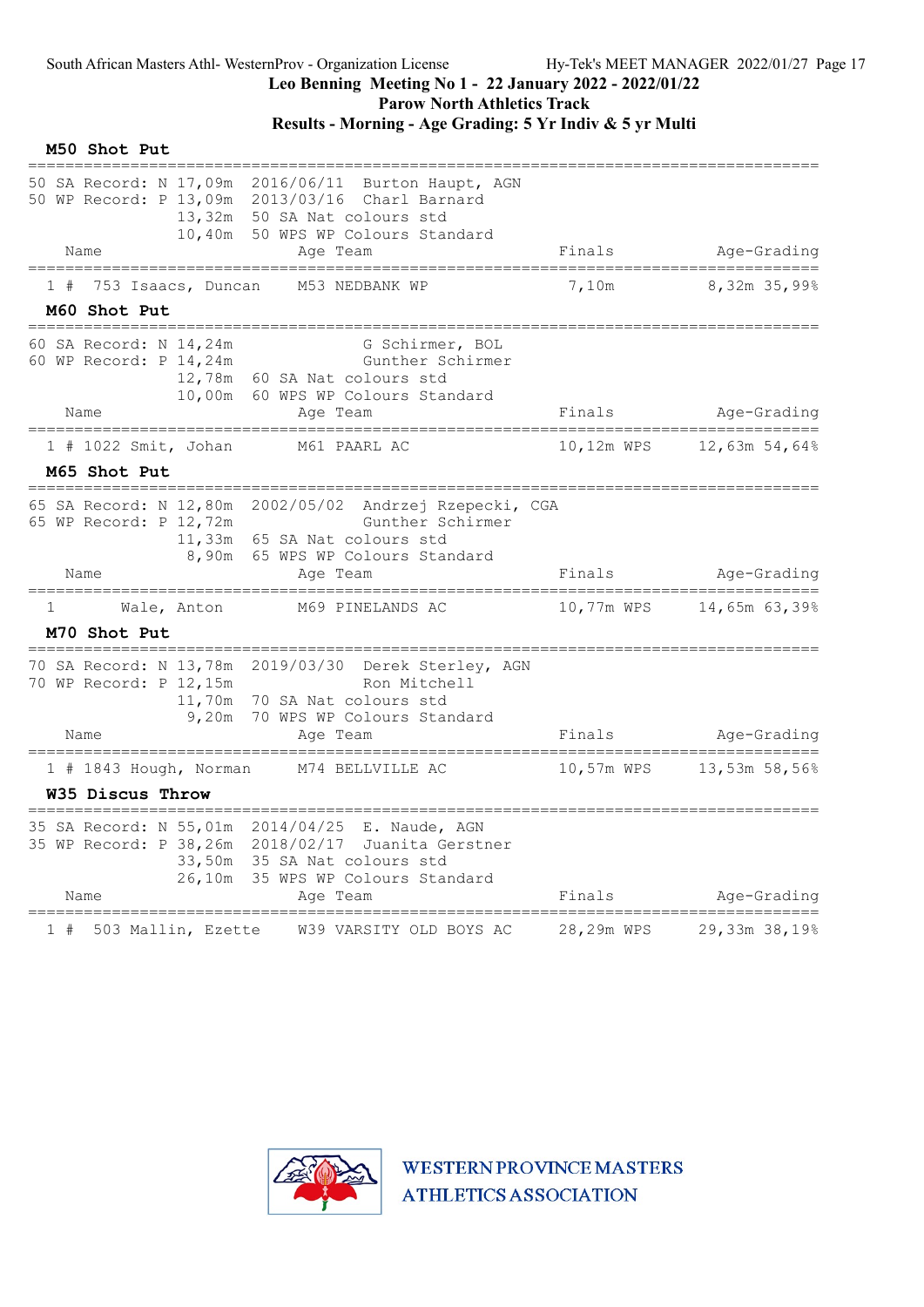W40 Discus Throw

### Leo Benning Meeting No 1 - 22 January 2022 - 2022/01/22

Parow North Athletics Track

### Results - Morning - Age Grading: 5 Yr Indiv & 5 yr Multi

|   | 40 SA Record: N 43,48m<br>40 WP Record: P 31,61m         |                  | R. Boshoff<br>E. Niemand<br>32,85m 40 SA Nat colours std<br>25,60m 40 WPS WP Colours Standard                                                                               | Finals                | Age-Grading                    |
|---|----------------------------------------------------------|------------------|-----------------------------------------------------------------------------------------------------------------------------------------------------------------------------|-----------------------|--------------------------------|
|   | Name                                                     |                  | Aqe Team                                                                                                                                                                    |                       |                                |
|   |                                                          |                  | 1 # 3807 Kleynhans, Christ W41 INDIVIDUAL ENTRY<br>2 # 3805 Slamdien, Kamila W44 INDIVIDUAL ENTRY                                                                           | 17,20m<br>15,73m      | 19,17m 24,97%<br>17,53m 22,84% |
|   | <b>W55 Discus Throw</b>                                  |                  |                                                                                                                                                                             |                       |                                |
|   | 55 SA Record: N 31,56m<br>55 WP Record: P 27,42m         |                  | L. Zimmerman<br>Hester Schoonwinkel<br>25,50m 55 SA Nat colours std<br>19,90m 55 WPS WP Colours Standard                                                                    |                       |                                |
|   | Name                                                     |                  | Age Team                                                                                                                                                                    | Finals                | Age-Grading                    |
|   | $1$ # 1021 Smit, Jackie                                  |                  | W58 PAARL AC                                                                                                                                                                |                       | 23,34m WPS 33,62m 43,78%       |
|   | W60 Discus Throw                                         |                  |                                                                                                                                                                             |                       |                                |
|   | __________________________________                       |                  | 60 SA Record: N 28,78m 2005/03/12 J. Rzepecka, CGA<br>60 WP Record: P 21,09m 2019/03/09 Farieda Dramat<br>23,80m 60 SA Nat colours std<br>18,60m 60 WPS WP Colours Standard |                       |                                |
|   | Name                                                     |                  | Aqe Team                                                                                                                                                                    | Finals                | Age-Grading                    |
|   | W65 Discus Throw                                         |                  | 1 # 1841 Dramat, Farieda W62 BELLVILLE AC                                                                                                                                   | 18,07m                | 28,84m 37,55%                  |
|   | 65 SA Record: N 24,84m<br>Name                           |                  | M. van As<br>65 WP Record: P 21, 48m 2019/02/24 Zelda Erasmus<br>21,00m 65 SA Nat colours std<br>16,40m 65 WPS WP Colours Standard<br>Age Team                              | Finals                | Age-Grading                    |
| 1 |                                                          | Griesel, Ronel   | W68 WHALERS AC<br>-- # 1840 Stoffberg, Tertia W67 BELLVILLE AC                                                                                                              | 17,32m WPS<br>X12,45m | 31,04m 40,43%<br>22,31m 29,06% |
|   | W70 Discus Throw                                         |                  |                                                                                                                                                                             |                       |                                |
|   | 70 SA Record: N 23,26m<br>70 WP Record: P 17,29m<br>Name | 19,00m<br>14,80m | L. Grobler, AGN<br>Adrie Benade<br>2015/01/24<br>70 SA Nat colours std<br>70 WPS WP Colours Standard<br>Age Team                                                            | Finals                | Age-Grading                    |
| # | 3801 Roos, Leonora<br>2 # 1870 Du Toit, Aletta           |                  | W72 BELLVILLE AC<br>W70 BELLVILLE AC                                                                                                                                        | 13,32m<br>11,86m      | 27,36m 35,62%<br>24,36m 31,72% |

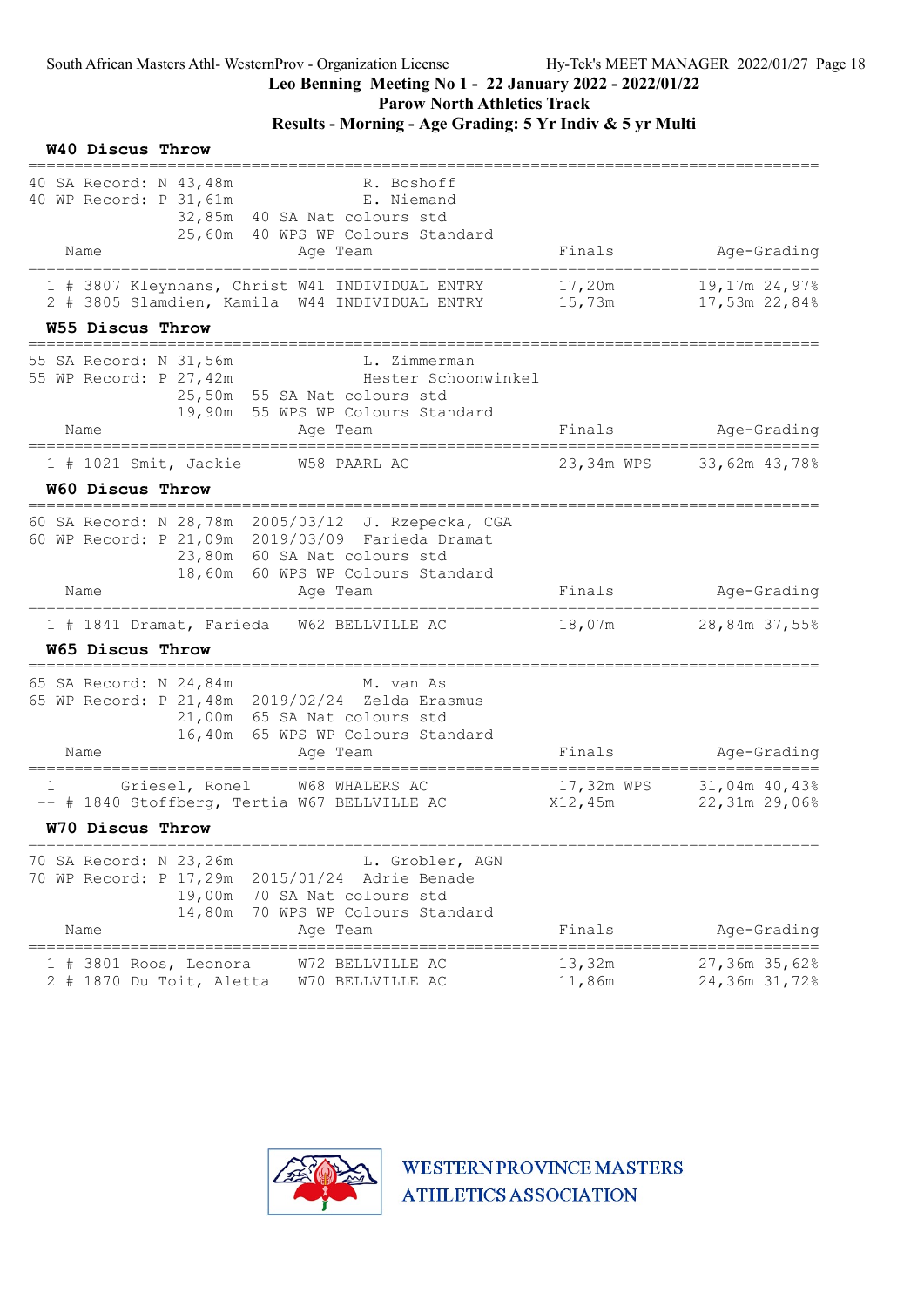### Leo Benning Meeting No 1 - 22 January 2022 - 2022/01/22 Parow North Athletics Track

# Results - Morning - Age Grading: 5 Yr Indiv & 5 yr Multi

| W75 Discus Throw                                 |                                                                                                                                                                                       |                                      |                                                                                     |
|--------------------------------------------------|---------------------------------------------------------------------------------------------------------------------------------------------------------------------------------------|--------------------------------------|-------------------------------------------------------------------------------------|
|                                                  | 75 SA Record: N 21,23m 2016/05/13 Penny England, AVT<br>75 WP Record: P 14,98m 2021/09/18 Elize Grobellaar<br>75 SA Nat colours std<br>17,00m<br>13,30m<br>75 WPS WP Colours Standard |                                      |                                                                                     |
| Name                                             | Age Team                                                                                                                                                                              | Finals                               | Age-Grading                                                                         |
|                                                  | 1 # 1876 Grobbelaar, Elize W76 BELLVILLE AC                                                                                                                                           | 14,61mPWPS                           | 31,47m 40,99%                                                                       |
| M20-29 Discus Throw                              |                                                                                                                                                                                       |                                      |                                                                                     |
| Name                                             | Age Team                                                                                                                                                                              | Finals                               | Age-Grading H#                                                                      |
| 1<br>$\mathbf{2}^{\prime}$<br>3<br>4             | Benjamin, Dayaan F M21 WPSAPD<br>Valintine, Dowayne M21 WPSAPD<br>Theart, Herman F37 M21 WPSAPD<br>Maasdorp, Antheo F M21 WPSAPD                                                      | 23,31m<br>21,14m<br>20,62m<br>18,90m | 23,31m 31,47%<br>2<br>$21,14m$ $28,54\%$<br>2<br>20,62m 27,83% 2<br>18,90m 25,51% 1 |
| M35 Discus Throw                                 |                                                                                                                                                                                       |                                      |                                                                                     |
|                                                  | 35 SA Record: N 54,46m 2009/10/24 G. Geldenhuys, FSA<br>35 WP Record: P 50,39m 1975/02/27 Steve Johnston<br>41,00m 35 SA Nat colours std<br>35 WPS WP Colours Standard<br>32,00m      |                                      |                                                                                     |
| Name<br>=====================                    | Age Team                                                                                                                                                                              | Finals                               | Age-Grading H#                                                                      |
| 1                                                | Michaels, Fabian F M37 STELLENBOSCH UNI AC                                                                                                                                            | 36,19m WPS                           | 36,70m 49,55% 2                                                                     |
| M40 Discus Throw<br>==================           |                                                                                                                                                                                       |                                      |                                                                                     |
| 40 SA Record: N 51,04m<br>40 WP Record: P 42,30m | J.J. van Zyl, EPA<br>Tiny Geldenhuys<br>40,17m<br>40 SA Nat colours std<br>31,30m<br>40 WPS WP Colours Standard                                                                       |                                      |                                                                                     |
| Name                                             | Age Team<br>==============                                                                                                                                                            | Finals                               | Age-Grading                                                                         |
| 1 # 232 Wiener, Shukri                           | M40 PINELANDS AC                                                                                                                                                                      | 35,02m WPS                           | 38,57m 52,07%                                                                       |
| M45 Discus Throw                                 |                                                                                                                                                                                       |                                      |                                                                                     |
| 45 SA Record: N 49,13m<br>Name                   | J.J. van Zyl, EPA<br>45 WP Record: P 38,66m 1988/11/09 Steve Johnston<br>45 SA Nat colours std<br>38,08m<br>30,00m<br>45 WPS WP Colours Standard<br>Age Team                          | Finals                               | Age-Grading                                                                         |
| 1 # 1837 Bester, David                           | M48 BELLVILLE AC                                                                                                                                                                      | 27,45m                               | 33,07m 44,65%                                                                       |

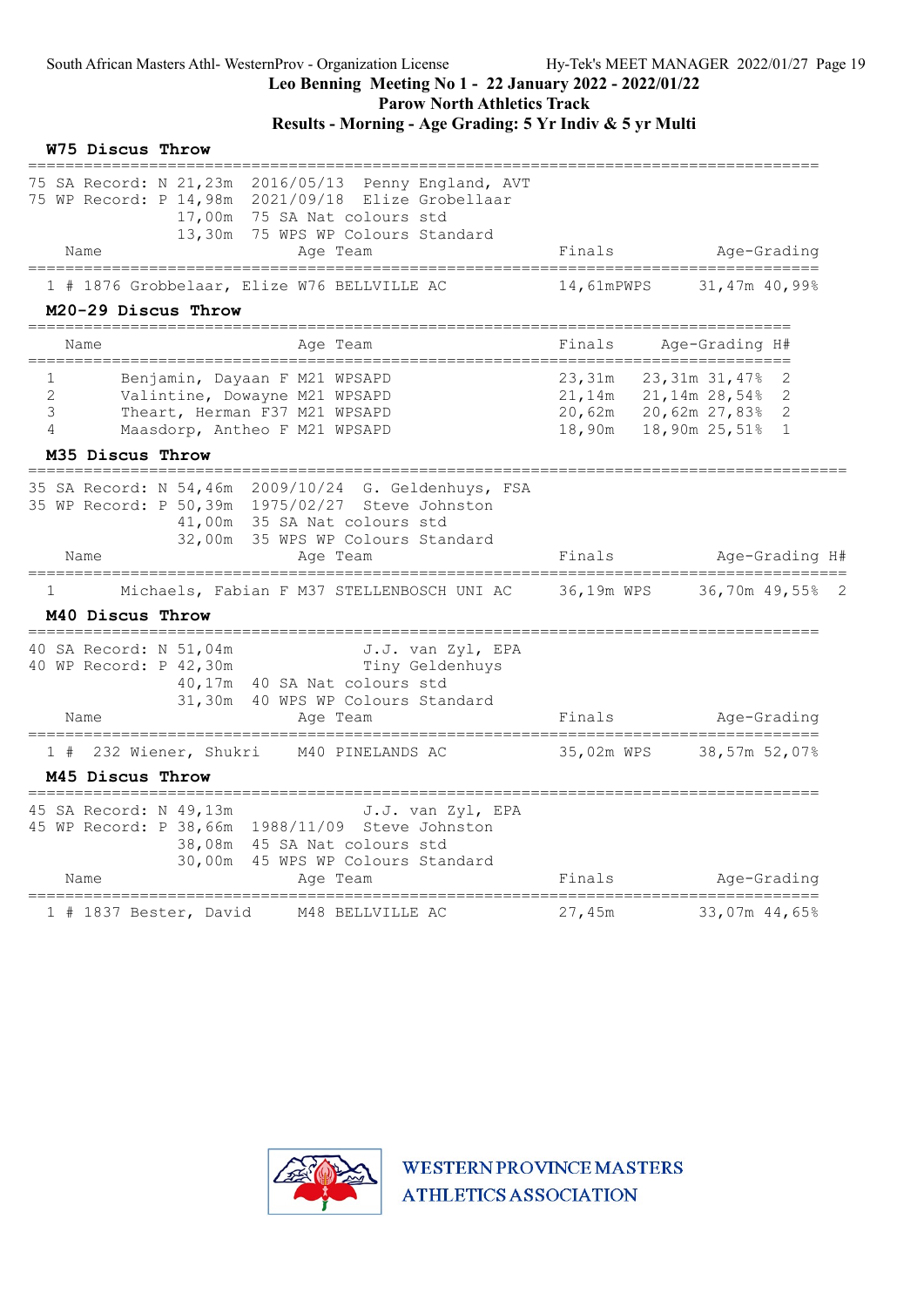Parow North Athletics Track

|   | M50 Discus Throw                        |                                                                      |                                                                                                                                                                                   |                      |                                |
|---|-----------------------------------------|----------------------------------------------------------------------|-----------------------------------------------------------------------------------------------------------------------------------------------------------------------------------|----------------------|--------------------------------|
|   | Name                                    | 50 SA Record: N 52,06m<br>50 WP Record: P 45,90m<br>43,92m<br>34,50m | 2009/03/18<br>J.J. van Zyl, EPA<br>Johan Allers<br>50 SA Nat colours std<br>50 WPS WP Colours Standard<br>Age Team                                                                | Finals               | Age-Grading                    |
|   |                                         | 1 # 753 Isaacs, Duncan                                               | M53 NEDBANK WP<br>2 # 3542 Jefra, Nicholas M53 EASTERN KRAAIFON                                                                                                                   | $20$ , 60m<br>17,08m | 21,04m 28,41%<br>17,45m 23,56% |
|   | M60 Discus Throw                        | -----------------------------                                        |                                                                                                                                                                                   |                      |                                |
|   | Name                                    | 60 SA Record: N 47,24m                                               | Andrzej Rzepecki, CGA<br>60 WP Record: P 45, 46m 1999/11/08 Steve Johnston<br>44,26m 60 SA Nat colours std<br>34,50m 60 WPS WP Colours Standard<br>Age Team                       | Finals               | Age-Grading                    |
|   |                                         | 1 # 1022 Smit, Johan                                                 | M61 PAARL AC                                                                                                                                                                      | 31,27m               | 33,23m 44,86%                  |
|   | M65 Discus Throw                        |                                                                      |                                                                                                                                                                                   |                      |                                |
|   | Name                                    | 65 SA Record: N 42,91m                                               | A. Coetzee<br>65 WP Record: P 42, 22m 2004/02/21 Steve Johnston<br>39,79m 65 SA Nat colours std<br>31,00m 65 WPS WP Colours Standard<br>Age Team                                  | Finals               | Age-Grading                    |
| ı |                                         | Wale, Anton                                                          | M69 PINELANDS AC                                                                                                                                                                  | 31,21m WPS           | 36,31m 49,03%                  |
|   | M70 Discus Throw<br>___________________ |                                                                      |                                                                                                                                                                                   |                      |                                |
|   | Name                                    | 25,90m                                                               | 70 SA Record: N 41,12m 2019/04/13 Dereck Sterley, AGN<br>70 WP Record: P 35,49m 2019/05/03 Norman Hough<br>33,22m 70 SA Nat colours std<br>70 WPS WP Colours Standard<br>Age Team | Finals               | Age-Grading                    |
|   |                                         | 1 # 1843 Hough, Norman                                               | M74 BELLVILLE AC                                                                                                                                                                  | 29,91m WPS           | 38,22m 51,60%                  |
|   |                                         | W15-19 Hammer Throw                                                  |                                                                                                                                                                                   |                      |                                |
|   | Name                                    | =======================                                              | ==========<br>Age Team                                                                                                                                                            | =========<br>Finals  | Age-Grading                    |
|   |                                         | ===============================<br>2 #20138 Smit, Carli              | 1 #20168 Oosthuizen, Anja W17 BELLVILLE AC<br>W16 BELLVILLE AC                                                                                                                    | 35,73m<br>33,68m     | 35,73m 46,40%<br>33,68m 43,74% |

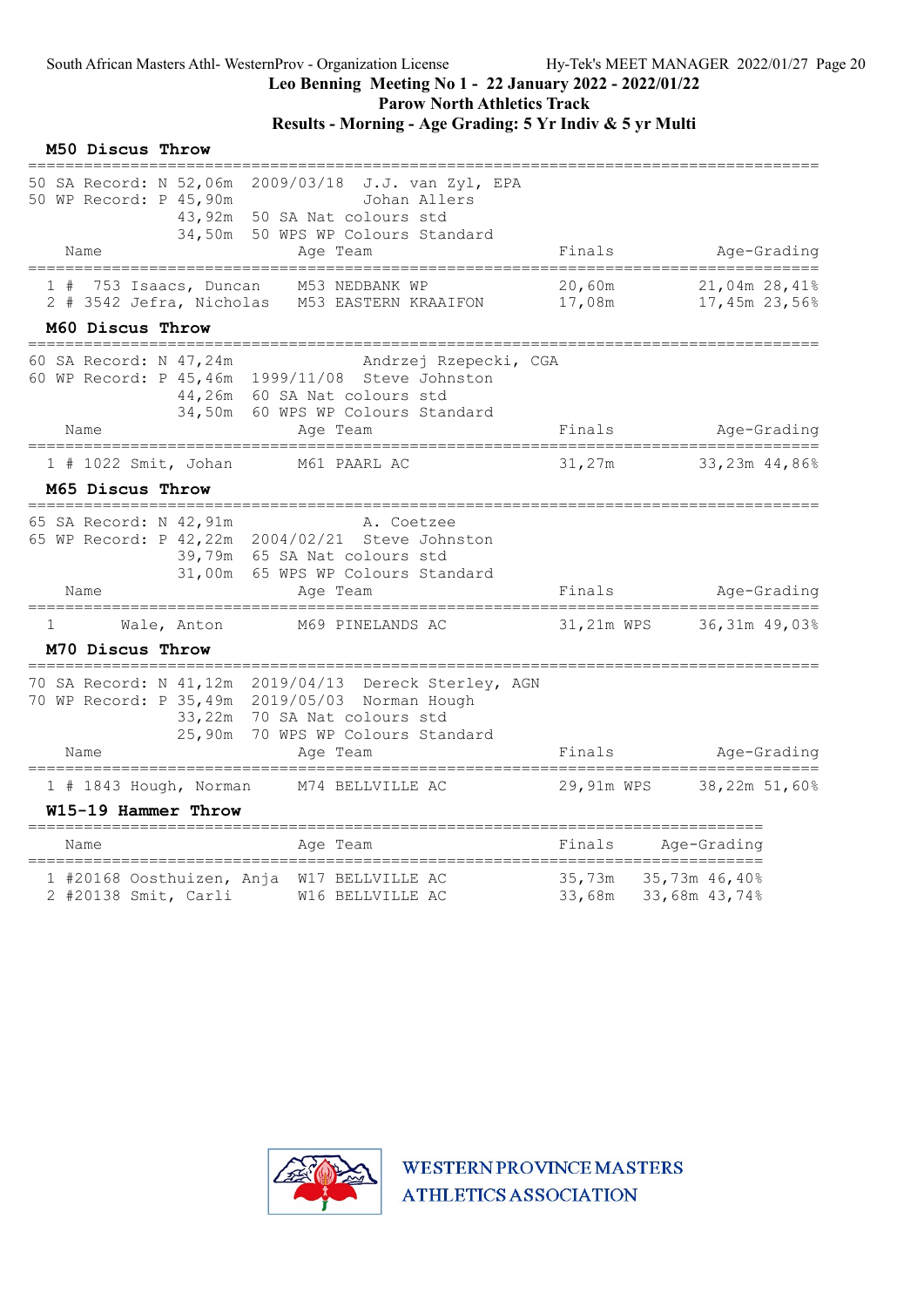Parow North Athletics Track

# Results - Morning - Age Grading: 5 Yr Indiv & 5 yr Multi

|   | W40 Hammer Throw |                                                    |                                                                                                                                                                                     |                                                     |                                          |
|---|------------------|----------------------------------------------------|-------------------------------------------------------------------------------------------------------------------------------------------------------------------------------------|-----------------------------------------------------|------------------------------------------|
|   |                  |                                                    | 40 SA Record: N 41,92m 2017/05/04 Marilize Coetzee, WPA<br>40 WP Record: P 41, 92m 2017/05/18 Marilize Coetzee<br>34,00m 40 SA Nat colours std<br>26,50m 40 WPS WP Colours Standard |                                                     |                                          |
|   | Name             |                                                    | Age Team                                                                                                                                                                            | Finals                                              | Age-Grading                              |
|   |                  |                                                    | 1 # 3807 Kleynhans, Christ W41 INDIVIDUAL ENTRY<br>2 # 3805 Slamdien, Kamila W44 INDIVIDUAL ENTRY                                                                                   | 19,47m<br>15,20m                                    | 22,90m 29,74%<br>17,87m 23,22%           |
|   | W55 Hammer Throw | ==========================                         |                                                                                                                                                                                     |                                                     |                                          |
|   |                  | 55 WP Record: P 32,88m                             | 55 SA Record: N 32,88m 2008/04/26 H Schoonwinkel, WPA<br>Hester Schoonwinkel<br>29,90m 55 SA Nat colours std<br>23,30m 55 WPS WP Colours Standard                                   |                                                     |                                          |
|   | Name             |                                                    | Age Team<br>===================================<br>=======================                                                                                                          | Finals                                              | Age-Grading<br>------------------------- |
|   |                  | 1 # 1021 Smit, Jackie                              | W58 PAARL AC                                                                                                                                                                        |                                                     | 28,77m WPS 40,23m 52,25%                 |
|   | W60 Hammer Throw |                                                    |                                                                                                                                                                                     |                                                     |                                          |
|   |                  |                                                    | 60 SA Record: N 33,82m 2010/02/20 H Schoonwinkel, WPA<br>60 WP Record: P 28,03m 2022/01/22 Farieda Dramat<br>26,53m 60 SA Nat colours std<br>20,70m 60 WPS WP Colours Standard      |                                                     |                                          |
|   | Name             |                                                    | Age Team                                                                                                                                                                            | Finals                                              | Age-Grading                              |
|   |                  |                                                    | 1 # 1841 Dramat, Farieda W62 BELLVILLE AC                                                                                                                                           | 28,03mPSA                                           | 43,03m 55,89%                            |
|   | W65 Hammer Throw |                                                    |                                                                                                                                                                                     |                                                     |                                          |
|   |                  |                                                    | 65 SA Record: N 30,10m 2006/04/29 A Olivier<br>65 WP Record: P 24,86m 2020/03/13 Zelda Erasmus<br>23,00m 65 SA Nat colours std<br>18,00m 65 WPS WP Colours Standard                 |                                                     |                                          |
|   | Name             |                                                    | Age Team                                                                                                                                                                            | Finals                                              | Age-Grading                              |
| ı |                  | Griesel, Ronel                                     | W68 WHALERS AC<br>2 # 1840 Stoffberg, Tertia W67 BELLVILLE AC                                                                                                                       | 21,62m WPS<br>19,57m WPS                            | 36,83m 47,84%<br>33,34m 43,31%           |
|   | W70 Hammer Throw |                                                    |                                                                                                                                                                                     |                                                     |                                          |
|   | Name             | 70 SA Record: N 25,76m<br>20,00m<br>15,60m         | L Grobler, AGN<br>70 WP Record: P 23,03m 2017/03/16 Elize Grobbelaar<br>70 SA Nat colours std<br>70 WPS WP Colours Standard<br>Age Team                                             | Finals                                              | Age-Grading                              |
|   |                  | 1 # 1870 Du Toit, Aletta<br>2 # 3801 Roos, Leonora | W70 BELLVILLE AC<br>W72 BELLVILLE AC                                                                                                                                                | ===========================<br>18,54m WPS<br>13,55m | 35,52m 46,13%<br>25,96m 33,71%           |

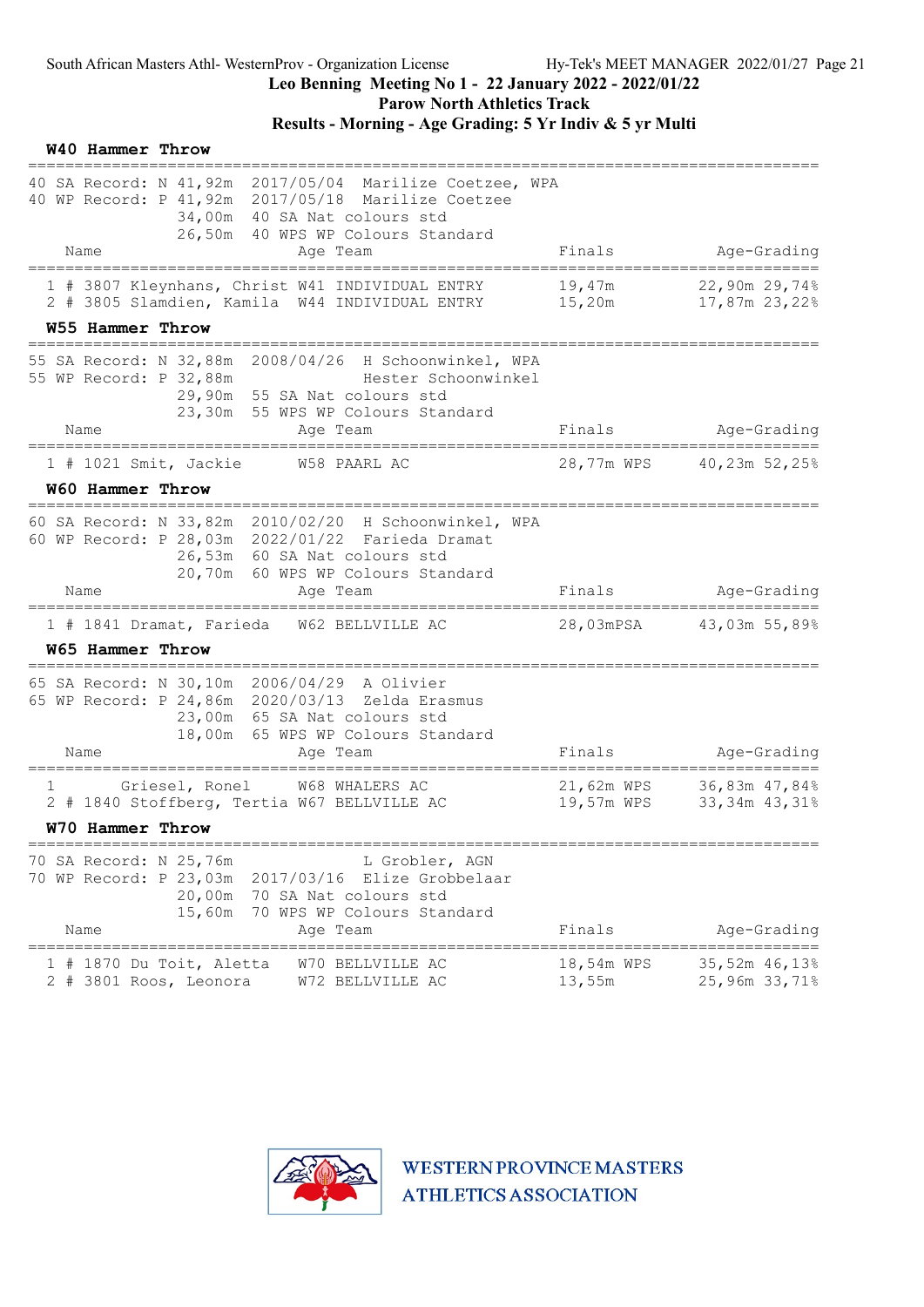Parow North Athletics Track

Results - Morning - Age Grading: 5 Yr Indiv & 5 yr Multi

| W75 Hammer Throw                                                                                                                                                                                                       |                                                    |
|------------------------------------------------------------------------------------------------------------------------------------------------------------------------------------------------------------------------|----------------------------------------------------|
| 75 SA Record: N 30,52m 2016/05/13 Penny England, AVT<br>75 WP Record: P 24,93m 2021/09/18 Elize Grobbelaar<br>21,00m 75 SA Nat colours std<br>16,40m 75 WPS WP Colours Standard                                        |                                                    |
| Name<br>Age Team                                                                                                                                                                                                       | Finals<br>Age-Grading                              |
| 1 # 1876 Grobbelaar, Elize W76 BELLVILLE AC<br>M20-29 Hammer Throw                                                                                                                                                     | 23,05m SA 43,60m 56,63%                            |
| Name<br>Age Team                                                                                                                                                                                                       | Finals<br>Age-Grading                              |
| 1 # 1850 Olivier, Jaunu M20 BELLVILLE AC                                                                                                                                                                               | 45,48m 45,48m 52,43%                               |
| M40 Hammer Throw                                                                                                                                                                                                       |                                                    |
| 40 SA Record: N 73,90m 2015/08/13 Chris Harmse, FSA<br>40 WP Record: P 59,18m<br>Tiny Geldenhuys<br>44,00m 40 SA Nat colours std<br>34,20m 40 WPS WP Colours Standard                                                  | Age-Grading<br>Finals                              |
| Name<br>Age Team<br>=====================================                                                                                                                                                              |                                                    |
| 1 # 232 Wiener, Shukri<br>M40 PINELANDS AC<br>M45 Hammer Throw                                                                                                                                                         | 38,61m WPS 43,44m 50,08%                           |
| ------------------<br>45 SA Record: N 71,70m 2019/04/26 V Meiring, AGN<br>45 WP Record: P 38,25m 2016/03/19 Gerhard Potgieter<br>43,09m 45 SA Nat colours std<br>33,60m 45 WPS WP Colours Standard<br>Name<br>Age Team | Age-Grading<br>Finals                              |
| 1 # 1837 Bester, David M48 BELLVILLE AC                                                                                                                                                                                |                                                    |
| M50 Hammer Throw                                                                                                                                                                                                       | 21,82m<br>27,05m 31,18%                            |
| 50 SA Record: N 59,80m 2006/03/25 C Koen<br>50 WP Record: P 35,49m<br>Gert Engelbrecht<br>43,84m 50 SA Nat colours std<br>34,40m 50 WPS WP Colours Standard<br>Name<br>Age Team                                        | Finals<br>Age-Grading                              |
| 753 Isaacs, Duncan<br>M53 NEDBANK WP<br>1#                                                                                                                                                                             | 16,77m<br>19,89m 22,94%                            |
| M60 Hammer Throw                                                                                                                                                                                                       |                                                    |
| 60 SA Record: N 53,64m 2008/04/25 J. Roodt, KZN<br>60 WP Record: P 37,39m 2001/07/12 Steve Johnston<br>43,09m 60 SA Nat colours std<br>33,60m 60 WPS WP Colours Standard<br>Name<br>Age Team                           | Finals<br>Age-Grading                              |
| 1 # 1022 Smit, Johan<br>M61 PAARL AC<br>$2$ # 1860 Lamara, Zain<br>M61 BELLVILLE AC                                                                                                                                    | 32,47m<br>42,47m 48,97%<br>27,54m<br>36,02m 41,54% |

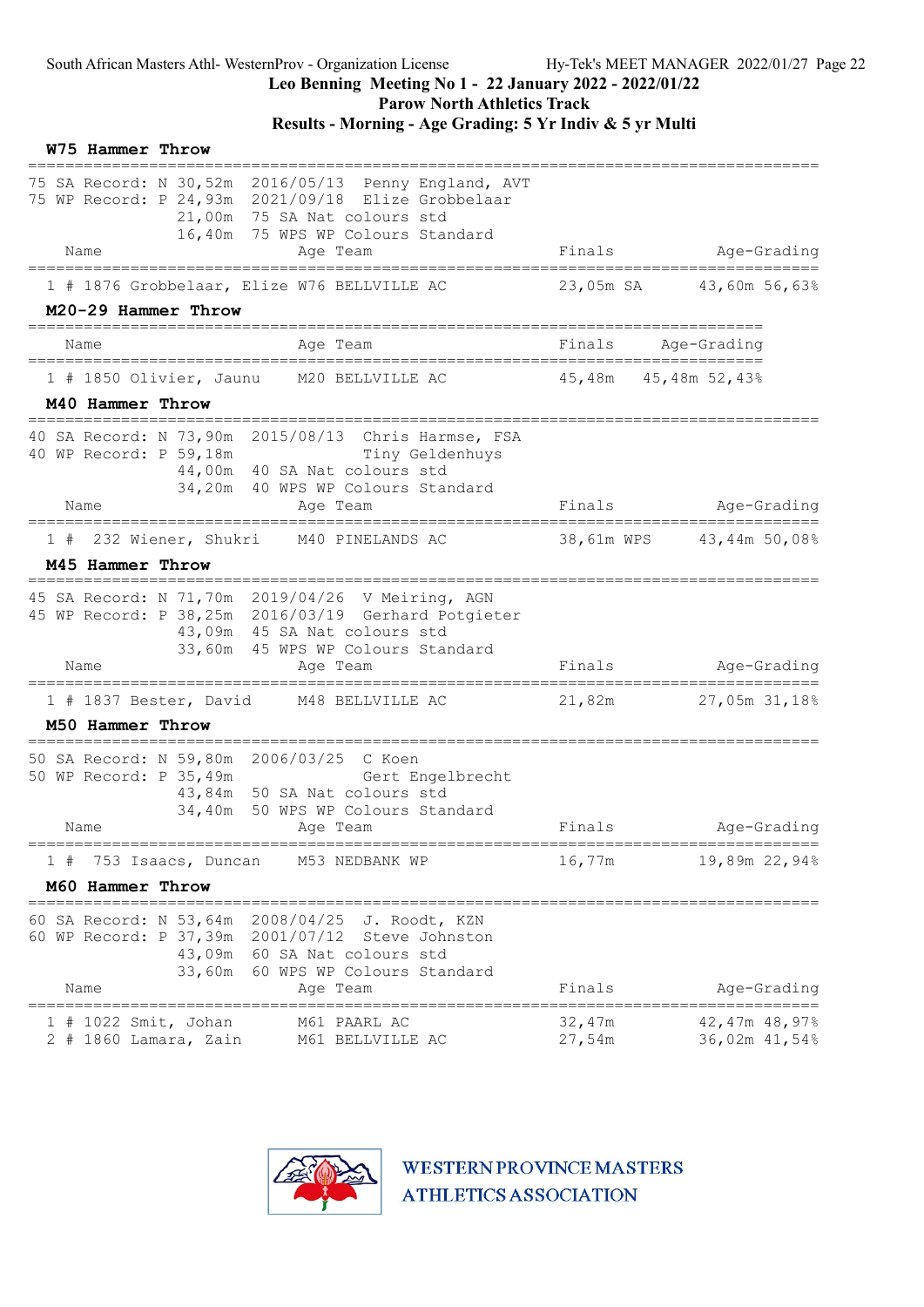# Leo Benning Meeting No 1 - 22 January 2022 - 2022/01/22

Parow North Athletics Track

# Results - Morning - Age Grading: 5 Yr Indiv & 5 yr Multi

|    | M65 Hammer Throw       |                                                                      |                                                                                                                                                                         |                                                  |                                |
|----|------------------------|----------------------------------------------------------------------|-------------------------------------------------------------------------------------------------------------------------------------------------------------------------|--------------------------------------------------|--------------------------------|
|    |                        | 65 SA Record: N 49,41m 2001                                          | Andrzej Rzepecki, CGA<br>65 WP Record: P 38,82m 2004/01/24 Steve Johnston<br>38,00m 65 SA Nat colours std<br>29,60m 65 WPS WP Colours Standard                          |                                                  |                                |
|    | Name<br>============== |                                                                      | Age Team                                                                                                                                                                | Finals<br>====================================== | Age-Grading                    |
| T  |                        | Wale, Anton                                                          | M69 PINELANDS AC                                                                                                                                                        | 26,94m                                           | 39,48m 45,52%                  |
|    | M70 Hammer Throw       |                                                                      |                                                                                                                                                                         |                                                  |                                |
|    |                        | 27,30m                                                               | 70 SA Record: N 49,42m 2009/03/14 Andrzej Rzepecki, AGN<br>70 WP Record: P 42,58m 2019/02/03 Norman Hough<br>35,00m 70 SA Nat colours std<br>70 WPS WP Colours Standard |                                                  |                                |
|    | Name                   |                                                                      | Age Team                                                                                                                                                                | Finals                                           | Age-Grading                    |
|    |                        | $1$ # 1843 Hough, Norman                                             | M74 BELLVILLE AC                                                                                                                                                        | 34,74m WPS                                       | 50,45m 58,17%                  |
|    | W40 Javelin Throw      |                                                                      | =====================================                                                                                                                                   |                                                  |                                |
|    |                        |                                                                      | 40 SA Record: N 41,20m 2016/02/13 Y. Beytell, AGN<br>40 WP Record: P 38,22m 2011/10/08 JC Moolman<br>29,26m 40 SA Nat colours std<br>22,80m 40 WPS WP Colours Standard  |                                                  |                                |
|    | Name                   |                                                                      | Age Team                                                                                                                                                                | Finals                                           | Age-Grading                    |
|    |                        |                                                                      | 1 # 3807 Kleynhans, Christ W41 INDIVIDUAL ENTRY<br>2 # 3805 Slamdien, Kamila W44 INDIVIDUAL ENTRY                                                                       | 16,05m<br>15,60m                                 | 18,41m 25,23%<br>17,90m 24,52% |
|    | W50 Javelin Throw      |                                                                      |                                                                                                                                                                         |                                                  |                                |
|    |                        | 50 SA Record: N 34,44m 9/2018                                        | Heleen Knobel, SWD<br>50 WP Record: P 30,02m 2013/04/26 Jackie Basson<br>28,50m 50 SA Nat colours std<br>22,20m 50 WPS WP Colours Standard                              |                                                  |                                |
|    | Name                   |                                                                      | Age Team                                                                                                                                                                | Finals                                           | Age-Grading                    |
| 1# |                        | 137 Lategan, Jill                                                    | W50 GOODWOOD HARRIERS                                                                                                                                                   | 17,62m                                           | 23,16m 31,73%                  |
|    | W55 Javelin Throw      |                                                                      |                                                                                                                                                                         |                                                  |                                |
|    |                        | 55 SA Record: N 28,90m<br>55 WP Record: P 25,84m<br>25,00m<br>19,50m | 2021/04/10<br>Heleen Knobel, EPA<br>Susan Malherbe<br>55 SA Nat colours std<br>55 WPS WP Colours Standard                                                               |                                                  |                                |
|    | Name                   |                                                                      | Age Team                                                                                                                                                                | Finals<br>====================================== | Age-Grading                    |
|    |                        | 1 # 1021 Smit, Jackie                                                | W58 PAARL AC                                                                                                                                                            | 17,45m                                           | 25,27m 34,62%                  |

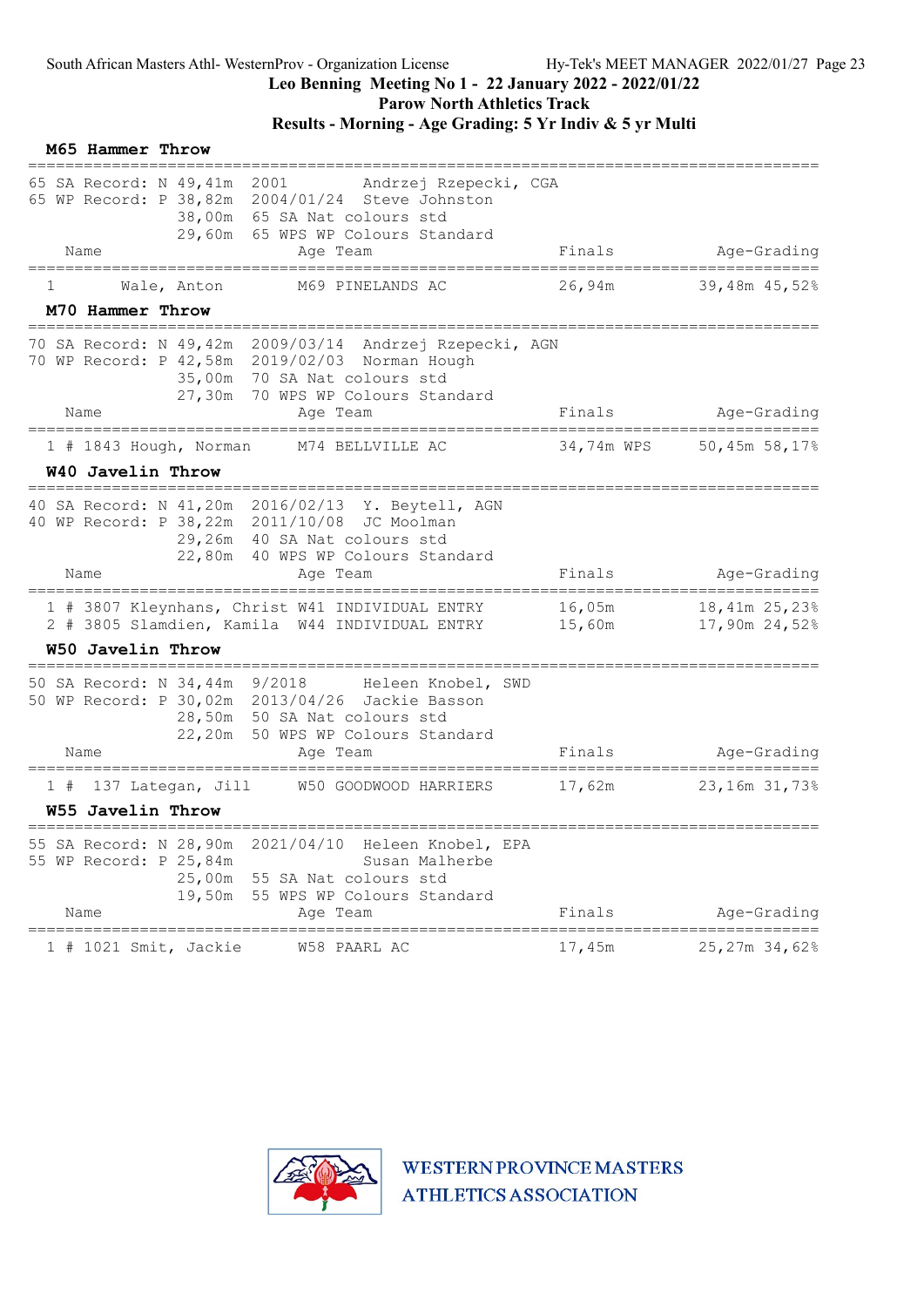Parow North Athletics Track

### Results - Morning - Age Grading: 5 Yr Indiv & 5 yr Multi

|             | W60 Javelin Throw                                                                                                                                                                                         |                            |                                                                                                        |
|-------------|-----------------------------------------------------------------------------------------------------------------------------------------------------------------------------------------------------------|----------------------------|--------------------------------------------------------------------------------------------------------|
|             | 60 SA Record: N 26,93m<br>2021/04/10<br>Aletta Pietersen, SAPS<br>60 WP Record: P 27,00m<br>Susan Malherbe<br>22,50m<br>60 SA Nat colours std<br>17,50m<br>60 WPS WP Colours Standard                     |                            |                                                                                                        |
|             | Name<br>Age Team                                                                                                                                                                                          | Finals                     | Age-Grading                                                                                            |
|             | 1 # 1841 Dramat, Farieda<br>W62 BELLVILLE AC<br>W65 Javelin Throw                                                                                                                                         | 15,51m                     | 24,99m 34,25%                                                                                          |
|             | 65 SA Record: N 22,20m<br>2015/05/15 Mercia Ferreira, CGA<br>65 WP Record: P 22, 24m<br>Aletta Ackermann<br>20,00m<br>65 SA Nat colours std<br>15,60m 65 WPS WP Colours Standard                          |                            |                                                                                                        |
|             | Name<br>Age Team                                                                                                                                                                                          | Finals                     | Age-Grading                                                                                            |
| 1           | Griesel, Ronel<br>W68 WHALERS AC                                                                                                                                                                          | 15,34m                     | 27,87m 38,19%                                                                                          |
|             | W70 Javelin Throw                                                                                                                                                                                         |                            |                                                                                                        |
|             | 2019/05/03<br>70 SA Record: N 19,77m<br>Mercia Ferreira, CGA<br>70 WP Record: P 18,30m<br>Aletta Ackermann<br>18,00m<br>70 SA Nat colours std<br>14,00m<br>70 WPS WP Colours Standard<br>Name<br>Age Team | Finals                     | Age-Grading                                                                                            |
|             | ==============<br>===========<br>W72 BELLVILLE AC<br>1 # 3801 Roos, Leonora<br>W70 BELLVILLE AC<br>2 # 1870 Du Toit, Aletta                                                                               | 11,25m<br>8,46m            | 23,61m 32,35%<br>17,75m 24,32%                                                                         |
|             | W75 Javelin Throw                                                                                                                                                                                         |                            |                                                                                                        |
|             | 75 SA Record: N 16,83m 2016/05/15 Penny England, AVT<br>75 WP Record: P 13,93m<br>Isabel Hofmeyr<br>11,10m 75 SA Nat colours std<br>8,70m<br>75 WPS WP Colours Standard<br>Name<br>Ace Team               | Finals                     | Age-Grading                                                                                            |
|             | 1 # 1876 Grobbelaar, Elize W76 BELLVILLE AC                                                                                                                                                               | 10,44m WPS                 | 23,79m 32,59%                                                                                          |
|             | M20-29 Javelin Throw                                                                                                                                                                                      |                            |                                                                                                        |
|             | Age Team<br>Name                                                                                                                                                                                          | Finals                     | Age-Grading H#                                                                                         |
| 1<br>2<br>3 | _____________________<br>============<br>Valintine, Dowayne M21 WPSAPD<br>Maasdorp, Antheo F M21 WPSAPD<br>Benjamin, Dayaan F M21 WPSAPD                                                                  | 23,09m<br>13,12m<br>12,07m | ====================================<br>23,09m 23,45%<br>2<br>13,12m 13,32%<br>2<br>2<br>12,07m 12,26% |

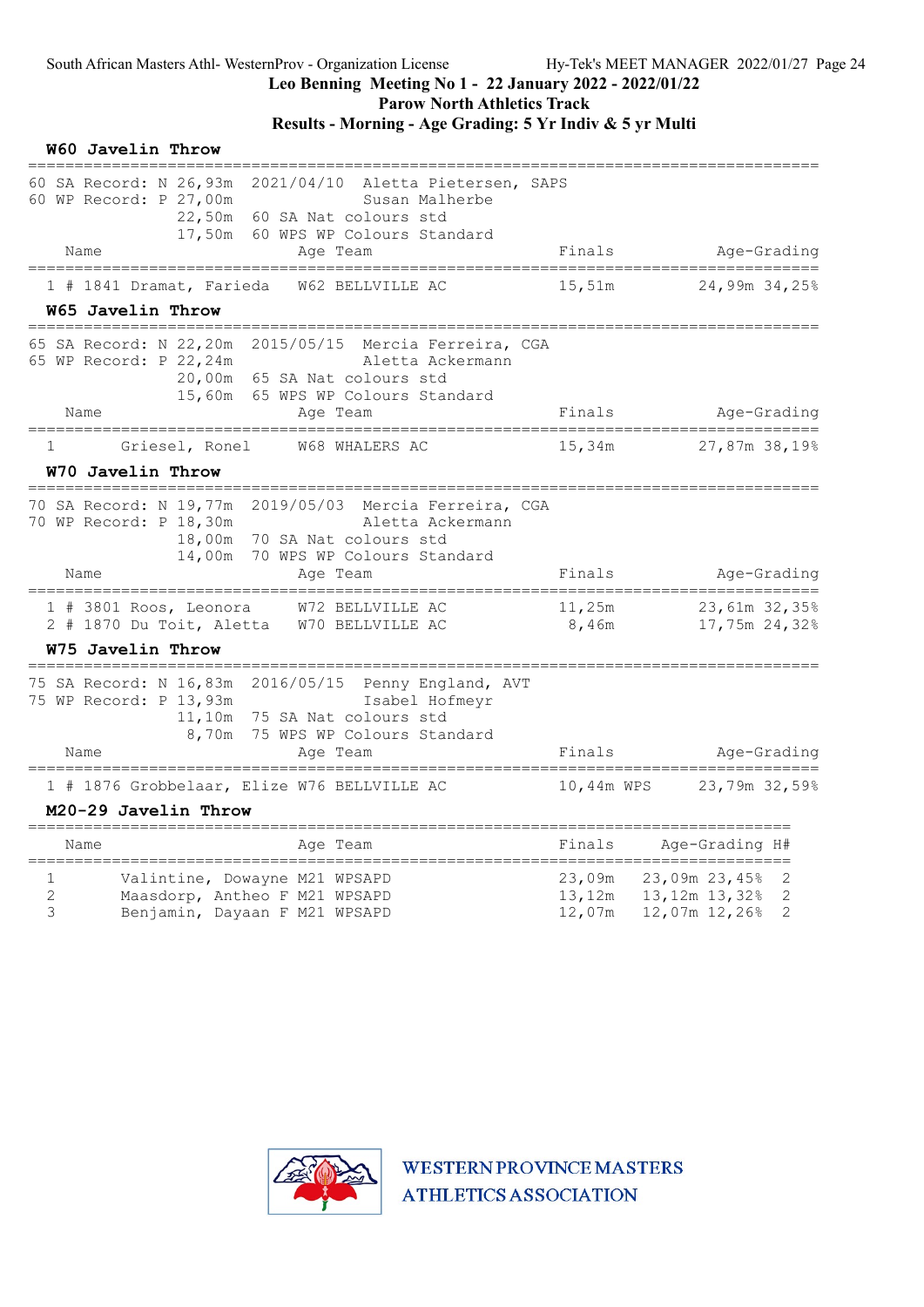Parow North Athletics Track

## Results - Morning - Age Grading: 5 Yr Indiv & 5 yr Multi

|         | M35 Javelin Throw                                                            |                                                                                                                                                                                     |            |                                                 |
|---------|------------------------------------------------------------------------------|-------------------------------------------------------------------------------------------------------------------------------------------------------------------------------------|------------|-------------------------------------------------|
|         | Name                                                                         | 35 SA Record: N 66,04m 2004/04/03 J. van Wyk<br>35 WP Record: P 53,99m 2018/04/27 Bertus Potgieter<br>54,00m 35 SA Nat colours std<br>42,00m 35 WPS WP Colours Standard<br>Age Team | Finals     | Age-Grading H#                                  |
|         | =====================                                                        |                                                                                                                                                                                     |            |                                                 |
| 1#<br>2 | 289 Young, Tyrone                                                            | M39 PINELANDS AC<br>Michaels, Fabian F M37 STELLENBOSCH UNI AC 33,23m                                                                                                               | 41,37m     | 41,89m 42,54% 1<br>33,64m 34,17% 2              |
|         | M40 Javelin Throw                                                            |                                                                                                                                                                                     |            |                                                 |
|         | 40 SA Record: N 65,54m 1998<br>40 WP Record: P 46,70m<br>Name                | T. Liebenberg, CNW<br>R. Joubert<br>52,45m 40 SA Nat colours std<br>40,90m 40 WPS WP Colours Standard                                                                               | Finals     | Age-Grading                                     |
|         | ======================================                                       | Age Team<br>========================                                                                                                                                                |            | ======================                          |
| 1#      | 232 Wiener, Shukri                                                           | M40 PINELANDS AC                                                                                                                                                                    | 39,31m     | 42,69m 43,36%                                   |
|         | M50 Javelin Throw                                                            |                                                                                                                                                                                     |            |                                                 |
|         | 50 SA Record: N 67,87m 9/2018<br>Name                                        | Friedrich Pauer, CGA<br>50 WP Record: P 45,84m 2018/03/10 JC Smith<br>46,84m 50 SA Nat colours std<br>36,50m 50 WPS WP Colours Standard<br>Age Team                                 | Finals     | Age-Grading                                     |
|         |                                                                              |                                                                                                                                                                                     |            |                                                 |
| 1#      |                                                                              | 753 Isaacs, Duncan M53 NEDBANK WP                                                                                                                                                   | 12,44m     | 15,27m 15,51%                                   |
|         | M60 Javelin Throw                                                            |                                                                                                                                                                                     |            |                                                 |
|         | 60 WP Record: P 39,46m                                                       | 60 SA Record: N 54,84m 2001/05/04 P Mulaudzi<br>C. English<br>41,30m 60 SA Nat colours std<br>32,20m 60 WPS WP Colours Standard                                                     |            |                                                 |
|         | Name                                                                         | Age Team                                                                                                                                                                            | Finals     | Age-Grading                                     |
|         | $1$ # 1022 Smit, Johan                                                       | M61 PAARL AC                                                                                                                                                                        | 26,51m     | 37,48m 38,06%                                   |
|         | M65 Javelin Throw                                                            |                                                                                                                                                                                     |            |                                                 |
|         | 65 SA Record: N 44,28m<br>65 WP Record: P 36,60m<br>37,00m<br>28,90m<br>Name | 2019/03/30<br>Dave Ludeke, AGN<br>Borg Stannius<br>65 SA Nat colours std<br>65 WPS WP Colours Standard<br>Age Team                                                                  | Finals     | Age-Grading                                     |
| 1       | ====================<br>Wale, Anton                                          | M69 PINELANDS AC                                                                                                                                                                    | 30,92m WPS | ______________________________<br>48,29m 49,04% |

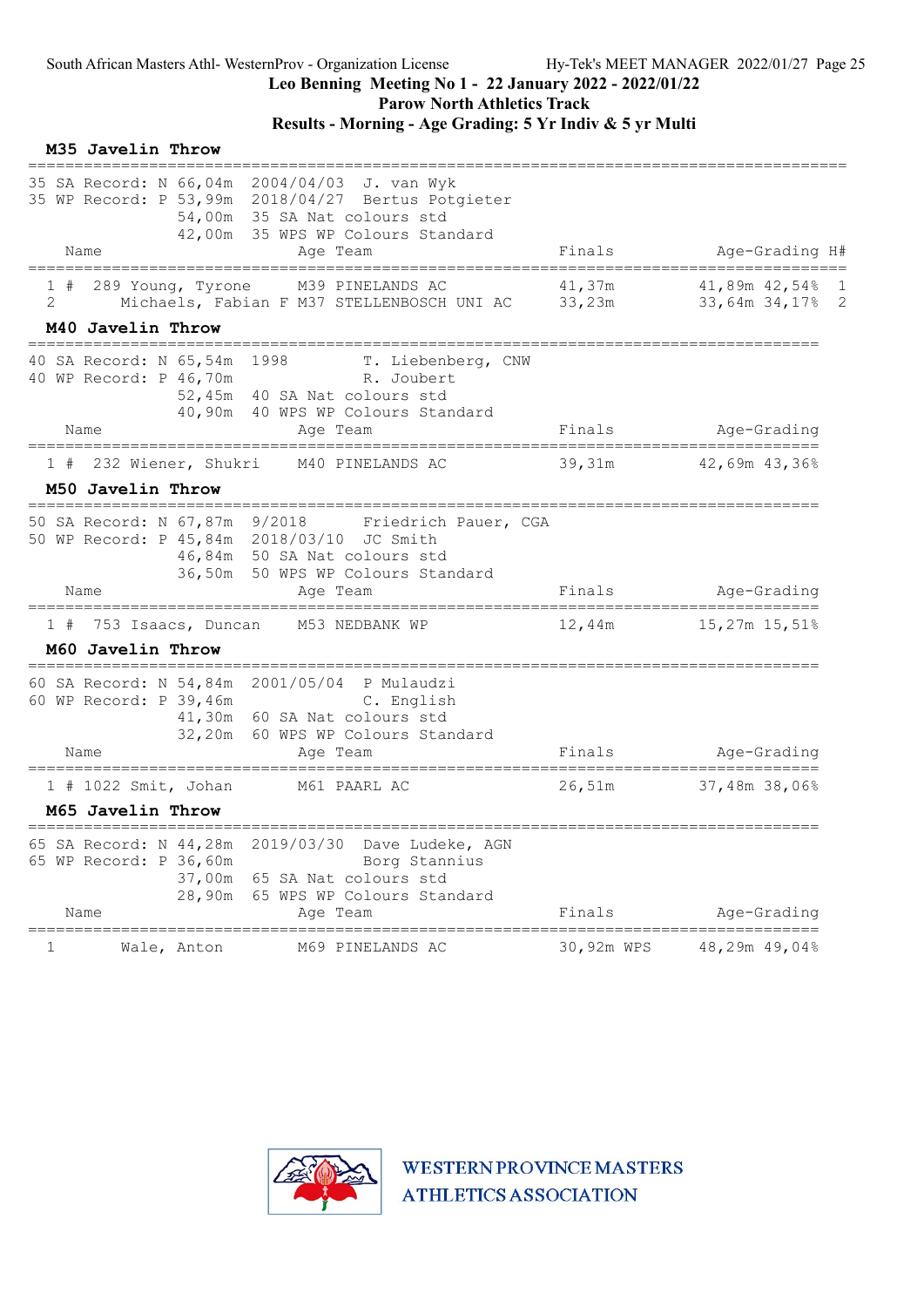Parow North Athletics Track

# Results - Morning - Age Grading: 5 Yr Indiv & 5 yr Multi

| M70 Javelin Throw                                                                                                                                                                                     |                          |                                                     |
|-------------------------------------------------------------------------------------------------------------------------------------------------------------------------------------------------------|--------------------------|-----------------------------------------------------|
| 70 SA Record: N 41,43m 9/2018<br>Dereck Sterley, AGN<br>70 WP Record: P 36,30m 2019/04/13 Norman Hough<br>33,00m 70 SA Nat colours std<br>25,80m 70 WPS WP Colours Standard<br>Age Team<br>Name       | Finals                   | Age-Grading                                         |
| =======================<br>============<br>1 # 1843 Hough, Norman<br>M74 BELLVILLE AC<br>M71 TYGERBERG AC<br>2 # 1087 Venter, Peet                                                                    | 30,93m WPS<br>30,60m WPS | 51,96m 52,76%<br>51,41m 52,20%                      |
| W40 Weight Throw<br>-----------------------------                                                                                                                                                     |                          |                                                     |
| 40 SA Record: N 13,73m 2014/04/26 Janita Eva, AGN<br>40 WP Record: P 13,32m 2017/05/18 Marilize Coetzee<br>11,50m 40 SA Nat colours std<br>9,50m 40 WPS WP Colours Standard<br>Name<br>Age Team       | Finals                   | Age-Grading                                         |
| .=======================<br>====================================<br>1 # 3807 Kleynhans, Christ W41 INDIVIDUAL ENTRY<br>2 # 3805 Slamdien, Kamila W44 INDIVIDUAL ENTRY 5,49m                           | 5,51m                    | -------------------<br>6,53m 27,67%<br>6,50m 27,57% |
| W55 Weight Throw                                                                                                                                                                                      |                          |                                                     |
| 55 SA Record: N 11,85m 2008/04/25 H. Schoonwinkel, WPA<br>55 WP Record: P 11,85m<br>Hester Schoonwinkel<br>10,50m 55 SA Nat colours std<br>8,70m 55 WPS WP Colours Standard<br>Name<br>Age Team       | Finals                   | Age-Grading                                         |
|                                                                                                                                                                                                       |                          |                                                     |
| 1 # 1021 Smit, Jackie<br>W58 PAARL AC<br>W60 Weight Throw                                                                                                                                             | 9,75m WPS                | 12,59m 53,37%                                       |
| 60 SA Record: N 13,79m 2010/04/30 H. Schoonwinkel, WPA<br>60 WP Record: P 11,54m 2015/05/15 Tertia Stoffberg<br>11,00m 60 SA Nat colours std<br>9,10m 60 WPS WP Colours Standard<br>Name<br>Age Team  | Finals                   | Age-Grading                                         |
| 1 # 1841 Dramat, Farieda<br>W62 BELLVILLE AC                                                                                                                                                          | 9,32m WPS                | 11,28m 47,82%                                       |
| W65 Weight Throw                                                                                                                                                                                      |                          |                                                     |
| 65 SA Record: N 12,23m 2019/05/03<br>Zelda Erasmus, WPA<br>65 WP Record: P 12,23m 2019/05/03<br>Zelda Erasmus<br>10,00m 65 SA Nat colours std<br>8,30m 65 WPS WP Colours Standard<br>Name<br>Age Team | Finals                   | Age-Grading                                         |
| =========<br>Griesel, Ronel<br>W68 WHALERS AC<br>ı                                                                                                                                                    | 8,46m WPS                | ======<br>11,21m 47,53%                             |

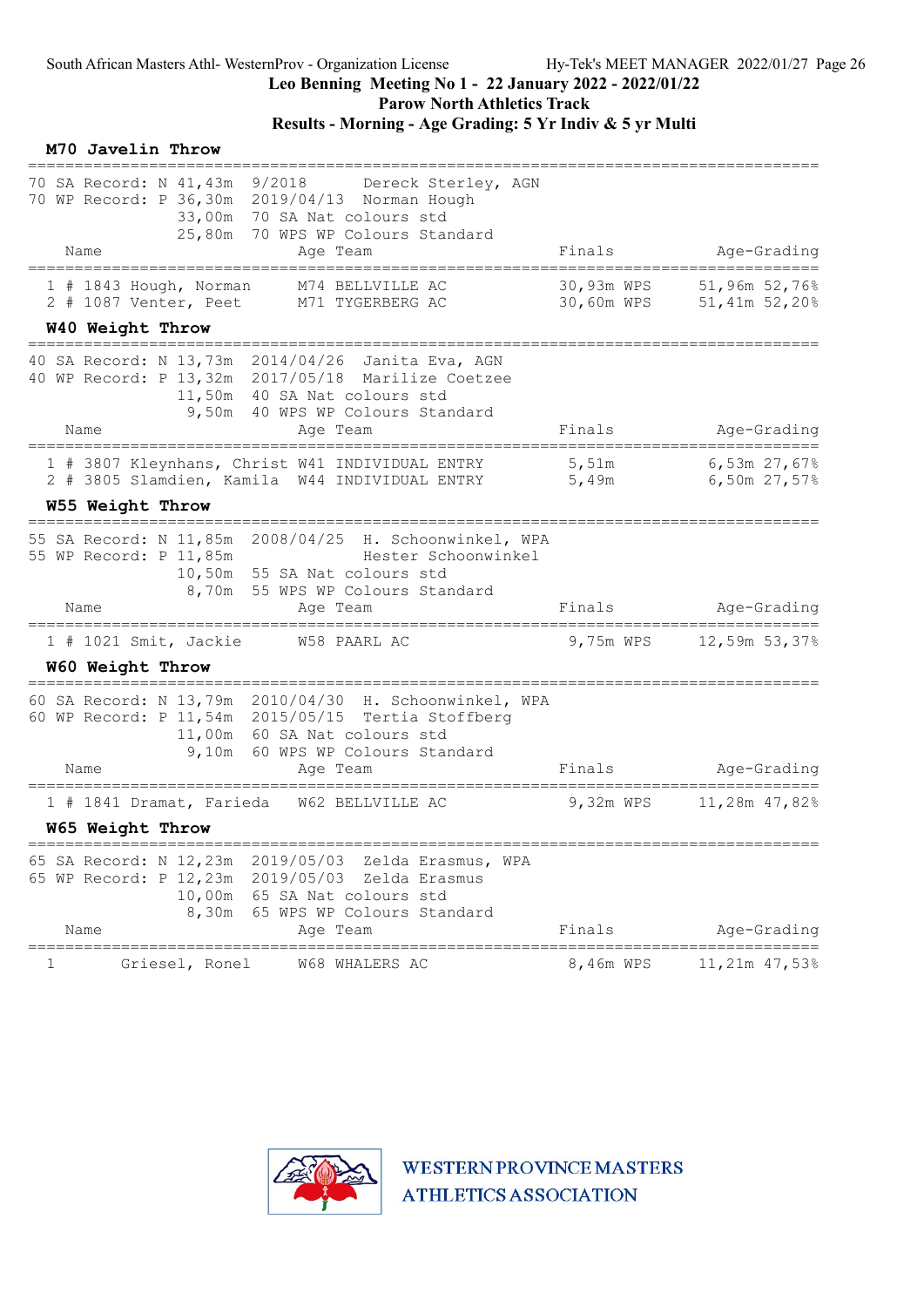Parow North Athletics Track

|    | W70 Weight Throw       |                                                                       |                                                                                                                                                                                           |                                      |                                           |
|----|------------------------|-----------------------------------------------------------------------|-------------------------------------------------------------------------------------------------------------------------------------------------------------------------------------------|--------------------------------------|-------------------------------------------|
|    |                        |                                                                       | 70 SA Record: N 10,97m 2019/05/03 Susanna de Bruyn, KZN<br>70 WP Record: P 8,96m 2015/07/25 Elize Grobbelaar<br>9,00m 70 SA Nat colours std<br>7,50m 70 WPS WP Colours Standard           |                                      |                                           |
|    | Name                   | =======================                                               | Age Team                                                                                                                                                                                  | Finals                               | Age-Grading<br>========================== |
|    |                        | 1 # 1870 Du Toit, Aletta<br>2 # 3801 Roos, Leonora                    | W70 BELLVILLE AC<br>W72 BELLVILLE AC                                                                                                                                                      | 7,93m WPS<br>4,82m                   | 11,63m 49,29%<br>7,06m 29,96%             |
|    | W75 Weight Throw       | ;=========================                                            |                                                                                                                                                                                           |                                      |                                           |
|    | Name                   |                                                                       | 75 SA Record: N 12,50m 2017/07/08 Penny England, AVT<br>75 WP Record: P 10,49m 2021/09/18 Elize Grobbelaar<br>8,50m 75 SA Nat colours std<br>7,10m 75 WPS WP Colours Standard<br>Age Team | Finals                               | Age-Grading                               |
|    |                        | ================================                                      | ======================                                                                                                                                                                    |                                      | :==============                           |
|    |                        |                                                                       | 1 # 1876 Grobbelaar, Elize W76 BELLVILLE AC                                                                                                                                               |                                      | 10,01mPSA 13,96m 59,20%                   |
|    | M40 Weight Throw       |                                                                       |                                                                                                                                                                                           |                                      |                                           |
|    |                        |                                                                       | 40 SA Record: N 21,66m 2017/04/01 Chris Harmse, FSA<br>40 WP Record: P 13,28m 2018/12/08 Edwill vd Westhuizen<br>13,00m 40 SA Nat colours std<br>10,80m 40 WPS WP Colours Standard        |                                      |                                           |
|    | Name                   |                                                                       | Age Team                                                                                                                                                                                  | Finals                               | Age-Grading                               |
|    |                        |                                                                       | 1 # 232 Wiener, Shukri M40 PINELANDS AC                                                                                                                                                   | 12,51m WPS                           | 13,63m 52,72%                             |
|    | M50 Weight Throw       |                                                                       |                                                                                                                                                                                           |                                      |                                           |
|    |                        |                                                                       | 50 SA Record: N 20,36m 2015/05/15 V. Meiring, AGN<br>50 WP Record: P 12,96m 2011/11/19 John Smit<br>15,50m 50 SA Nat colours std<br>13,00m 50 WPS WP Colours Standard                     |                                      |                                           |
|    | Name                   |                                                                       | Age Team                                                                                                                                                                                  | Finals                               | Age-Grading                               |
| 1# |                        | 753 Isaacs, Duncan                                                    | M53 NEDBANK WP                                                                                                                                                                            | 7,99m                                | 8,37m 32,40%                              |
|    | M60 Weight Throw       |                                                                       |                                                                                                                                                                                           |                                      |                                           |
|    | Name                   | 60 SA Record: N 20,15m<br>60 WP Record: P 15, 11m<br>16,50m<br>13,70m | Nick Aggouras, AGN<br>2017/11/11<br>2000/10/21<br>Steve Johnston<br>60 SA Nat colours std<br>60 WPS WP Colours Standard<br>Age Team                                                       | Finals                               | Age-Grading                               |
|    | ====================== | 1 # 1022 Smit, Johan                                                  | M61 PAARL AC                                                                                                                                                                              | ==========================<br>10,85m | 11,31m 43,73%                             |

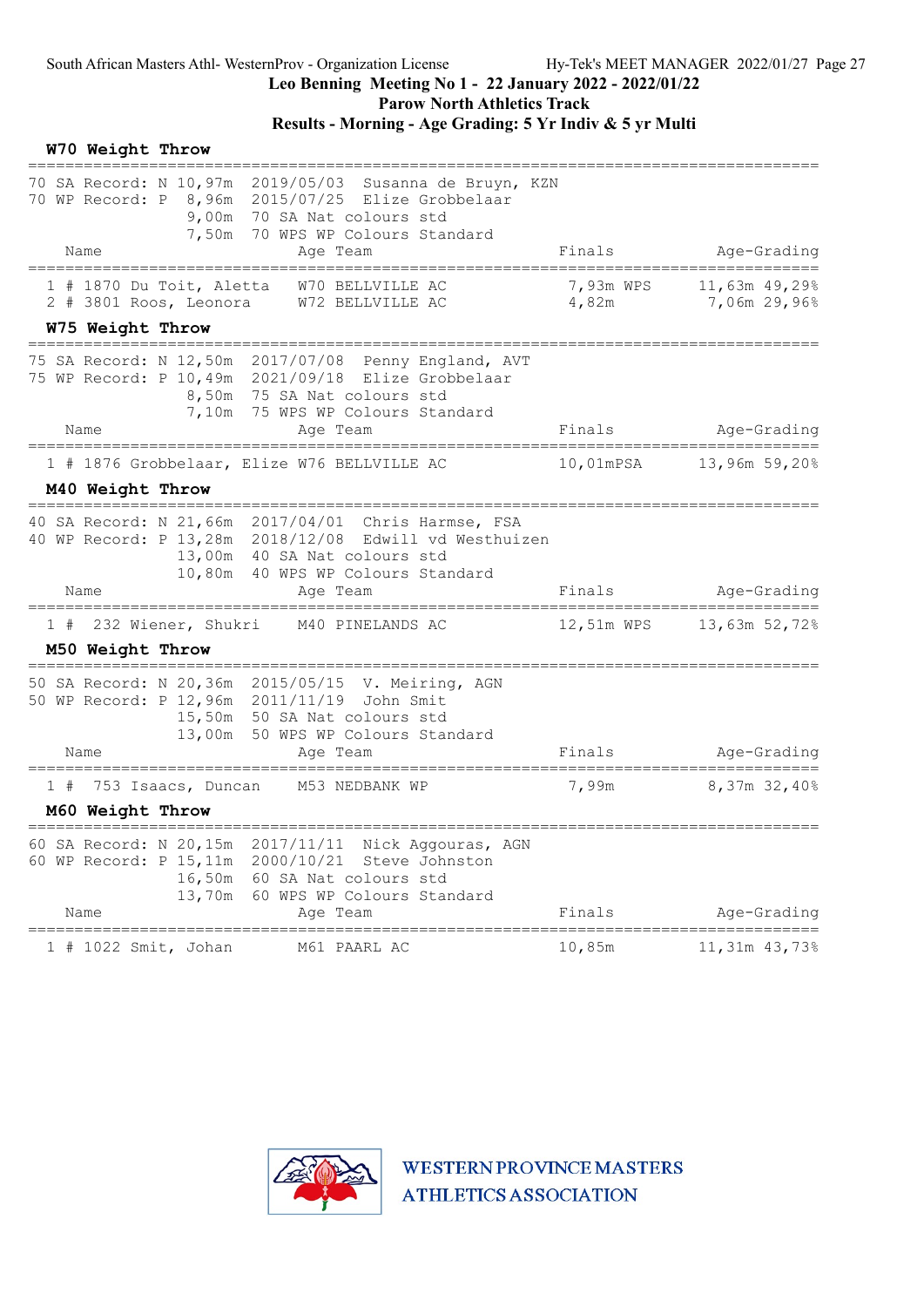Parow North Athletics Track

# Results - Morning - Age Grading: 5 Yr Indiv & 5 yr Multi

|   | M65 Weight Throw<br>================= |                                                    |                                                                                                                                                                                  |                                   |                                                           |              |                                           |
|---|---------------------------------------|----------------------------------------------------|----------------------------------------------------------------------------------------------------------------------------------------------------------------------------------|-----------------------------------|-----------------------------------------------------------|--------------|-------------------------------------------|
|   |                                       |                                                    | 65 SA Record: N 18,75m 2004/11/20 Andrzei Rzepecki, CGA<br>65 WP Record: P 14,64m 2004/04/03 Steve Johnston<br>15,50m 65 SA Nat colours std<br>12,80m 65 WPS WP Colours Standard |                                   |                                                           |              |                                           |
|   | Name                                  |                                                    | Age Team                                                                                                                                                                         | Finals                            |                                                           | Age-Grading  |                                           |
| 1 | M70 Weight Throw                      | Wale, Anton                                        | M69 PINELANDS AC                                                                                                                                                                 |                                   |                                                           |              |                                           |
|   |                                       | =======================                            | 70 SA Record: N 20,71m 9/2007 Andrzei Rzepecki, CGA<br>70 WP Record: P 16,49m 2019/04/13 Norman Hough<br>15,50m 70 SA Nat colours std<br>12,80m 70 WPS WP Colours Standard       |                                   |                                                           |              |                                           |
|   | Name                                  |                                                    | Age Team                                                                                                                                                                         | Finals                            | Age-Grading                                               |              |                                           |
|   |                                       |                                                    | 1 # 1843 Hough, Norman M74 BELLVILLE AC                                                                                                                                          |                                   |                                                           |              |                                           |
|   |                                       | W40 Shot Put Throws Pentathlon                     |                                                                                                                                                                                  |                                   |                                                           |              |                                           |
|   | Name                                  |                                                    | Age Team                                                                                                                                                                         | Finals                            |                                                           |              | Age-Grading Points                        |
|   |                                       | W55 Shot Put Throws Pentathlon                     | 1 # 3805 Slamdien, Kamila W44 INDIVIDUAL ENTRY 6,96m 7,72m 34,13% 381<br>2 # 3807 Kleynhans, Christ W41 INDIVIDUAL ENTRY 6,67m 7,40m 32,71% 361                                  |                                   |                                                           |              |                                           |
|   | Name                                  |                                                    | Age Team                                                                                                                                                                         |                                   | Finals Age-Grading Points                                 |              |                                           |
|   |                                       | 1 # 1021 Smit, Jackie W58 PAARL AC                 |                                                                                                                                                                                  |                                   | 8,48m 11,62m 51,36% 636                                   |              |                                           |
|   |                                       | W60 Shot Put Throws Pentathlon                     |                                                                                                                                                                                  |                                   |                                                           |              |                                           |
|   | Name                                  |                                                    | Age Team                                                                                                                                                                         |                                   | Finals Age-Grading Points                                 |              |                                           |
|   |                                       |                                                    | 1 # 1841 Dramat, Farieda W62 BELLVILLE AC                                                                                                                                        |                                   |                                                           |              |                                           |
|   |                                       | W65 Shot Put Throws Pentathlon                     |                                                                                                                                                                                  |                                   |                                                           |              |                                           |
|   | Name                                  |                                                    | Age Team                                                                                                                                                                         |                                   | Finals Age-Grading Points                                 |              |                                           |
|   |                                       | W70 Shot Put Throws Pentathlon                     | 1 Griesel, Ronel W68 WHALERS AC 7,83m 12,99m 57,45% 727<br>2 # 1840 Stoffberg, Tertia W67 BELLVILLE AC                                                                           | 6,01m                             |                                                           | 9,97m 44,09% | 527                                       |
|   | Name                                  | ====================================               | Age Team                                                                                                                                                                         | =======================<br>Finals |                                                           |              | ===================<br>Age-Grading Points |
|   |                                       | 1 # 1870 Du Toit, Aletta<br>2 # 3801 Roos, Leonora | W70 BELLVILLE AC<br>W72 BELLVILLE AC                                                                                                                                             | 5,87m<br>5,77m                    | =======================<br>10,89m 48,15%<br>10,70m 47,33% |              | ===<br>588<br>575                         |

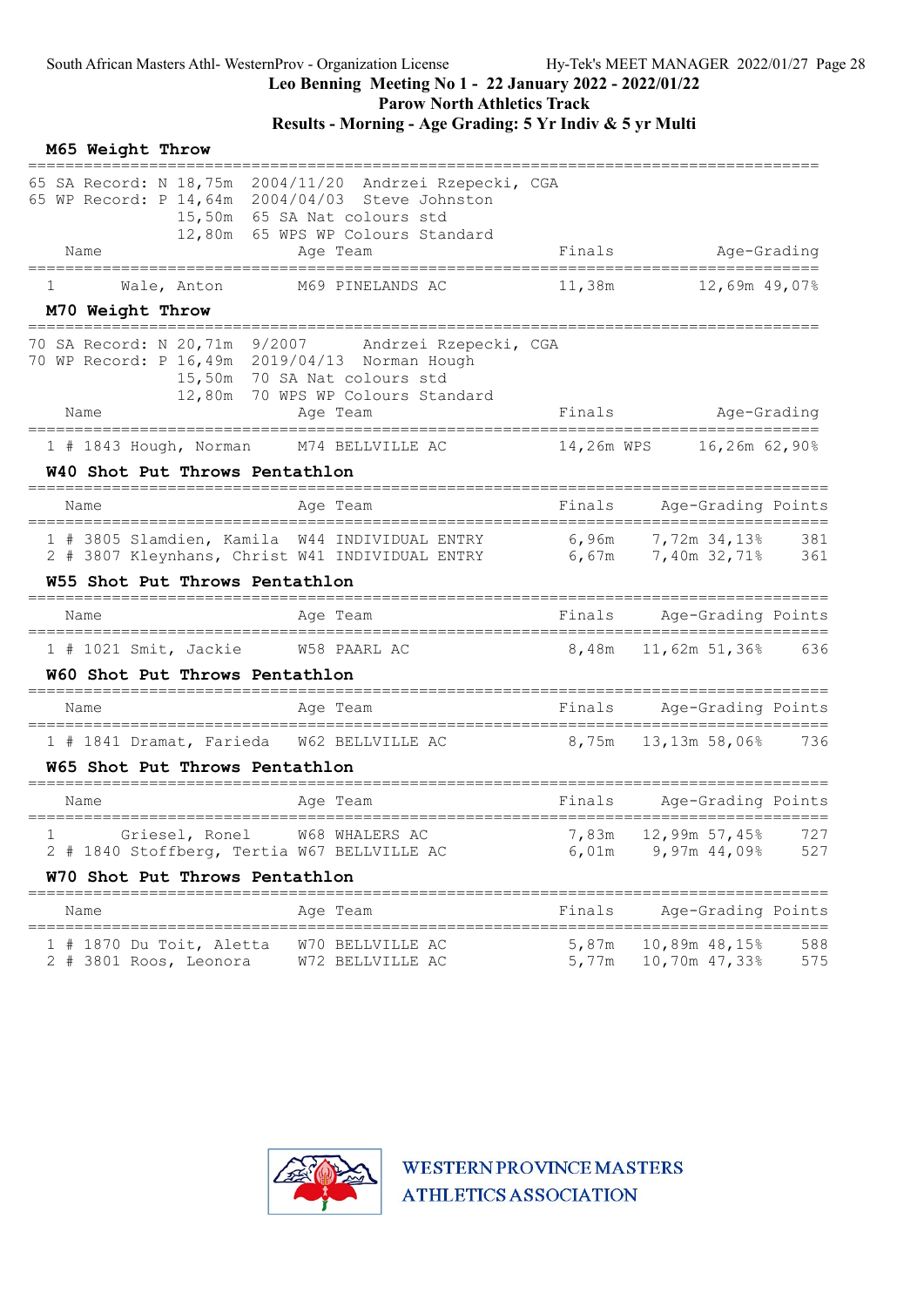Leo Benning Meeting No 1 - 22 January 2022 - 2022/01/22

Parow North Athletics Track

### Results - Morning - Age Grading: 5 Yr Indiv & 5 yr Multi

| W75 Shot Put Throws Pentathlon                                                                    |                                      |        |                                                      |            |
|---------------------------------------------------------------------------------------------------|--------------------------------------|--------|------------------------------------------------------|------------|
| Name                                                                                              | Age Team<br>-------------------      | Finals | Age-Grading Points<br>--------                       |            |
| 1 # 1876 Grobbelaar, Elize W76 BELLVILLE AC<br>M40 Shot Put Throws Pentathlon                     |                                      | 5,84m  | 10,70m 47,29% 575                                    |            |
| Name                                                                                              | Age Team                             | Finals | Age-Grading Points                                   |            |
| 232 Wiener, Shukri M40 PINELANDS AC<br>-- #                                                       |                                      | ΝD     |                                                      |            |
| M45 Shot Put Throws Pentathlon                                                                    |                                      |        |                                                      |            |
| Name                                                                                              | Age Team                             |        | Finals Age-Grading Points                            |            |
| 1 # 1837 Bester, David M48 BELLVILLE AC                                                           |                                      | 9,80m  | 11,78m 50,96% 593                                    |            |
| M50 Shot Put Throws Pentathlon                                                                    |                                      |        |                                                      |            |
| Name<br>-----------------------------------                                                       | Age Team<br>======================   |        | Finals Age-Grading Points<br>======================= |            |
| 753 Isaacs, Duncan M53 NEDBANK WP<br>1#                                                           |                                      | 7,10m  | 8,32m 35,99% 385                                     |            |
| M60 Shot Put Throws Pentathlon                                                                    |                                      |        |                                                      |            |
| Name<br>___________________________________                                                       | Age Team<br>======================== |        | Finals Age-Grading Points<br>======================= |            |
| 1 # 1022 Smit, Johan M61 PAARL AC                                                                 |                                      |        | 10,12m  12,63m  54,64%  645                          |            |
| M65 Shot Put Throws Pentathlon                                                                    |                                      |        |                                                      |            |
| Name                                                                                              | Age Team                             |        | Finals Age-Grading Points<br>=======                 |            |
| Wale, Anton M69 PINELANDS AC<br>$\mathbf{1}$                                                      |                                      |        | 10,77m 14,65m 63,39% 768                             |            |
| M70 Shot Put Throws Pentathlon                                                                    |                                      |        |                                                      |            |
| Name                                                                                              | Age Team<br>--------------           |        | Finals Age-Grading Points<br>=====<br>======         |            |
| 1 # 1843 Hough, Norman M74 BELLVILLE AC                                                           |                                      |        | 10,57m  13,53m  58,56%  700                          |            |
| W40 Discus Throw Throws Pentathlon                                                                |                                      |        |                                                      |            |
| Name                                                                                              | Age Team                             |        | Finals Age-Grading Points                            |            |
| 1 # 3807 Kleynhans, Christ W41 INDIVIDUAL ENTRY<br>2 # 3805 Slamdien, Kamila W44 INDIVIDUAL ENTRY |                                      |        |                                                      | 263<br>234 |
| W55 Discus Throw Throws Pentathlon                                                                |                                      |        |                                                      |            |
| Name                                                                                              | Age Team                             |        | Finals Age-Grading Points                            |            |
| $1$ # 1021 Smit, Jackie                                                                           | W58 PAARL AC                         | 22,46m | 32,35m 42,13%                                        | 507        |

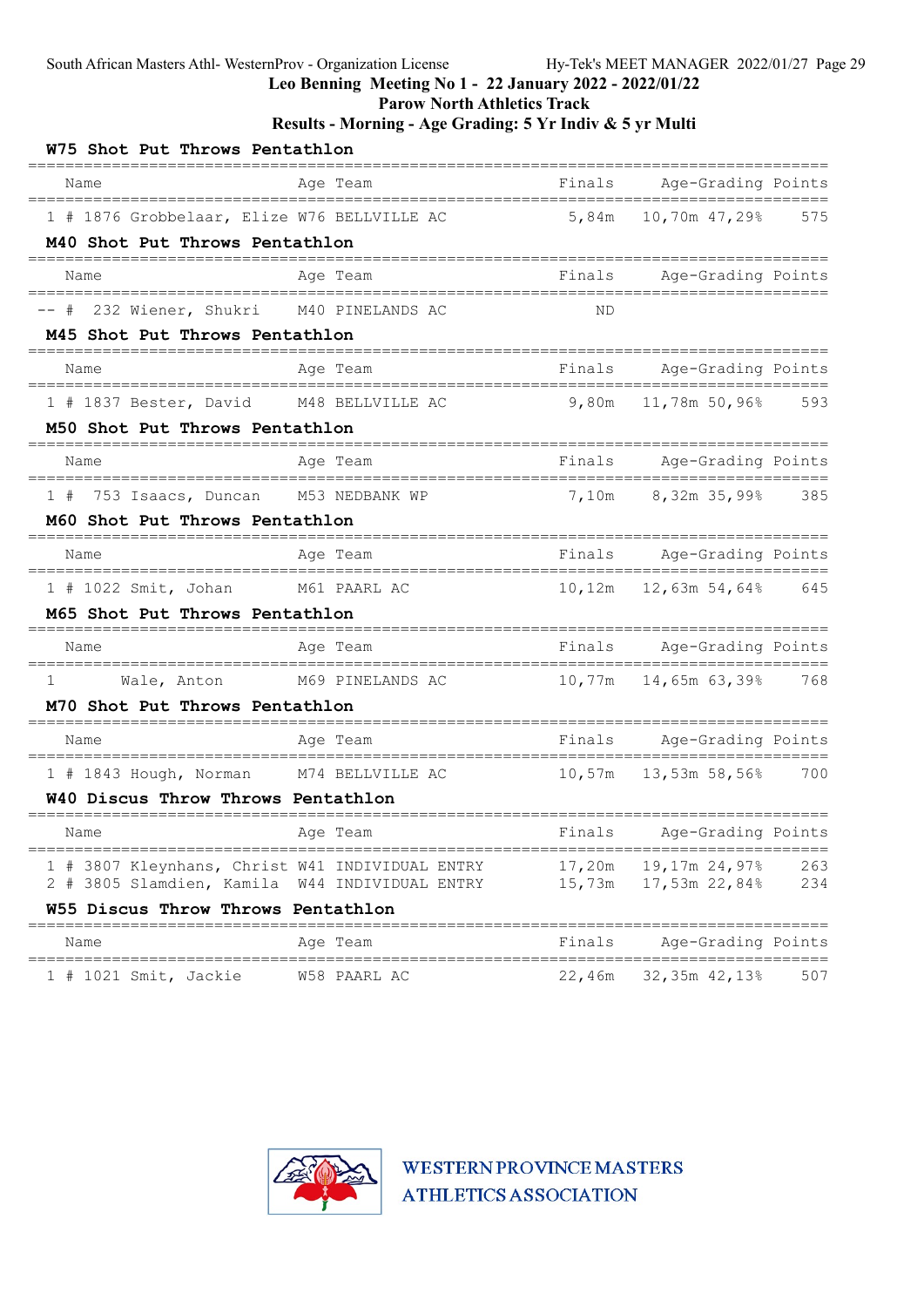Leo Benning Meeting No 1 - 22 January 2022 - 2022/01/22

Parow North Athletics Track

Results - Morning - Age Grading: 5 Yr Indiv & 5 yr Multi

| W60 Discus Throw Throws Pentathlon                                                                |                  |        |                                                        |     |
|---------------------------------------------------------------------------------------------------|------------------|--------|--------------------------------------------------------|-----|
| Name                                                                                              | Age Team         |        | Finals Age-Grading Points                              |     |
| ===============================<br>1 # 1841 Dramat, Farieda W62 BELLVILLE AC                      |                  |        | 18,07m 28,84m 37,55% 441                               |     |
| W65 Discus Throw Throws Pentathlon                                                                |                  |        |                                                        |     |
| Name<br>-------------------------------                                                           | Age Team         |        | Finals Age-Grading Points                              |     |
| Griesel, Ronel W68 WHALERS AC<br>$1 \qquad \qquad$<br>2 # 1840 Stoffberg, Tertia W67 BELLVILLE AC |                  |        | 17,32m 31,04m 40,43% 482<br>12,45m 22,31m 29,06%       | 320 |
| W70 Discus Throw Throws Pentathlon                                                                |                  |        |                                                        |     |
| Name                                                                                              | Age Team         |        | Finals Age-Grading Points                              |     |
| 1 # 3801 Roos, Leonora W72 BELLVILLE AC<br>2 # 1870 Du Toit, Aletta W70 BELLVILLE AC              |                  |        | 12,27m 25,20m 32,82% 373<br>$11,45m$ $23,52m$ $30,628$ | 342 |
| W75 Discus Throw Throws Pentathlon                                                                |                  |        |                                                        |     |
| Name                                                                                              | Age Team         |        | Finals Age-Grading Points                              |     |
| 1 # 1876 Grobbelaar, Elize W76 BELLVILLE AC                                                       |                  |        | 13,73m 29,58m 38,52% 455                               |     |
| M40 Discus Throw Throws Pentathlon                                                                |                  |        |                                                        |     |
| Name                                                                                              | Age Team         | Finals | Age-Grading Points                                     |     |
| 1 # 232 Wiener, Shukri M40 PINELANDS AC                                                           |                  |        | 34,69m 38,20m 51,58% 628                               |     |
| M45 Discus Throw Throws Pentathlon                                                                |                  |        |                                                        |     |
| Name                                                                                              | Age Team         | Finals | Age-Grading Points                                     |     |
| 1 # 1837 Bester, David M48 BELLVILLE AC                                                           |                  |        | 25,50m 30,72m 41,48% 479                               |     |
| M50 Discus Throw Throws Pentathlon                                                                |                  |        |                                                        |     |
| Name                                                                                              | Age Team         | Finals | Age-Grading Points                                     |     |
| 1 # 753 Isaacs, Duncan M53 NEDBANK WP                                                             |                  | 20,60m | 21,04m 28,41%                                          | 292 |
| M60 Discus Throw Throws Pentathlon                                                                |                  |        |                                                        |     |
| Name                                                                                              | Age Team         | Finals | Age-Grading Points                                     |     |
| $1$ # 1022 Smit, Johan                                                                            | M61 PAARL AC     |        | 30,93m 32,87m 44,38%                                   | 521 |
| M65 Discus Throw Throws Pentathlon                                                                |                  |        |                                                        |     |
| Name                                                                                              | Age Team         | Finals | Age-Grading Points                                     |     |
| Wale, Anton                                                                                       | M69 PINELANDS AC | ND     |                                                        |     |

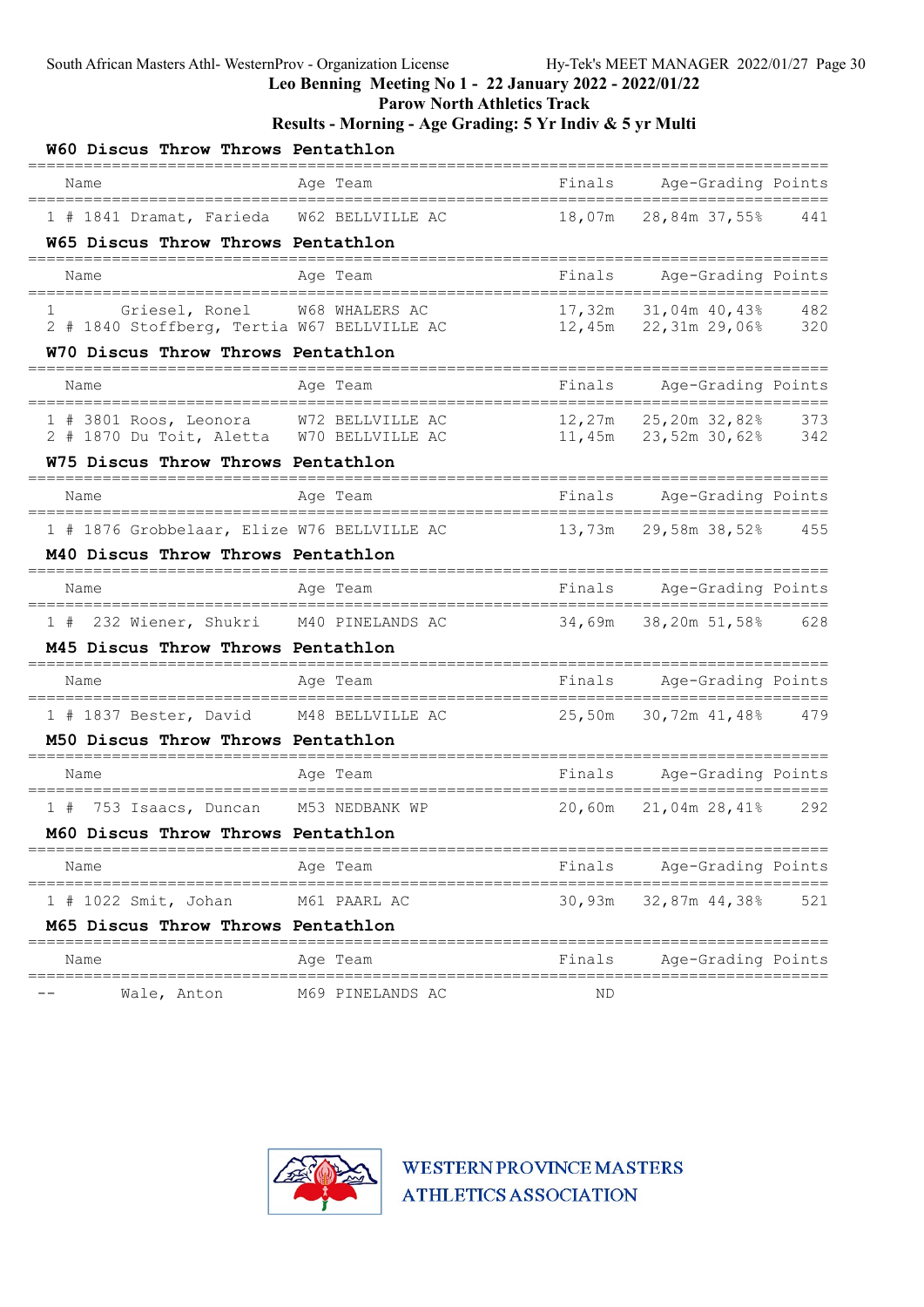Leo Benning Meeting No 1 - 22 January 2022 - 2022/01/22

Parow North Athletics Track

Results - Morning - Age Grading: 5 Yr Indiv & 5 yr Multi

| M70 Discus Throw Throws Pentathlon                       |                                                                                                                                                     |        |                                                |     |
|----------------------------------------------------------|-----------------------------------------------------------------------------------------------------------------------------------------------------|--------|------------------------------------------------|-----|
| Name                                                     | Age Team<br>_______________                                                                                                                         | Finals | Age-Grading Points<br>------------------------ |     |
| 1 # 1843 Hough, Norman                                   | M74 BELLVILLE AC                                                                                                                                    | 29,91m | 38,22m 51,60%                                  | 628 |
| W40 Hammer Throw Throws Pentathlon                       |                                                                                                                                                     |        |                                                |     |
| Name                                                     | Aqe Team                                                                                                                                            | Finals | Age-Grading Points                             |     |
| 1 # 3807 Kleynhans, Christ W41 INDIVIDUAL ENTRY          | 1 # 3807 Kleynhans, Christ W41 INDIVIDUAL ENTRY 19,47m 22,90m 29,74% 341<br>2 # 3805 Slamdien, Kamila W44 INDIVIDUAL ENTRY 15,20m 17,87m 23,22% 235 |        | 19,47m 22,90m 29,74%                           | 341 |
| W55 Hammer Throw Throws Pentathlon                       |                                                                                                                                                     |        |                                                |     |
|                                                          |                                                                                                                                                     |        |                                                |     |
| Name                                                     | Age Team                                                                                                                                            | Finals | Age-Grading Points                             |     |
| 1 # 1021 Smit, Jackie W58 PAARL AC                       |                                                                                                                                                     | 28,77m | 40,23m 52,25%                                  | 716 |
| W60 Hammer Throw Throws Pentathlon                       |                                                                                                                                                     |        |                                                |     |
| Name                                                     | Age Team                                                                                                                                            | Finals | Age-Grading Points                             |     |
| 1 # 1841 Dramat, Farieda W62 BELLVILLE AC                |                                                                                                                                                     | 28,03m | 43,03m 55,89%                                  | 778 |
| W65 Hammer Throw Throws Pentathlon                       |                                                                                                                                                     |        |                                                |     |
| Name<br>_____________                                    | Age Team                                                                                                                                            | Finals | Age-Grading Points<br>======================   |     |
| Griesel, Ronel<br>1                                      | W68 WHALERS AC                                                                                                                                      |        | 21,62m 36,83m 47,84%                           | 642 |
| 2 # 1840 Stoffberg, Tertia W67 BELLVILLE AC              |                                                                                                                                                     |        | 19,50m 33,22m 43,15%                           | 563 |
| W70 Hammer Throw Throws Pentathlon                       |                                                                                                                                                     |        |                                                |     |
| Name                                                     | Age Team                                                                                                                                            |        | Finals Age-Grading Points                      |     |
| 1 # 1870 Du Toit, Aletta W70 BELLVILLE AC                |                                                                                                                                                     |        | 18,54m 35,52m 46,13%                           | 613 |
| 2 # 3801 Roos, Leonora W72 BELLVILLE AC                  |                                                                                                                                                     |        |                                                | 406 |
| W75 Hammer Throw Throws Pentathlon<br>__________________ |                                                                                                                                                     |        |                                                |     |
| Name                                                     | Age Team                                                                                                                                            | Finals | Age-Grading Points                             |     |
| 1 # 1876 Grobbelaar, Elize W76 BELLVILLE AC              |                                                                                                                                                     |        | 22,87m 43,26m 56,19%                           | 783 |
| M40 Hammer Throw Throws Pentathlon                       |                                                                                                                                                     |        |                                                |     |
| Name<br>===================================              | Aqe Team                                                                                                                                            | Finals | Age-Grading Points                             |     |
| 232 Wiener, Shukri<br>1#                                 | M40 PINELANDS AC                                                                                                                                    | 38,61m | 43,44m 50,08%                                  | 568 |
| M45 Hammer Throw Throws Pentathlon                       |                                                                                                                                                     |        |                                                |     |
| Name                                                     | -------------<br>Aqe Team                                                                                                                           | Finals | Age-Grading Points                             |     |
| 1 # 1837 Bester, David                                   | M48 BELLVILLE AC                                                                                                                                    | 21,82m | 27,05m 31,18%                                  | 303 |

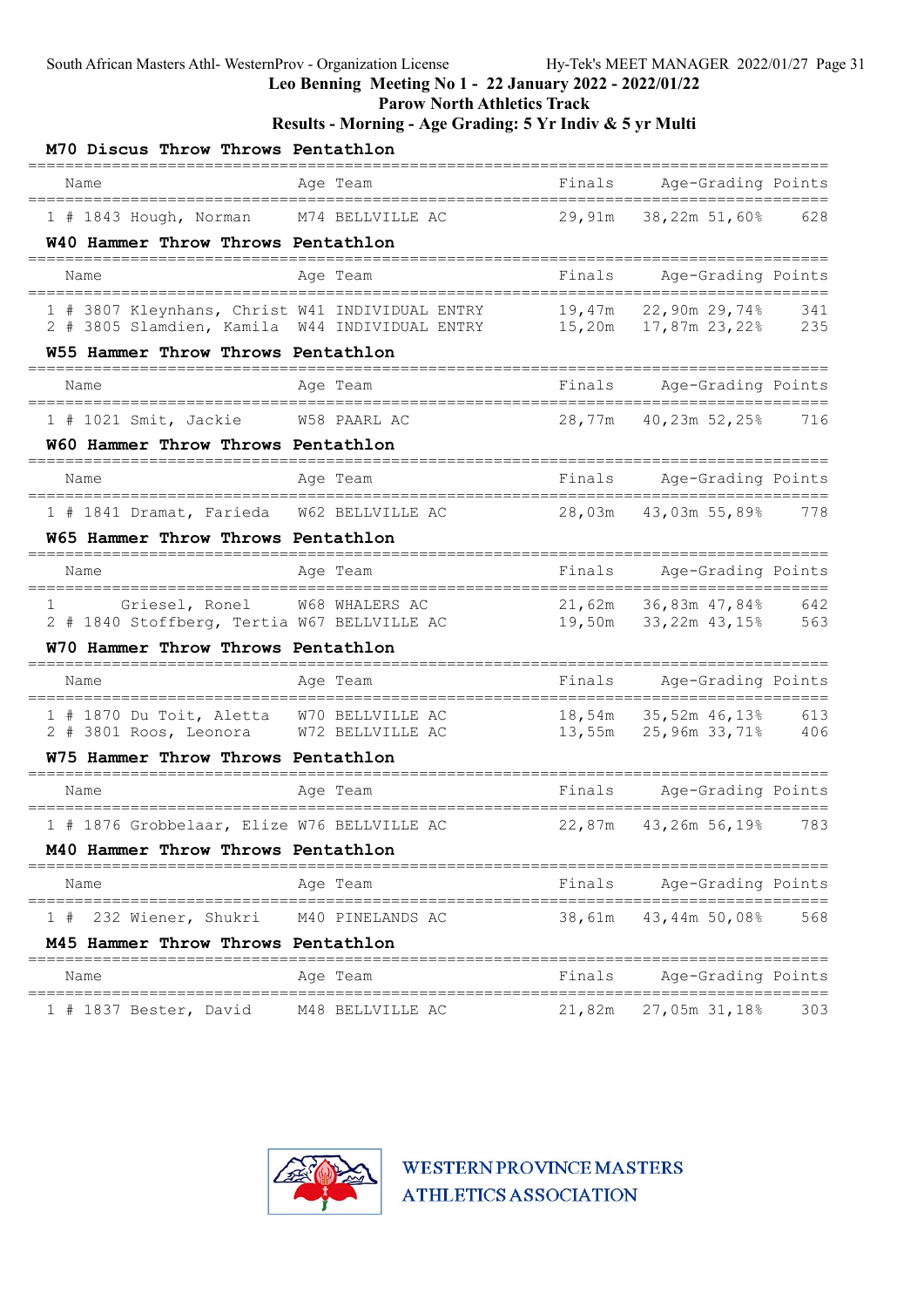Leo Benning Meeting No 1 - 22 January 2022 - 2022/01/22

Parow North Athletics Track

### Results - Morning - Age Grading: 5 Yr Indiv & 5 yr Multi

| M50 Hammer Throw Throws Pentathlon                   |                                                                          |                       |                                              |            |
|------------------------------------------------------|--------------------------------------------------------------------------|-----------------------|----------------------------------------------|------------|
| Name                                                 | Age Team<br>---------------                                              | Finals                | Age-Grading Points                           |            |
| 753 Isaacs, Duncan<br>1#                             | M53 NEDBANK WP                                                           | 16,77m                | 19,89m 22,94%                                | 191        |
| M60 Hammer Throw Throws Pentathlon                   |                                                                          |                       |                                              |            |
| Name                                                 | Age Team                                                                 | Finals                | Age-Grading Points                           |            |
| 1 # 1022 Smit, Johan M61 PAARL AC                    |                                                                          | 32,39m                | 42,37m 48,85%                                | 551        |
| M65 Hammer Throw Throws Pentathlon                   |                                                                          |                       |                                              |            |
| Name                                                 | Age Team                                                                 | Finals                | Age-Grading Points                           |            |
| 1<br>Wale, Anton                                     | M69 PINELANDS AC                                                         | 26,94m                | 39,48m 45,52% 504                            |            |
| M70 Hammer Throw Throws Pentathlon                   |                                                                          |                       |                                              |            |
| Name                                                 | Age Team                                                                 | Finals                | Age-Grading Points<br>====================== |            |
| 1 # 1843 Hough, Norman M74 BELLVILLE AC              |                                                                          | 34,74m                | 50,45m 58,17% 684                            |            |
| W40 Javelin Throw Throws Pentathlon                  |                                                                          |                       |                                              |            |
| Name                                                 | Age Team                                                                 | Finals                | Age-Grading Points<br>====================== |            |
| 2 # 3805 Slamdien, Kamila W44 INDIVIDUAL ENTRY       | 1 # 3807 Kleynhans, Christ W41 INDIVIDUAL ENTRY 16,05m 18,41m 25,23% 259 |                       | 15,38m  17,64m  24,17%  245                  |            |
| W55 Javelin Throw Throws Pentathlon                  |                                                                          |                       |                                              |            |
| Name                                                 | Age Team                                                                 |                       | Finals Age-Grading Points<br>============    |            |
| 1 # 1021 Smit, Jackie W58 PAARL AC                   |                                                                          | 17,45m                | 25,27m 34,62% 387                            |            |
| W60 Javelin Throw Throws Pentathlon                  |                                                                          |                       |                                              |            |
| Name                                                 | Age Team                                                                 |                       | Finals Age-Grading Points                    |            |
| 1 # 1841 Dramat, Farieda                             | W62 BELLVILLE AC                                                         | 15,51m                | 24,99m 34,25%                                | 382        |
| W65 Javelin Throw Throws Pentathlon                  |                                                                          |                       |                                              |            |
| Name                                                 | Age Team                                                                 | Finals                | Age-Grading Points                           |            |
| 1<br>Griesel, Ronel                                  | W68 WHALERS AC                                                           | 15,34m                | 27,87m 38,19%                                | 436        |
| W70 Javelin Throw Throws Pentathlon                  |                                                                          |                       |                                              |            |
| Name<br>====================================         | Age Team<br>______________________                                       | Finals<br>----------- | Age-Grading Points                           |            |
| $1$ # 3801 Roos, Leonora<br>2 # 1870 Du Toit, Aletta | W72 BELLVILLE AC<br>W70 BELLVILLE AC                                     | 11,25m<br>8,41m       | 23,61m 32,35%<br>17,65m 24,18%               | 356<br>245 |

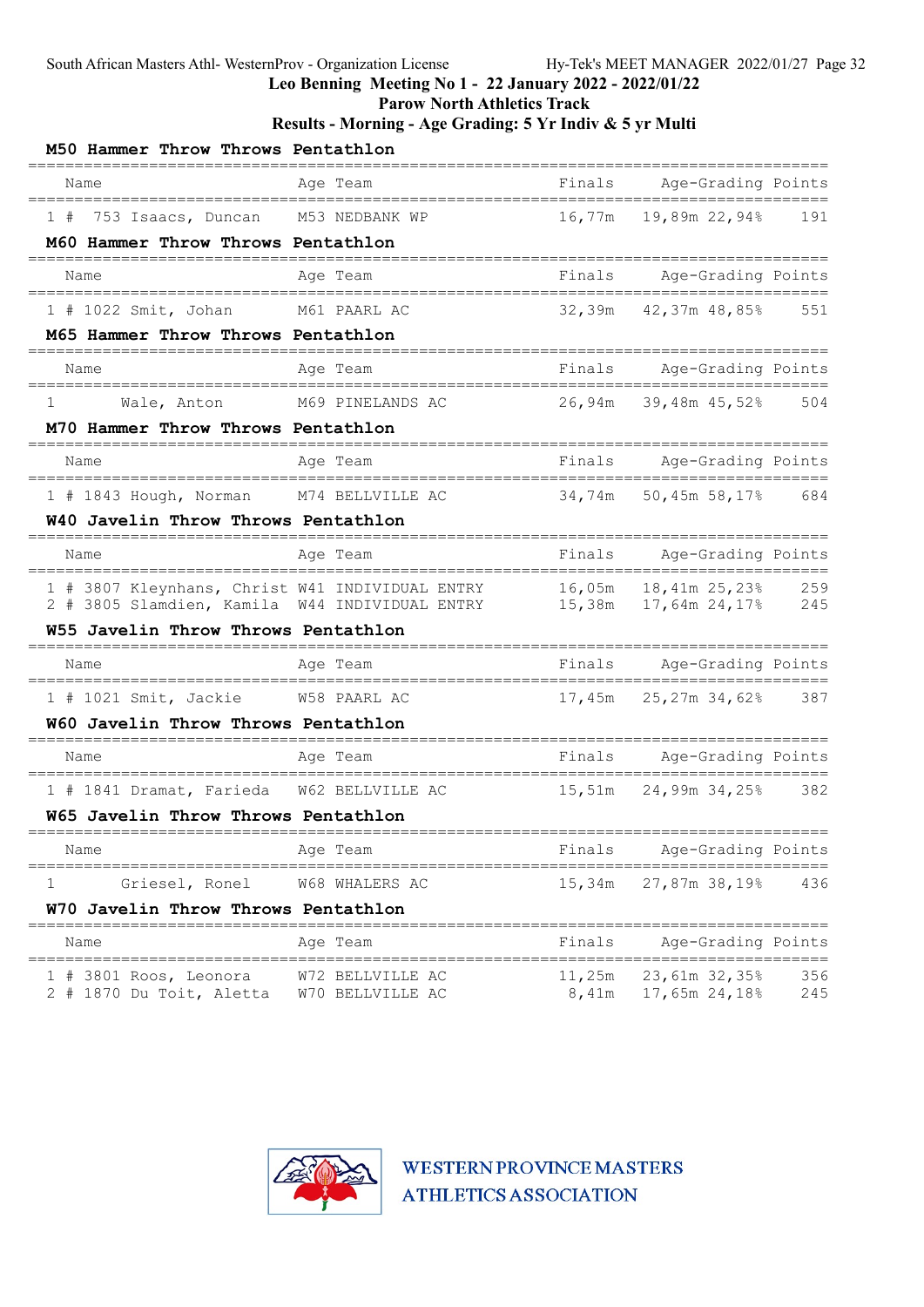Leo Benning Meeting No 1 - 22 January 2022 - 2022/01/22

Parow North Athletics Track

Results - Morning - Age Grading: 5 Yr Indiv & 5 yr Multi

| W75 Javelin Throw Throws Pentathlon                                                  |                                      |        |                                             |       |
|--------------------------------------------------------------------------------------|--------------------------------------|--------|---------------------------------------------|-------|
| Name                                                                                 | Age Team                             | Finals | Age-Grading Points                          |       |
| 1 # 1876 Grobbelaar, Elize W76 BELLVILLE AC                                          |                                      | 10,44m | 23,79m 32,59%                               | 360   |
| M40 Javelin Throw Throws Pentathlon                                                  |                                      |        |                                             |       |
| Name                                                                                 | Age Team                             | Finals | Age-Grading Points                          |       |
| 232 Wiener, Shukri M40 PINELANDS AC<br>1#                                            |                                      | 39,31m | 42,69m 43,36% 481                           |       |
| M50 Javelin Throw Throws Pentathlon                                                  |                                      |        |                                             |       |
| Name                                                                                 | Age Team                             | Finals | Age-Grading Points                          |       |
| 753 Isaacs, Duncan M53 NEDBANK WP<br>1#                                              |                                      | 12,44m | 15,27m 15,51%                               | 99    |
| M60 Javelin Throw Throws Pentathlon                                                  |                                      |        |                                             |       |
| Name                                                                                 | Age Team                             | Finals | Age-Grading Points<br>===================== |       |
| 1 # 1022 Smit, Johan M61 PAARL AC                                                    |                                      | 26,51m | 37,48m 38,06% 406                           |       |
| M65 Javelin Throw Throws Pentathlon                                                  |                                      |        |                                             |       |
| Name                                                                                 | Age Team                             | Finals | Age-Grading Points<br>===========           |       |
| 1<br>Wale, Anton M69 PINELANDS AC                                                    |                                      | 30,92m | 48,29m 49,04% 563                           |       |
| M70 Javelin Throw Throws Pentathlon                                                  |                                      |        |                                             |       |
| Name                                                                                 | Age Team                             | Finals | Age-Grading Points                          | ===== |
| 1 # 1843 Hough, Norman M74 BELLVILLE AC                                              |                                      | 30,27m | 50,85m 51,64% 601                           |       |
| W40 Weight Throw Throws Pentathlon                                                   |                                      |        |                                             |       |
| Name                                                                                 | Age Team                             | Finals | Age-Grading Points                          |       |
| 1 # 3807 Kleynhans, Christ W41 INDIVIDUAL ENTRY                                      |                                      | 5,51m  | 6,53m 27,67%                                | 284   |
| 2 # 3805 Slamdien, Kamila W44 INDIVIDUAL ENTRY<br>W55 Weight Throw Throws Pentathlon |                                      | 5,49m  | 6,50m 27,57%                                | 282   |
|                                                                                      |                                      |        |                                             |       |
| Name                                                                                 | Age Team                             | Finals | Age-Grading Points                          |       |
| $1$ # 1021 Smit, Jackie                                                              | W58 PAARL AC                         | 9,75m  | 12,59m 53,37%                               | 652   |
| W60 Weight Throw Throws Pentathlon<br>--------------------------                     |                                      |        |                                             |       |
| Name<br>=====================================                                        | Age Team<br>======================== | Finals | Age-Grading Points<br>=================     |       |
| 1 # 1841 Dramat, Farieda                                                             | W62 BELLVILLE AC                     | 9,32m  | 11,28m 47,82%                               | 571   |

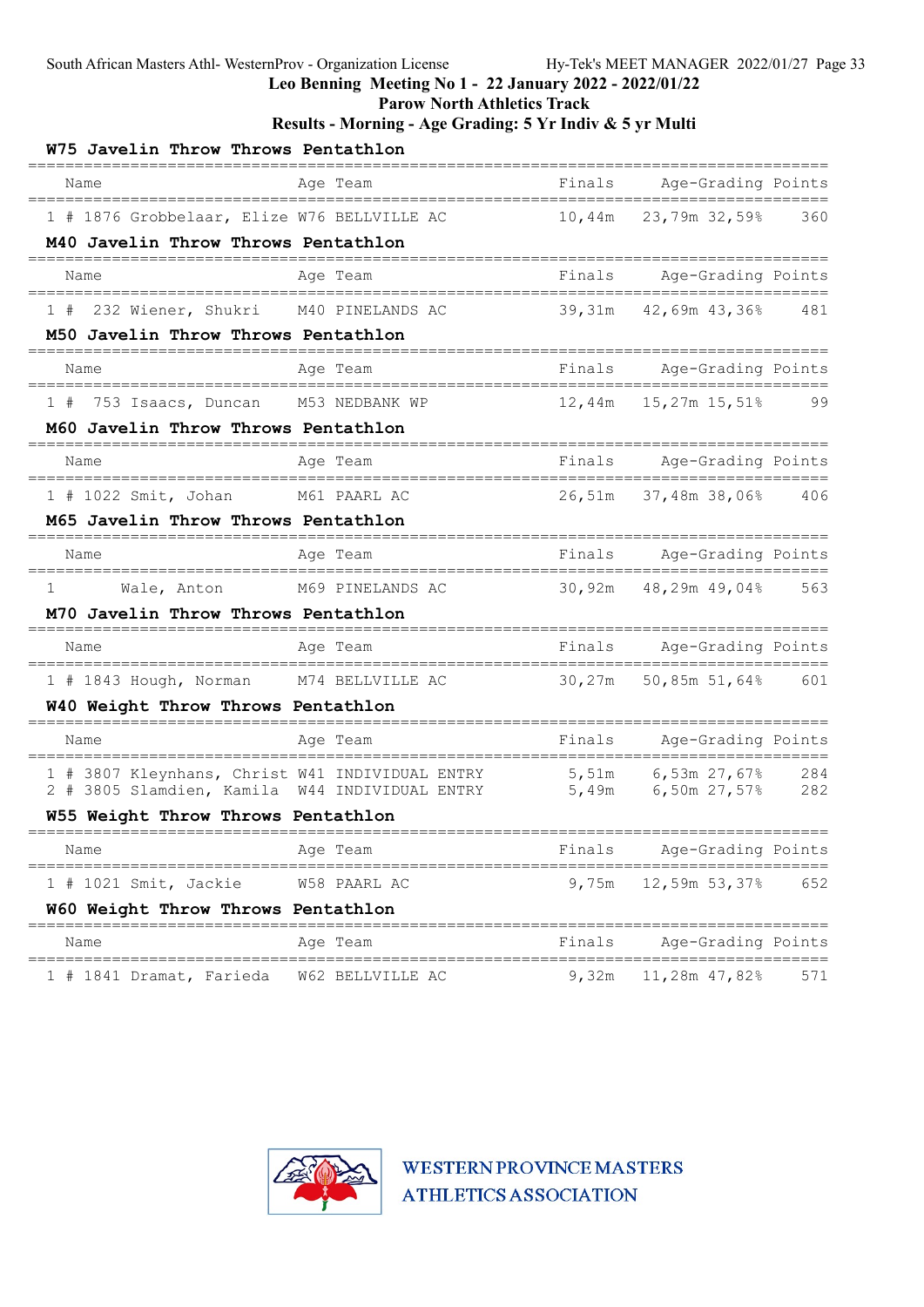Leo Benning Meeting No 1 - 22 January 2022 - 2022/01/22

Parow North Athletics Track

### Results - Morning - Age Grading: 5 Yr Indiv & 5 yr Multi

| W65 Weight Throw Throws Pentathlon<br>=========================     |                         |        |                                              |     |
|---------------------------------------------------------------------|-------------------------|--------|----------------------------------------------|-----|
| Name                                                                | Age Team                | Finals | Age-Grading Points                           |     |
| Griesel, Ronel<br>1                                                 | W68 WHALERS AC          | 8,46m  | 11,21m 47,53%                                | 567 |
| W70 Weight Throw Throws Pentathlon                                  |                         |        |                                              |     |
| Name                                                                | Age Team                | Finals | Age-Grading Points                           |     |
| 1 # 1870 Du Toit, Aletta<br>2 # 3801 Roos, Leonora W72 BELLVILLE AC | W70 BELLVILLE AC        | 7,42m  | 10,88m 46,12%<br>4,82m 7,06m 29,96% 315      | 546 |
| W75 Weight Throw Throws Pentathlon                                  |                         |        |                                              |     |
| Name                                                                | Age Team                | Finals | Age-Grading Points                           |     |
| 1 # 1876 Grobbelaar, Elize W76 BELLVILLE AC                         |                         | 10,01m | 13,96m 59,20%                                | 736 |
| M40 Weight Throw Throws Pentathlon                                  |                         |        |                                              |     |
| Name                                                                | Age Team                | Finals | Age-Grading Points                           |     |
| 232 Wiener, Shukri                                                  | M40 PINELANDS AC        | 12,36m | 13,46m 52,09%                                | 647 |
| M50 Weight Throw Throws Pentathlon                                  |                         |        |                                              |     |
| Name<br>===============================                             | Age Team<br>___________ | Finals | Age-Grading Points                           |     |
| 1#<br>753 Isaacs, Duncan                                            | M53 NEDBANK WP          | 7,49m  | 7,85m 30,37%                                 | 333 |
| M60 Weight Throw Throws Pentathlon                                  |                         |        |                                              |     |
| Name                                                                | Age Team                | Finals | Age-Grading Points<br>====================== |     |
| $1$ # 1022 Smit, Johan                                              | M61 PAARL AC            | 10,85m | 11,31m 43,73%                                | 526 |
| M65 Weight Throw Throws Pentathlon                                  |                         |        |                                              |     |
| Name<br>====================================                        | Age Team                | Finals | Age-Grading Points                           |     |
| 1<br>Wale, Anton                                                    | M69 PINELANDS AC        | 11,38m | 12,69m 49,07%                                | 603 |
| M70 Weight Throw Throws Pentathlon                                  |                         |        |                                              |     |
| Name                                                                | Age Team                | Finals | Age-Grading Points                           |     |
| 1 # 1843 Hough, Norman                                              | M74 BELLVILLE AC        |        | 14,26m  16,26m  62,90%                       | 807 |

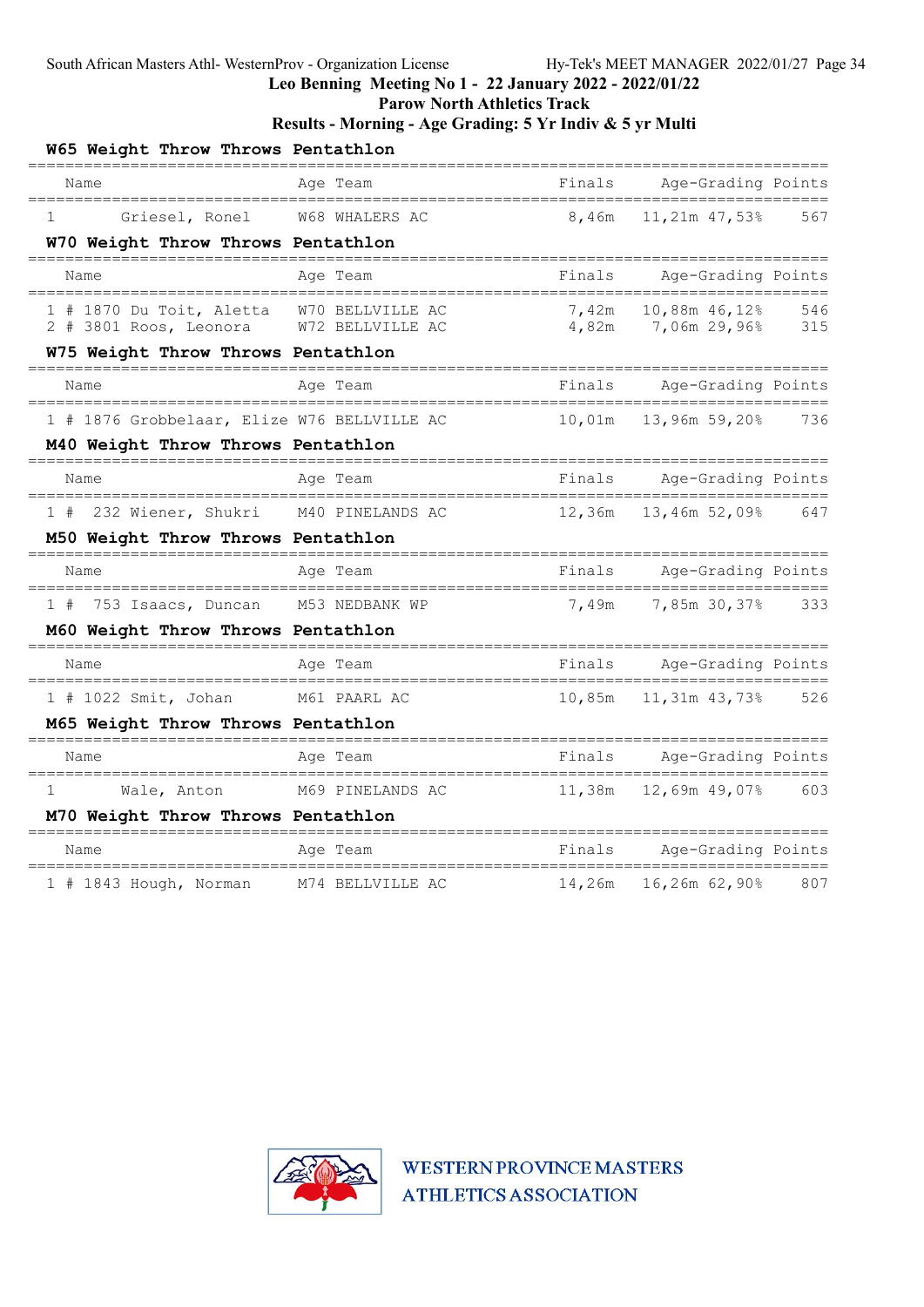W40 5000 Meter Race Walk

Leo Benning Meeting No 1 - 22 January 2022 - 2022/01/22

Parow North Athletics Track

### Results - Morning - Age Grading: 5 Yr Indiv & 5 yr Multi

| 40 SA Record: N 23:44,10 1999/05/28 Barbara Nell, CGA<br>40 WP Record: P 27:20,76<br>T. Carstens<br>27:50,00<br>40 SA Nat colours std<br>32:34,00 40 WPS WP Colours Standard                                                                                                                                                      |                                                                                                                                                                        |
|-----------------------------------------------------------------------------------------------------------------------------------------------------------------------------------------------------------------------------------------------------------------------------------------------------------------------------------|------------------------------------------------------------------------------------------------------------------------------------------------------------------------|
| Name<br>Age Team                                                                                                                                                                                                                                                                                                                  | Finals<br>Age-Grading                                                                                                                                                  |
| Sandi, Fundiswa<br>W41 RAVENSMEAD AC<br>ı.<br>2 # 531 van Deventer, Ann W42 BOLMA                                                                                                                                                                                                                                                 | 30:38,05 WPS<br>29:29,13 67,10%<br>31:21,5563,09%<br>32:34,85                                                                                                          |
| W50 5000 Meter Race Walk<br>==================================                                                                                                                                                                                                                                                                    |                                                                                                                                                                        |
| 50 SA Record: N 25:05,10 2006/04/28 Barbara Nell, CGA<br>50 WP Record: P 28:45,81<br>E Brandt<br>50 SA Nat colours std<br>30:05,00<br>35:12,00<br>50 WPS WP Colours Standard<br>Name<br>Age Team                                                                                                                                  | Age-Grading<br>Finals                                                                                                                                                  |
| W54 SPARTAN HARRIERS AC<br>$1$ # 2153 Race, Anne<br>2 # 137 Lategan, Jill W50 GOODWOOD HARRIERS 39:12,49                                                                                                                                                                                                                          | 36:52,64 32:41,73 60,51%<br>34:45,72 56,91%                                                                                                                            |
| W55 5000 Meter Race Walk<br>=================================                                                                                                                                                                                                                                                                     |                                                                                                                                                                        |
| 55 SA Record: N 26:19,66 2001/04/29 Barbara Nell, CGA<br>55 WP Record: P 28:43,53<br>J. Cowley<br>31:35,00 55 SA Nat colours std<br>36:57,00 55 WPS WP Colours Standard<br>Name<br>Age Team                                                                                                                                       | Finals<br>Age-Grading                                                                                                                                                  |
| 1 # 655 Gilmour, Patricia W59 VARSITY OLD BOYS AC 34:31,00 WPS 29:10,21 67,82%                                                                                                                                                                                                                                                    |                                                                                                                                                                        |
| W60 5000 Meter Race Walk                                                                                                                                                                                                                                                                                                          |                                                                                                                                                                        |
| 60 SA Record: N 27:32,00 10/2016 Barbara Nell, CGA<br>60 WP Record: P 28:45,21<br>Lindsay Hatz<br>33:10,00 60 SA Nat colours std<br>38:48,00<br>60 WPS WP Colours Standard<br>Age Team<br>Name                                                                                                                                    | Finals<br>Age-Grading                                                                                                                                                  |
| =======================<br>1 # 3260 Goosen, Jacquelin W60 DURBANVILLE AC<br>1 # 3260 Goosen, Jacquelin W60 DURBANVILLE AC 32:47,33 SA<br>2 # 2158 Williams, Gail W64 SPARTAN HARRIERS AC 34:01,67 WPS<br>3 # 2187 James, Pamela W64 SPARTAN HARRIERS AC<br>4 # 2282 Sutherland, Joy W61 WEST COAST AC<br>W65 5000 Meter Race Walk | ________________________<br>$32:47,33$ SA<br>32:47,33 SA<br>26:14,85 75,37%<br>$27:14,36$ 72,63%<br>34:03,53 WPS<br>27:15,85 72,56%<br>29:02,32 68,13%<br>36:16,53 WPS |
|                                                                                                                                                                                                                                                                                                                                   |                                                                                                                                                                        |
| 65 SA Record: N 29:28,70 2013/04/26 Elsa Meyer, AGN<br>65 WP Record: P 29:55,42<br>H. Rothman<br>35:10,00 65 SA Nat colours std<br>41:09,00 65 WPS WP Colours Standard                                                                                                                                                            |                                                                                                                                                                        |
| Name<br>Age Team                                                                                                                                                                                                                                                                                                                  | Finals<br>Age-Grading                                                                                                                                                  |
| $1$ # 1864 Roux, Isabel<br>W69 BELLVILLE AC                                                                                                                                                                                                                                                                                       | 39:42,73 WPS<br>29:53,72 66,18%                                                                                                                                        |

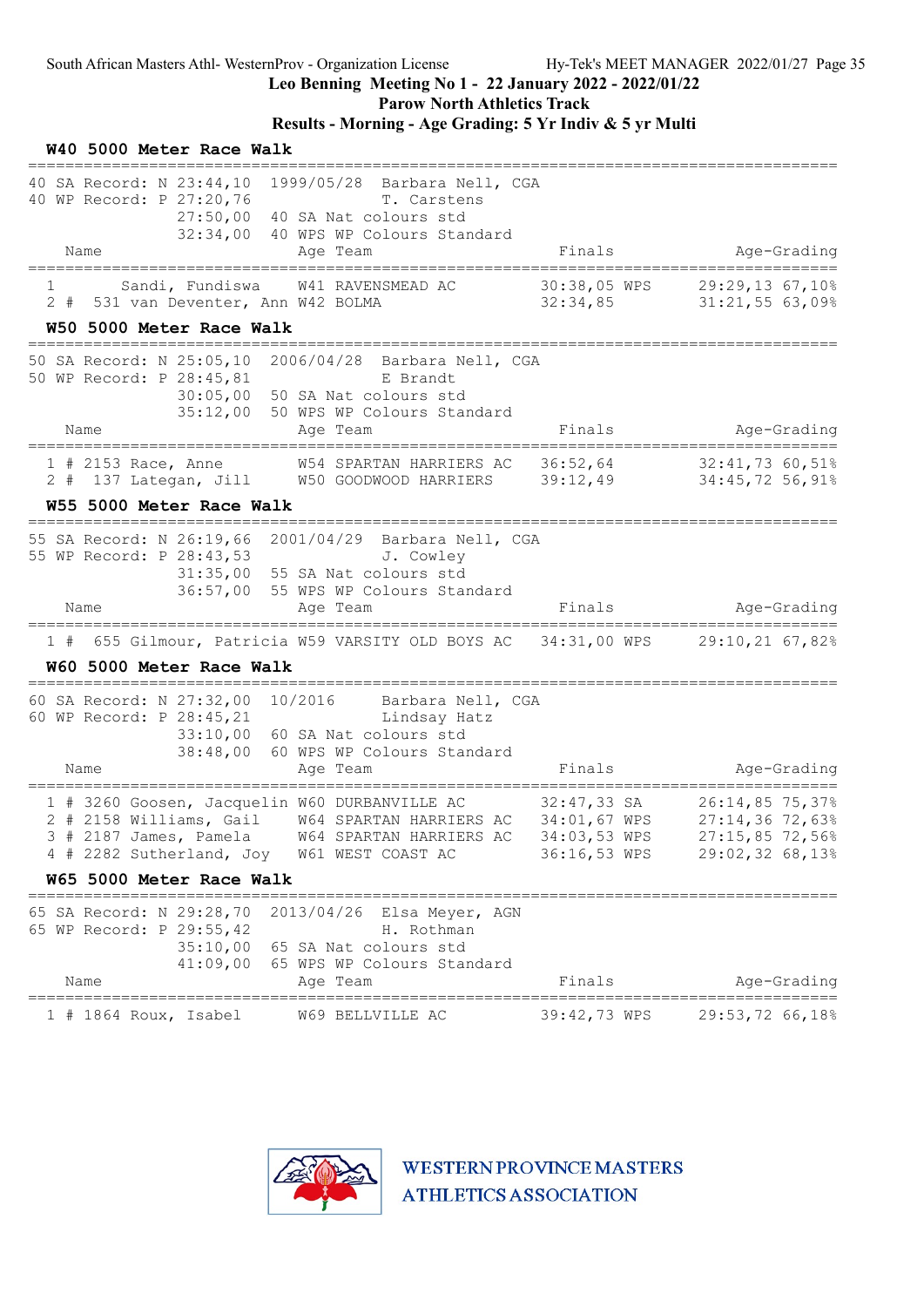### Leo Benning Meeting No 1 - 22 January 2022 - 2022/01/22

Parow North Athletics Track

# Results - Morning - Age Grading: 5 Yr Indiv & 5 yr Multi

| W70 5000 Meter Race Walk                                                                                                        |                                                                                                                            |                                               |                                                                          |
|---------------------------------------------------------------------------------------------------------------------------------|----------------------------------------------------------------------------------------------------------------------------|-----------------------------------------------|--------------------------------------------------------------------------|
| 70 SA Record: N 30:33,72<br>70 WP Record: P 33:21,35<br>37:25,00<br>43:47,00<br>Name                                            | 10/2016 Elsa Meyer, AGN<br>H. Rothman<br>70 SA Nat colours std<br>70 WPS WP Colours Standard<br>Age Team                   | Finals                                        | Age-Grading<br>-=================================                        |
| $1$ # 3111 Brand, Edna<br>2 # 2805 Blignaut, Frieda W71 SANLAM AC<br>Joseph, Jackie<br>4<br>W75 5000 Meter Race Walk            | W70 STRAND AC<br>3 # 4278 Pearson, Birdie W73 SPARTAN HARRIERS AC 36:44,10 SA<br>W72 SPARTAN HARRIERS AC 42:51,80 WPS      | 30:50,60PSA<br>$35:13,12$ SA                  | 21:39,13 91,37%<br>24:43,42 80,02%<br>25:47,28 76,72%<br>30:05,41 65,75% |
| 75 SA Record: N 34:00,10<br>75 WP Record: P 34:00,10<br>40:00,00<br>46:48,00<br>Name                                            | 2003/02/21 A. Villet, WPA<br>A. Villet<br>75 SA Nat colours std<br>75 WPS WP Colours Standard<br>Age Team                  | Finals                                        | Age-Grading                                                              |
| $1 \qquad \qquad$<br>W80 5000 Meter Race Walk                                                                                   | Schipper, Mary W75 BELLVILLE AC<br>2 # 2139 Botes, Helen W75 SPARTAN HARRIERS AC 45:25,80 WPS                              | $39:49,95$ SA                                 | 25:49,17 76,62%<br>29:26,87 67,18%                                       |
| 80 SA Record: N 38:08,75 2018/04/28 Peggy Reid, WPA<br>80 WP Record: P 38:08,75<br>44:40,00<br>52:16,00<br>Name                 | 2018/04/27 Peggy Reid<br>80 SA Nat colours std<br>80 WPS WP Colours Standard<br>Age Team                                   | Finals                                        | Age-Grading                                                              |
| 1 # 477 Vey, Hildegard<br>2 # 2182 Norton, Margaret W82 SPARTAN HARRIERS AC<br>3 # 2137 Reid, Peggy<br>M50 5000 Meter Race Walk | W80 VARSITY OLD BOYS AC<br>W84 SPARTAN HARRIERS AC                                                                         | 38:27,43 SA<br>$41:45,39$ SA<br>$43:47,62$ SA | 22:44,1687,01%<br>24:41,19 80,14%<br>25:53,45 76,41%                     |
| 50 SA Record: N 23:01,40<br>50 WP Record: P 23:01,40<br>26:45,00<br>31:18,00<br>Name                                            | Jurgen Spencer, WPA<br>Jurgen Spencer<br>50 SA Nat colours std<br>50 WPS WP Colours Standard<br>Age Team                   | Finals                                        | Age-Grading                                                              |
| 1 # 3542 Jefra, Nicholas<br>2 # 2980 Hines, Dennis<br>M55 5000 Meter Race Walk                                                  | M53 EASTERN KRAAIFON<br>M54 STRAND AC                                                                                      | 33:01,82                                      | 28:55,88 62,08%<br>33:07,58 29:00,93 61,90%                              |
| 55 SA Record: N 23:52,24<br>55 WP Record: P 23:52,24<br>Name                                                                    | Jurgen Spencer, WPA<br>Jurgen Spencer<br>27:55,00 55 SA Nat colours std<br>32:40,00 55 WPS WP Colours Standard<br>Age Team | Finals                                        | Age-Grading                                                              |
| ======================================<br>1 # 4655 Papier, Adam                                                                 | M59 OMMIDRAAI                                                                                                              | 30:08,70 WPS                                  | 25:17,50 71,01%                                                          |